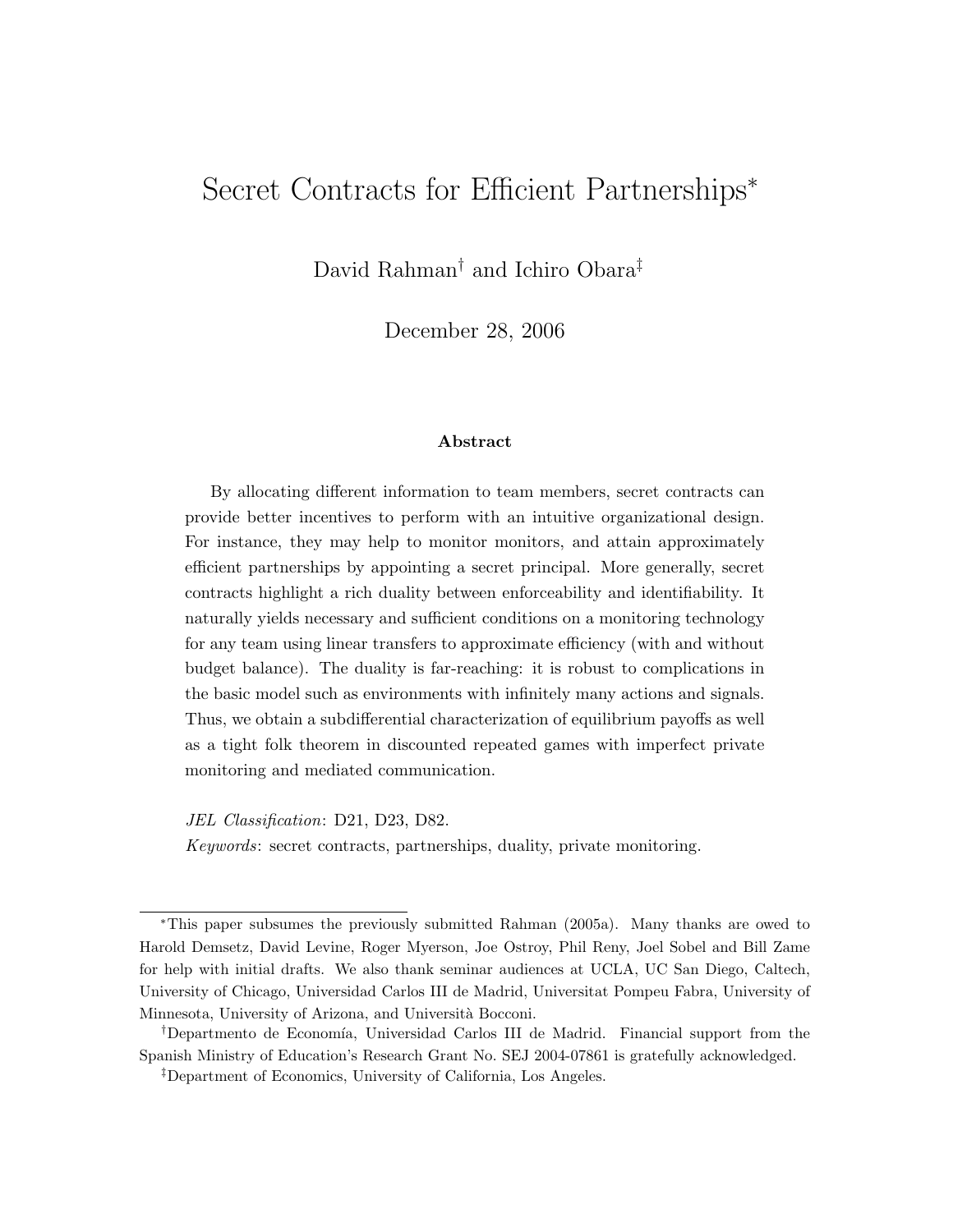# Contents

| 1                | Introduction      |                                                                                      |                |  |  |  |  |
|------------------|-------------------|--------------------------------------------------------------------------------------|----------------|--|--|--|--|
|                  | 1.1               |                                                                                      | $\overline{2}$ |  |  |  |  |
|                  | 1.2               | Enforceability and Identifiability $\dots \dots \dots \dots \dots \dots \dots \dots$ | 3              |  |  |  |  |
| $\boldsymbol{2}$ | <b>Examples</b>   |                                                                                      |                |  |  |  |  |
|                  | 2.1               |                                                                                      | $\overline{5}$ |  |  |  |  |
|                  | 2.2               |                                                                                      | $\overline{7}$ |  |  |  |  |
| 3                |                   | Model                                                                                |                |  |  |  |  |
|                  | 3.1               |                                                                                      | 11             |  |  |  |  |
|                  | 3.2               |                                                                                      | 12             |  |  |  |  |
|                  | 3.3               |                                                                                      | 15             |  |  |  |  |
| 4                | <b>Discussion</b> |                                                                                      |                |  |  |  |  |
|                  | 4.1               | Exact versus Approximate Enforcement                                                 | 19             |  |  |  |  |
|                  | 4.2               | Fixed Action Profiles and Utility Functions                                          | 20             |  |  |  |  |
|                  | 4.3               |                                                                                      | 21             |  |  |  |  |
|                  | 4.4               |                                                                                      | 22             |  |  |  |  |
| 5                |                   | Extension<br>23                                                                      |                |  |  |  |  |
|                  | 5.1               | Equilibrium with Linear Programming $\ldots \ldots \ldots \ldots \ldots$             | 23             |  |  |  |  |
|                  | 5.2               |                                                                                      | 26             |  |  |  |  |
|                  | 5.3               | Repeated Games with Private Monitoring                                               | 29             |  |  |  |  |
| 6                | Conclusion<br>33  |                                                                                      |                |  |  |  |  |
|                  | 6.1               | Abstract Mechanisms in Concrete Contracts                                            | 34             |  |  |  |  |
|                  | 6.2               | Secrets and Verifiable Recommendations                                               | 34             |  |  |  |  |
|                  | 6.3               | Usual Problems with Collusion                                                        | 35             |  |  |  |  |
|                  | References        |                                                                                      | 35             |  |  |  |  |
|                  |                   | A Preliminaries                                                                      | 37             |  |  |  |  |
|                  | <b>B</b> Proofs   |                                                                                      | 38             |  |  |  |  |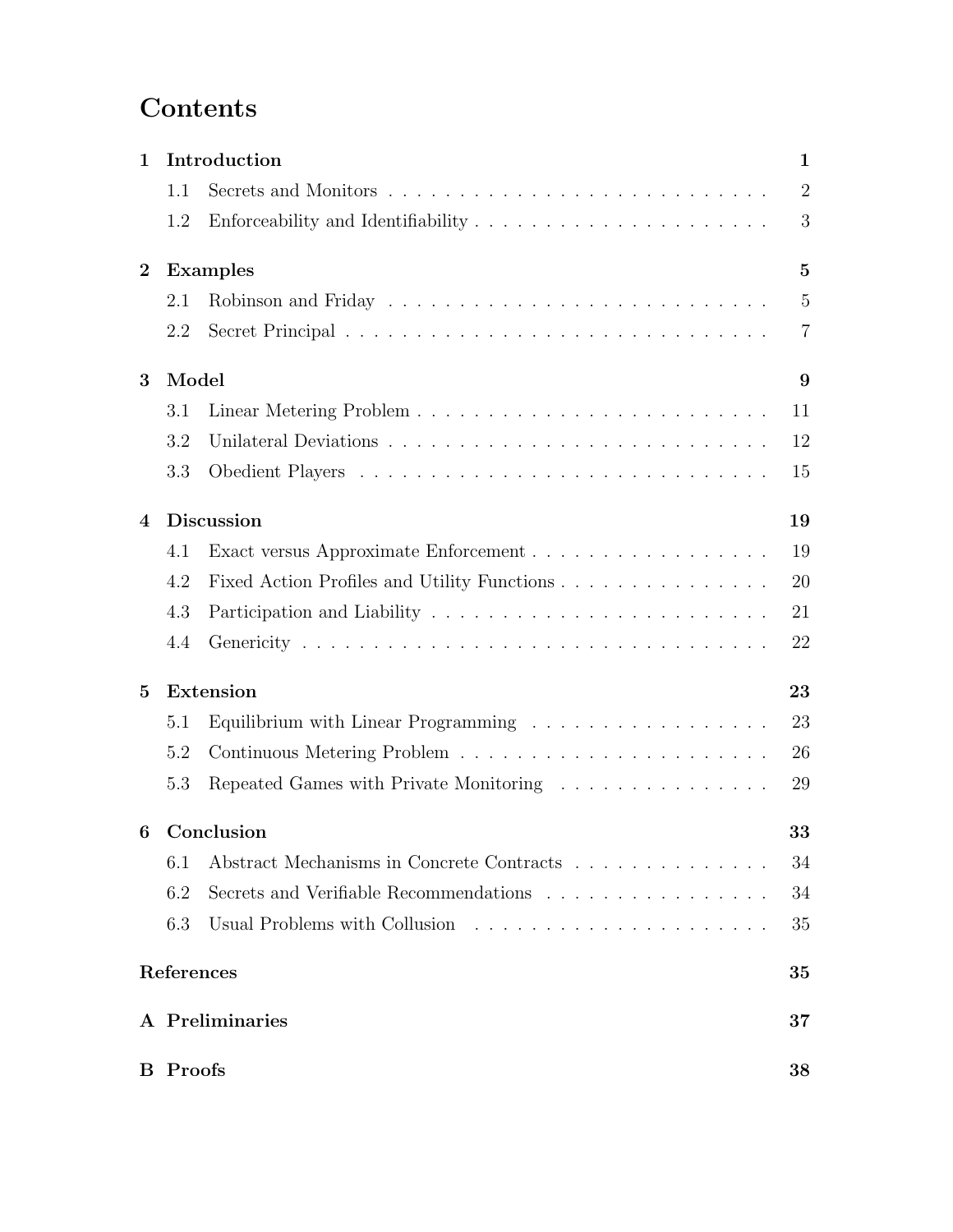# <span id="page-2-0"></span>1 Introduction

Ann owns a restaurant. She hires Bob to tally up the till every night and report back any mismatch between the till and that night's bills. Ann can motivate Bob to exert such effort and report truthfully any mismatch by secretly taking some money from the till herself with positive probability and offering him the following incentive scheme: if Ann took some money, she will pay Bob his wage only when he reports a mismatch; if Ann did not take any money, she will pay Bob only when a mismatch is not reported.

Bob faces a secret contract: his report-contingent wage is unknown to him a priori (it depends on whether or not Ann secretly took some money). If Bob fails to exert effort, he won't know what to report in order to secure his wage. However, if he does his job he'll discover whether or not there is a mismatch and deduce from this Ann's behavior. Only after tallying the till will Bob know what to report in order to receive his wage, which turns out to be optimally truthful.

This paper studies contracts like Bob's and how they might help organizations to function productively. By allocating different information to team members, secret contracts often provide better incentives to perform with an intuitive organizational design. Thus, they give Bob incentives to acquire costly information and reveal it. In general, they provide a way of "monitoring the monitor" [\(Section 2.1\)](#page-6-1), and can yield approximately efficient partnerships by appointing a "secret principal" [\(Section 2.2\)](#page-8-0).

A rich duality between enforceability and identifiability—more specifically, between incentive compatible contracts and indistinguishable deviation plans—is exploited. It leads us to identify teams that can approximate efficiency (with and without budgetbalanced transfers) by means of their "monitoring technology" [\(Section 3\)](#page-10-0). This duality is far-reaching: it is amenable to complications in the basic model such as individual rationality and limited liability [\(Section 4\)](#page-20-0). It also applies in environments with infinitely many actions and signals [\(Section 5\)](#page-24-0). This last extension has useful implications, the most notable of which is perhaps a natural "subdifferential characterization" of dynamic equilibrium payoffs in discounted repeated games with imperfect private monitoring and private strategies [\(Section 5.3\)](#page-30-0).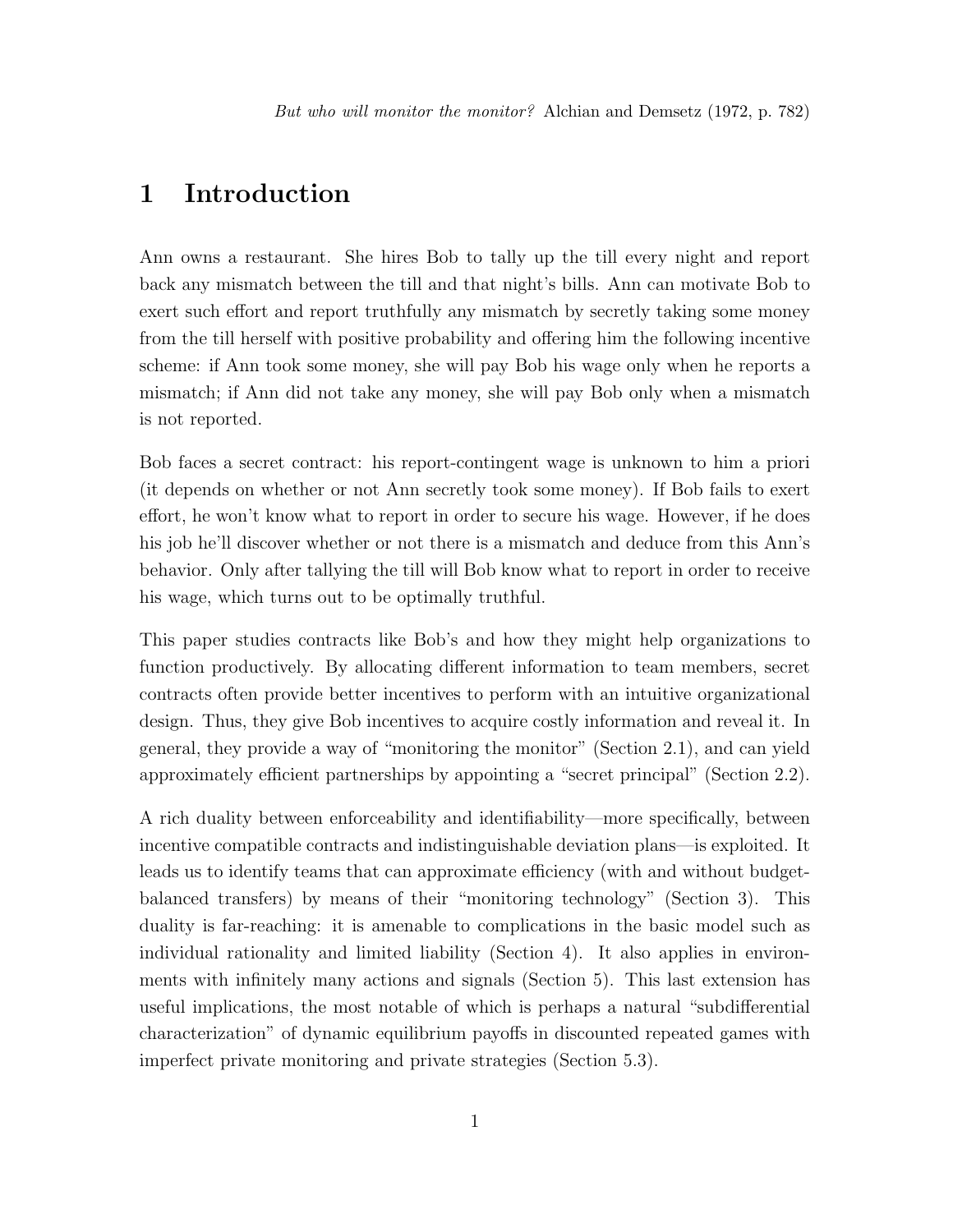### <span id="page-3-0"></span>1.1 Secrets and Monitors

Monitoring is a central theme in this paper. According to [Alchian and Demsetz](#page-36-1) [\(1972,](#page-36-1) p. 778, their footnote),  $[t]$ *wo key demands are placed on an economic organization—* metering input productivity and metering rewards.<sup>[1](#page-3-1)</sup> At the heart of their "metering" problem" lies the question of how to give incentives to monitors, which they answered by making the monitor residual claimant. However, this can leave the monitor with incentives to misreport input productivity if his report influences input rewards, like workers' wages, since—given efforts—paying workers hurts him directly.<sup>[2](#page-3-2)</sup>

On the other hand, Holmström [\(1982,](#page-37-0) p. 325) argues that  $\dots$  the principal's role is not essentially one of monitoring . . . the principal's primary role is to break the budget-balance constraint. Where [Alchian and Demsetz](#page-36-1) seem to overemphasize the role of monitoring in organizations, Holmström seems to underemphasize it. He provides incentives with "team punishments" that reward all agents when output is good and punish them all when it is bad. Assuming that output is publicly verifiable, he finds little role for monitoring,<sup>[3](#page-3-3)</sup> and perhaps as a result Holmström [\(1982,](#page-37-0) p. 339) concludes wondering:  $\ldots$  how should output be shared so as to provide all members of the organization (including monitors) with the best incentives to perform?

Secret contracts motivate monitors: If the principal secretly recommends a worker to shirk or work, both with some probability (the worker can easily be motivated to willingly obey recommendations), and pays the monitor only if he reports back the recommendation, then—like Bob—the monitor will prefer to exert effort and report truthfully. To implement such contracts, the team requires (i) a disinterested mediator or machine that makes confidential, verifiable but non-binding recommendations to players, and (ii) transfers that depend on the mediator's recommendation as well as the monitor's report. As this requirement suggests, incentive compatibility of secret contracts is described here by [Myerson'](#page-37-1)s [\(1986\)](#page-37-1) communication equilibrium.

<span id="page-3-1"></span> $1$ Meter means to measure and also to apportion. One can meter (measure) output and one can also meter (control) the output. We use the word to denote both; the context should indicate which.

<span id="page-3-2"></span><sup>2</sup>A comparable argument was put forward by [Strausz](#page-38-2) [\(1997\)](#page-38-2) by observing that delegated monitoring dominates monitoring by a principal who cannot commit to his agent that he will verify the agent's effort when it is only privately verifiable. However, [Strausz](#page-38-2) assumes that monitoring signals are "hard evidence," so a monitor cannot misreport his information.

<span id="page-3-3"></span><sup>3</sup> Intuitively, if output were not publicly verifiable then his team punishments would no longer provide the right incentives: monitors would always report good output to secure payment and shirk from their monitoring responsibilities to save on effort. Knowing this, workers would also shirk.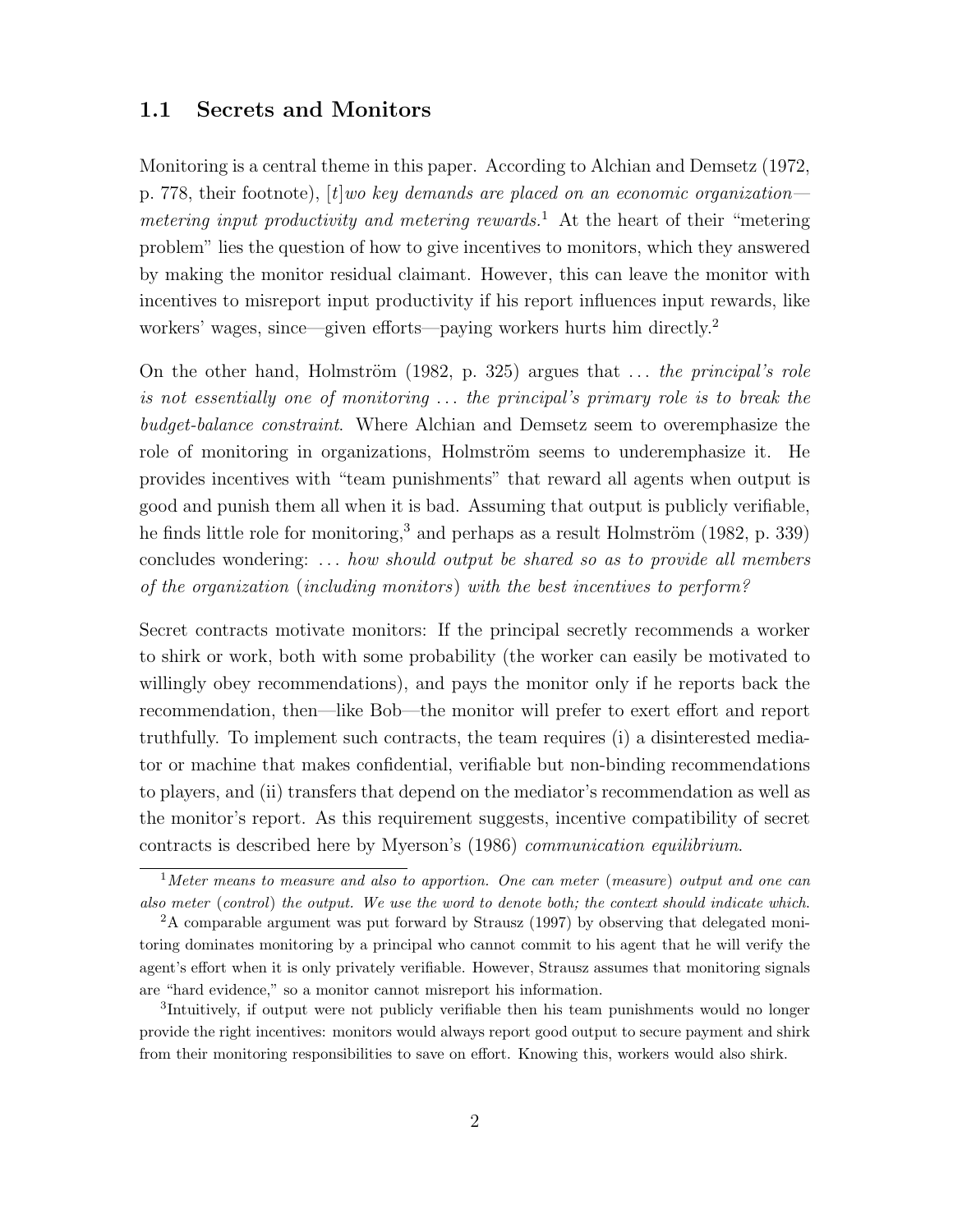Monitoring adds value only insofar as it helps to provide incentives. Heuristically, if monitors never monitor then workers will not work, so costly monitoring may be worthwhile. Nevertheless, it is cost-efficient to do so as little as necessary. This leads naturally to *approximate efficiency* as the appropriate optimality criterion for a team with costly monitoring, especially when having access to *linear transfers*. For example, secret (mixed) monitoring of workers with small but positive probability together with large punishments if caught shirking saves costs while providing incentives.

This use of mixed strategies to approximate efficiency was developed by [Legros and](#page-37-2) [Matthews](#page-37-2) [\(1993\)](#page-37-2) in Nash equilibrium with public, deterministic output. Not only can secret contracts exploit such mixing, too, but also (and in addition to monitoring the monitor) they can improve a team's contractual prospects even in the restricted setting of publicly verifiable output, as the secret principal demonstrates.

To see this, recall the partnership problem of [Radner et al.\(1986\)](#page-38-3). It shows that no budget-balanced linear transfers contingent only on output can approximate efficiency in a team whose members can either work or shirk and whose joint output is (publicly verifiable and) either high or low with a probability that is increasing only in the number of workers. A secret principal approximates efficiency: With arbitrarily large probability, suppose everyone is recommended to work, and paid nothing regardless. With complementary probability, everybody is told to work except for one randomly picked team member, who is secretly told to shirk. This individual must pay everyone else if output is high and be paid by everyone else if output is low. Such a scheme is incentive compatible with large payments, budget-balanced, approximately efficient.

### <span id="page-4-0"></span>1.2 Enforceability and Identifiability

Assuming correlated equilibrium and approximate efficiency/enforceability renders linear our formal description of incentive compatible contracts. In other words, some given team behavior is approximately implementable with incentive compatible secret transfers if and only if a certain family of linear inequalities is satisfied. A duality theory of contracts therefore obtains as a result of this linearity, with basic implications for understanding incentives. We take advantage of this duality throughout the paper, which prevails over gradual complications in our basic model. Technically, our linear methods rely on [Rahman](#page-38-0) [\(2005a\)](#page-38-0) to extend those of [Nau and McCardle](#page-38-4) [\(1990\)](#page-38-4) and d'Aspremont and Gérard-Varet [\(1998\)](#page-37-3) with substantially stronger results.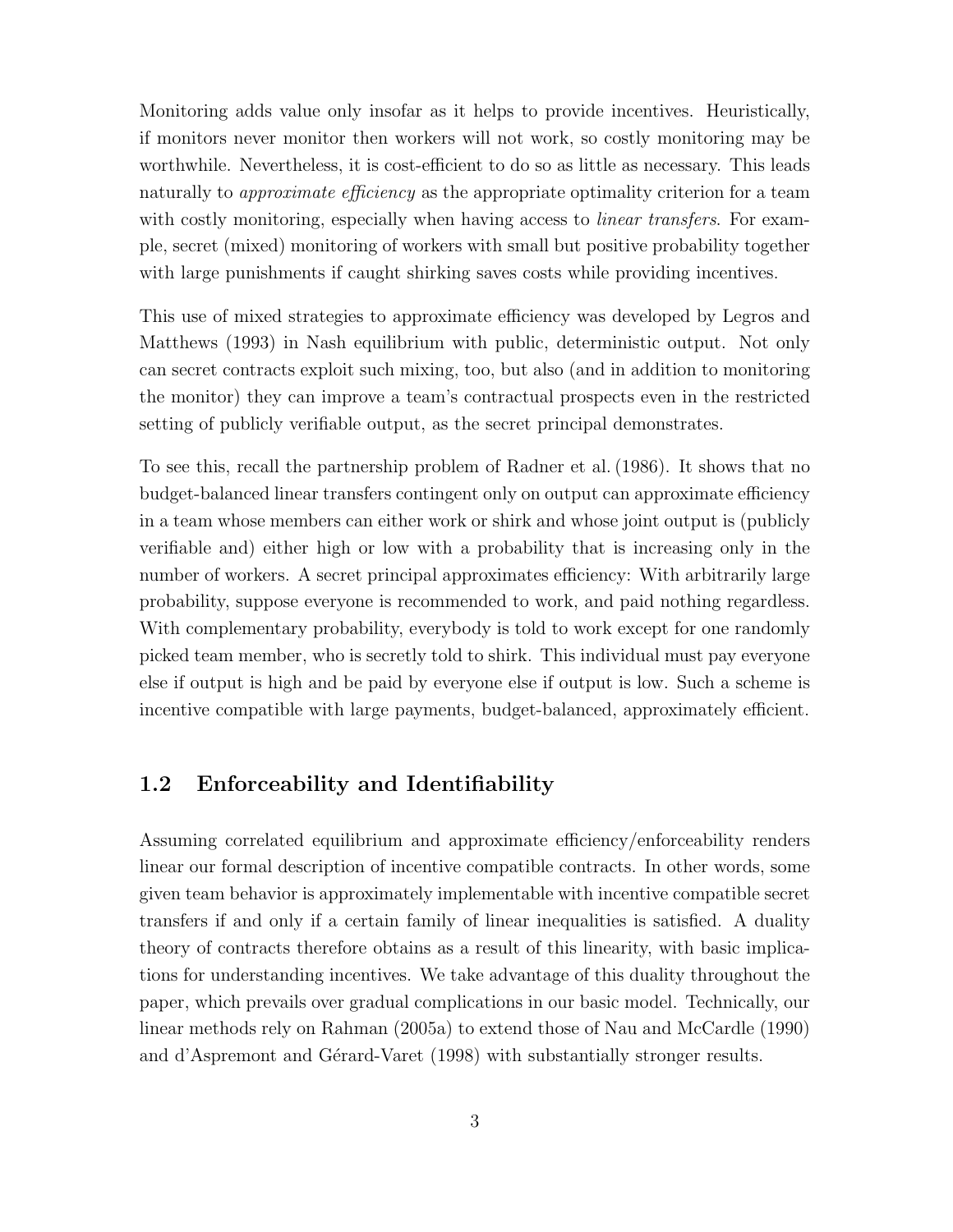Duality yields two sides of the same coin, two opposite views of the same problem—in our case, a metering problem. As the title of this subsection—taken from [Fudenberg](#page-37-4) [et al.](#page-37-4) [\(1994,](#page-37-4) p. 1013)—suggests, enforceable contracts and unidentifiable deviation plans are mutually dual variables. As such, we obtain two natural descriptions of a team's monitoring technology from each equivalent point of view. The primal side of the coin describes when contracts are enforceable and approximately implementable, whereas the dual side describes profiles of deviation plans that cannot be distinguished. Thus, the smaller the set of indistinguishable deviation plans, the larger the set of enforceable contracts—like a cone and its polar. In the limit, our main results [\(Theorems 3.6](#page-15-0) and [3.10\)](#page-18-0) identify intuitive conditions on a monitoring technology that are necessary and sufficient for any team outcome to be approximately implementable via secret contracts (with and without budget balance).

[Theorem 3.6](#page-15-0) provides a minimal requirement on a team's monitoring technology, called distinguishing unilateral deviations (DUD), that characterizes approximate enforceability with secret contracts of any team outcome. Intuitively, for every player there must be some opponents' correlated strategy (not necessarily the same for everyone) that renders statistically identifiable disobeying the mediator. (Dishonesty may remain indistinguishable, though.) DUD turns out to be weak and generic.<sup>[4](#page-5-0)</sup>

Restricting attention to budget-balanced secret contracts, [Theorem 3.10](#page-18-0) characterizes approximate enforceability of team behavior with a stronger condition, called identifying obedient players (IOP). Intuitively, IOP requires that—in addition to DUD—it is possible to statistically identify some player as obedient upon any deviation from some correlated strategy. IOP is weak<sup>[5](#page-5-1)</sup> and generic,<sup>[6](#page-5-2)</sup> too.

Our use of duality facilitates the study of other restrictions to the metering problem, like limited liability and individual rationality. Well-known results, such as that only total liability matters when providing a team with incentives or that reasonably low participation constraints don't bind even with budget balance, are extended to this framework without complications. Exact implementation fits relatively nicely, too.

<span id="page-5-0"></span><sup>4</sup>DUD is weaker than comparable conditions in [Compte](#page-37-5) [\(1998\)](#page-37-5) and [Obara](#page-38-5) [\(2005\)](#page-38-5). Restricted to public monitoring, DUD is weaker than local individual full rank, of d'Aspremont and Gérard-Varet [\(1998\)](#page-37-3), which in turn is weaker than the condition in [Legros and Matsushima](#page-37-6) [\(1991\)](#page-37-6).

<span id="page-5-1"></span><sup>5</sup> IOP is weaker than comparable conditions such as those in [Kandori and Matsushima](#page-37-7) [\(1998\)](#page-37-7), [Aoyagi](#page-36-2) [\(2005\)](#page-36-2), and [Tomala](#page-38-6) [\(2005\)](#page-38-6). With public monitoring, it is still weaker than the compatibility of d'Aspremont and Gérard-Varet [\(1998\)](#page-37-3) and even [Kandori'](#page-37-8)s [\(2003\)](#page-37-8) version of pairwise full rank.

<span id="page-5-2"></span><sup>&</sup>lt;sup>6</sup>Like DUD, IOP is "as generic if not more" than other conditions in the literature [\(Section 4.4\)](#page-23-0).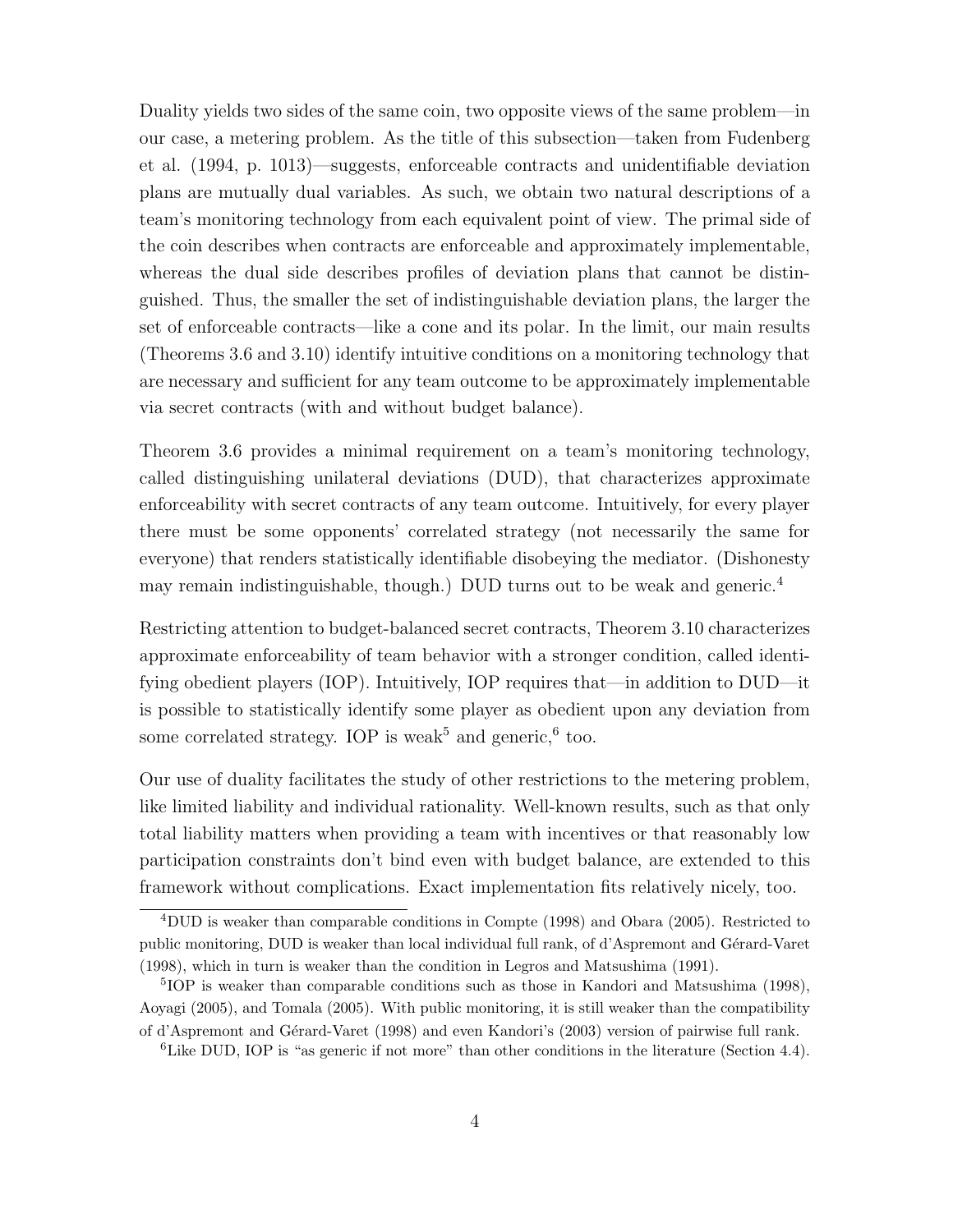Teams with infinitely many actions and signals are also studied. Building on the work of [Hart and Schmeidler](#page-37-9) [\(1989\)](#page-37-9), we characterize correlated equilibria as well as their payoffs as the subdifferential of a value function in games with compact, Hausdorff action spaces and continuous utility functions [\(Theorem 5.7\)](#page-26-0). This applies immediately to discounted repeated games with imperfect private monitoring; [Corollary 5.16](#page-31-0) characterizes communication equilibrium payoffs of any such game. We also prove a folk theorem with weak conditions (weakest as far as we know) on a team's monitoring technology. Finally, we extend the metering problem as well as our two main results to the infinite case. Everything (DUD and IOP) generalizes mostly without complications (Theorems  $5.11$  and  $5.13$ ),<sup>[7](#page-6-2)</sup> except for a need to reconcile infinitesimal deviations. To this end, we restrict the monitoring technology so that, intuitively, infinitesimal deviations remain detectable if non-infinitesimal ones are.

Further discussion of secret contracts, particularly as regards the theory of mechanism design and their susceptibility to collusion, is deferred to the conclusion [\(Section 6\)](#page-34-0).

# <span id="page-6-0"></span>2 Examples

We begin our formal analysis of secret contracts with two important, motivating examples mentioned in the introduction: monitoring the monitor, and the secret principal. The first example studies an environment involving contractual variations on a three-player game that attempts to typify the strategic interaction between a principal, an agent, and a monitor. The second example finds an intuitive way of attaining approximately efficient partnership with budget-balanced contracts.

### <span id="page-6-1"></span>2.1 Robinson and Friday

There are three players. The first is Robinson, who can either monitor or shirk. The second is Friday, who can either work or shirk. The third player is a so-called mediating principal, a disinterested party who makes recommendations and enforces contingent contractual payments. For simplicity, suppose the principal's utility is constant regardless of the outcome of the game. Robinson (the row player) and Friday (the column player) interact according to the left bi-matrix below.

<span id="page-6-2"></span><sup>7</sup>This substantially extends [Legros and Matthews](#page-37-2) [\(1993\)](#page-37-2) to stochastic private monitoring.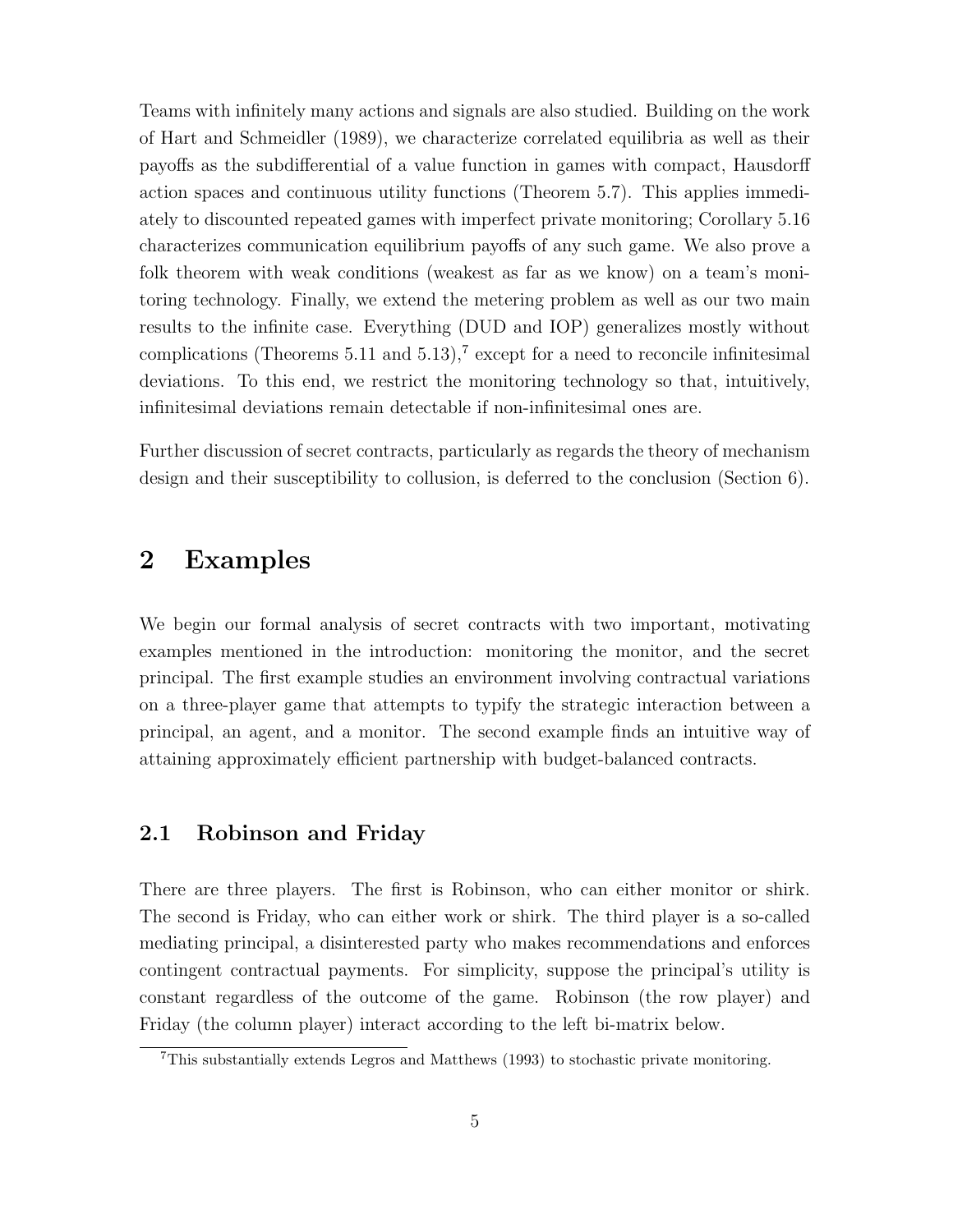|                         |                     | work shirk |         | work                     | shirk                |
|-------------------------|---------------------|------------|---------|--------------------------|----------------------|
| monitor $ 2, -1  -1, 0$ |                     |            | monitor | 1,0                      |                      |
|                         | shirk $ 3, -1 $ 0,0 |            |         | shirk $ 1/2,1/2 1/2,1/2$ |                      |
| Utility Payoffs         |                     |            |         |                          | Signal Probabilities |

The action profile (shirk,work) is Pareto efficient, since Robinson finds monitoring costly and it does not intrinsically add value. However, this strategy profile is not incentive compatible by itself, since Friday always prefers to shirk rather than work.

The team's monitoring technology is given by a set  $S = \{g, b\}$ —so there are only two possible signals contingent upon which contracts may be written—together with the conditional probability system given by the right bi-matrix above. In words, if Robinson shirks then both signals are equiprobable, whereas if he monitors then the realized signal will accurately identify whether or not Friday worked. Contractual payments are assumed to be denominated in a private good ("money") that enters players' utility linearly with unit marginal utility.

Clearly, the efficient strategy profile (shirk, work) cannot be implemented.<sup>[8](#page-7-0)</sup> However, we can get arbitrarily close: When signals are publicly verifiable, the correlated strat-egy<sup>[9](#page-7-1)</sup>  $\sigma$ [(monitor,work)] +  $(1 - \sigma)$ [(shirk,work)] can be implemented for any  $\sigma \in (0, 1]$ with Holmström's *team punishments*. For example, paying Robinson \$2 and Friday  $1/\sigma$  if q and both players zero if b makes (shirk, work) approximately implementable.

If only Robinson observes the signal, and it is not verifiable, then for the principal to write signal-contingent contracts, he must first solicit the realizations from Robinson, who may in principle misreport them. Notice that now team punishments break down, since not only will Robinson always report  $g$  and shirk, but also Friday will shirk. Furthermore, if Robinson was rewarded independently of his report then although he would happily tell the truth, he would find no reason to monitor.

Another possibility is to have Friday mix between working and shirking. On its own, this strategy doesn't change Robinson's incentives to either lie or shirk. However, if the principal and Friday correlate their play without Robinson knowing when, it is possible to "cross-check" Robinson's report, thereby "monitoring the monitor."

<span id="page-7-0"></span><sup>&</sup>lt;sup>8</sup>If Robinson shirks then no signal-contingent contract can compensate Friday more when working than shirking, since each signal carries the same probability regardless of Friday's effort.

<span id="page-7-1"></span> $9\text{As a matter of notation, let } [a]$  stand for Dirac measure (or the pure strategy profile a living in the space of correlated strategies) for any action profile a.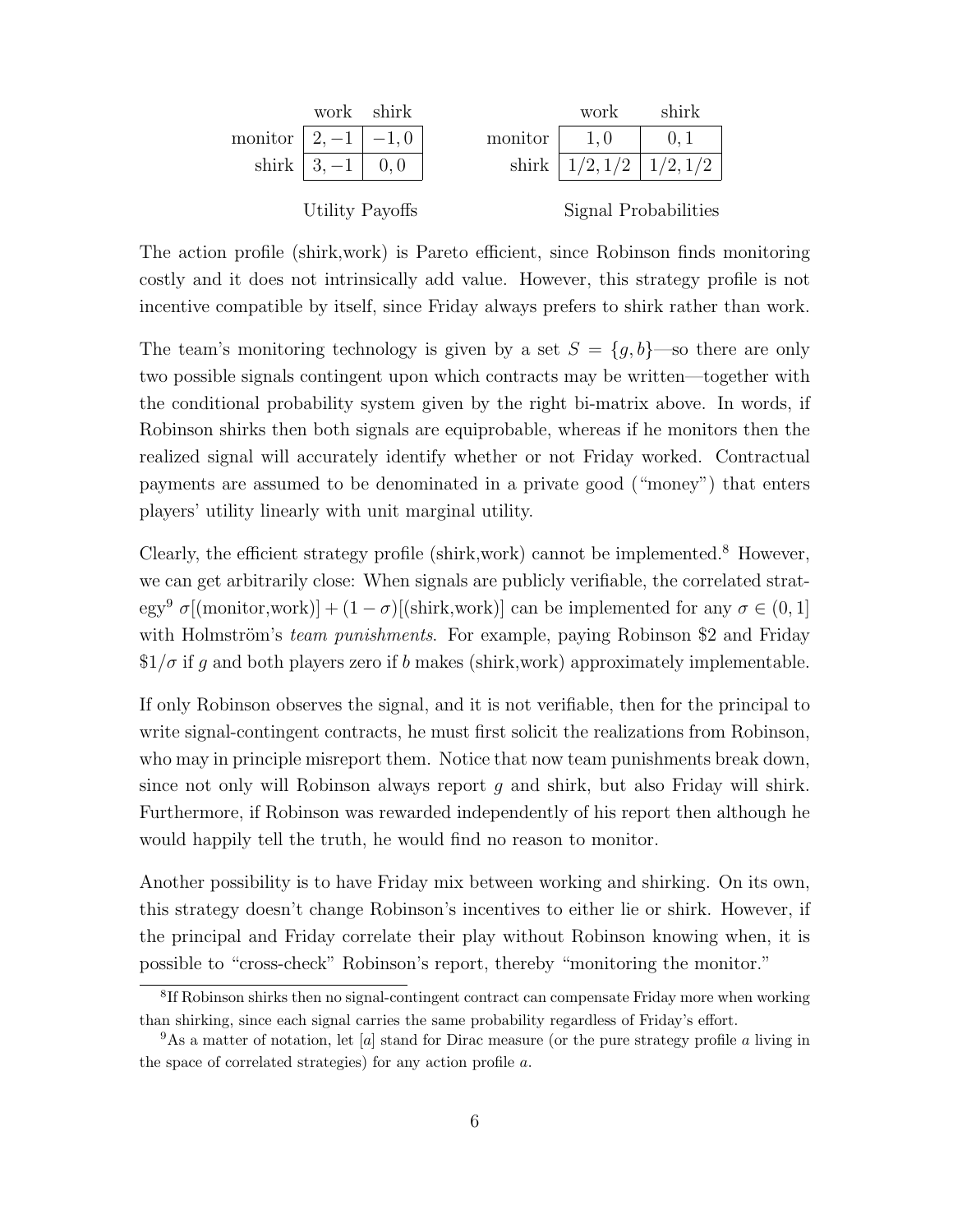Specifically, the following correlated strategy is incentive compatible given  $\mu \in (0,1)$ : (i) Robinson is told to monitor with probability  $\sigma$  (and shirk with probability  $1-\sigma$ ), (ii) Friday is independently told to work with probability  $\mu$  (to shirk with  $1-\mu$ ), and (iii) the principal correlates his contractual strategy with players' recommendations:

|   |                   | (monitor, work) (monitor, shirk) (shirk, work) (shirk, shirk) |  |
|---|-------------------|---------------------------------------------------------------|--|
| g | $1/\mu, 1/\sigma$ |                                                               |  |
|   |                   | $1/(1-\mu)$ , 0                                               |  |

(monitor,work) (monitor,shirk) (shirk,work) (shirk,shirk)

The numbers on the left are Robinson's contingent payments, and those on the right are Friday's. Thus, Robinson is paid  $\frac{1}{\mu}$  if he reports q when (monitor, work) was recommended and  $\frac{1}{1-\mu}$  if he reports b when (monitor,shirk) was recommended. It is easily seen that honesty and obedience to the mediator is incentive compatible. This contract approximately implements (shirk,work) by letting  $\sigma \to 0$  and  $\mu \to 1$ .

Particularly distinguishing properties of this contract are that Robinson does not directly observe the principal's recommendation to Friday, and that Robinson has the incentive to monitor inasmuch as he is rewarded for reporting accuracy. Notice also that Robinson's report only confirms to the principal his recommendation to Friday. As such, the principal strips away Robinson's a priori informational advantage, which is why his surplus can be extracted. The principal allocates private information to approximate efficiency, so a team without asymmetric information may prefer to create some as part of its organizational design. A salient problem of the contract is not being robust to "collusion:" If Friday told Robinson his recommendation then both players could save on effort. We do not address collusion formally in this paper, but see [Section 6.3](#page-36-0) for a way to dissuade extra-contractual communication. On the other hand, there is no other way for Friday to work with positive probability—not without secrets. Finally, it is impossible to approximate efficiency with budget balance, but a reasonably different monitoring technology permits budget balanced approximate efficiency [\(Example 3.12\)](#page-18-1) only with secret contracts, robust to this collusion.

#### <span id="page-8-0"></span>2.2 Secret Principal

A team has *n* individuals. Each team member *i* can either work  $(a_i = 1)$  or shirk  $(a_i = 0)$ . Let  $c > 0$  be each individual's cost of effort. Effort is not observable. Output is publicly verifiable and can be either good  $(g)$  or bad  $(b)$ . The probability of g equals  $P(\sum_i a_i)$ , where P is a strictly increasing function of the sum of efforts.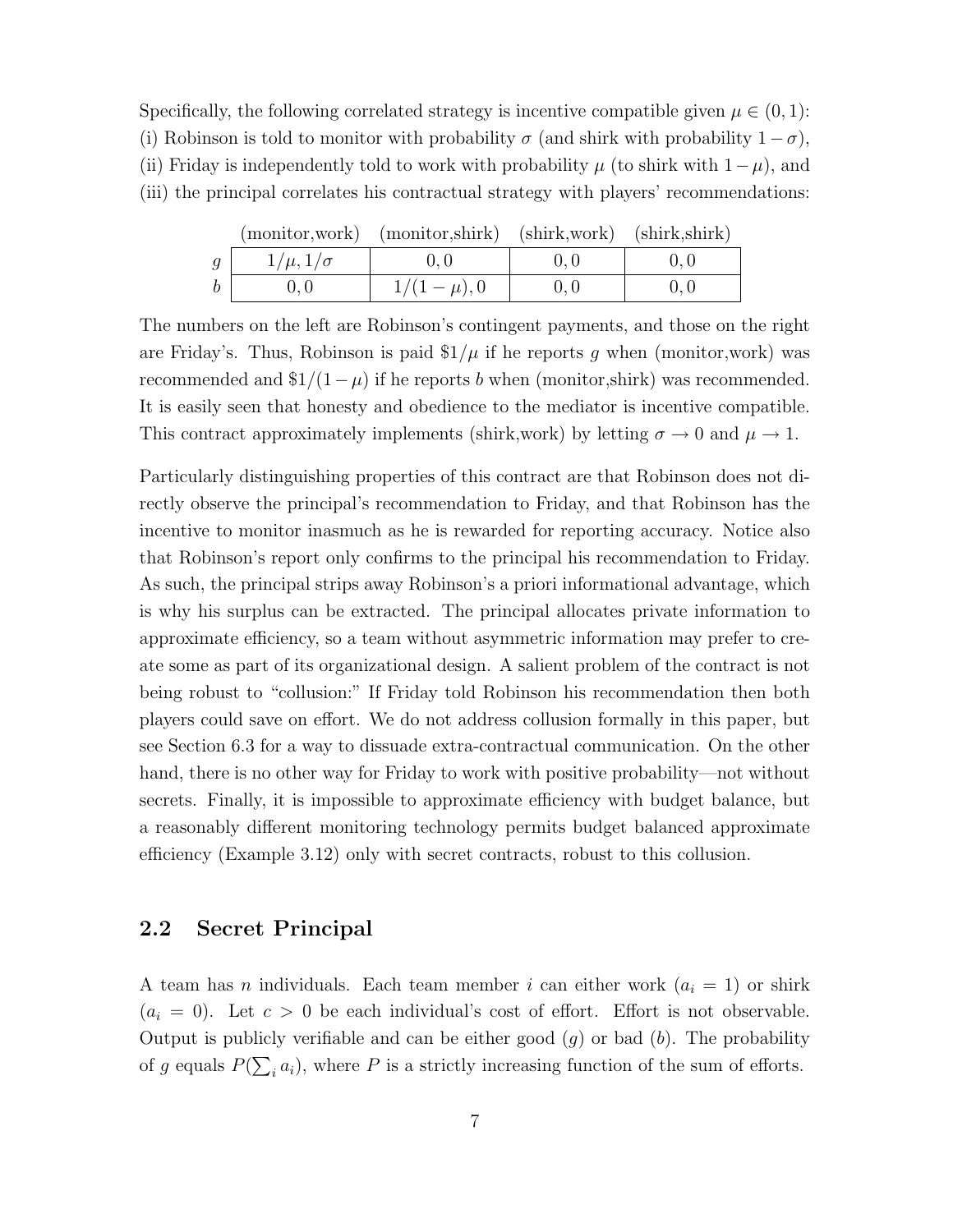[Radner et al.](#page-38-3) [\(1986\)](#page-38-3) showed that in this environment there do not exist budgetbalanced output-contingent linear transfers to induce everyone to work, not even approximately. One arrangement that is not approximately efficient but nevertheless induces most people to work is appointing Holmström's principal. Call this player 1 and define transfers as follows. For  $i = 2, \ldots, n$  let  $\zeta_i(g) = k$  and  $\zeta_i(b) = 0$  be player i's output-contingent linear transfer, for some  $k \geq 0$ . Let player 1's transfer equal

$$
\zeta_1 = -\sum_{i=2}^n \zeta_i.
$$

By construction, the budget is balanced. Everyone but player 1 will work if  $k$  is sufficiently large. However, player 1 has the incentive to shirk. This contract follows Holmström's suggestion to the letter: Player 1 is a "fixed" principal who absorbs the incentive payments to all others by "breaking" everyone else's budget constraint.

Allowing now for secret contracts, consider the following scheme. For any small  $\varepsilon > 0$ , a mediator asks every individual to work (call this event 1) with probability  $1 - \varepsilon$ . With probability  $\varepsilon$ , he picks some player i at random (with probability  $\varepsilon/n$  for all i) and asks him secretly to shirk, while telling all others to work (call this event  $1_{-i}$ ). For  $i = 1, \ldots, n$  let  $\zeta_i(g|1) = \zeta_i(b|1) = 0$  be player i's contingent transfer if the mediator asked everyone to work. Otherwise, if player  $i$  was secretly told to shirk, for  $j \neq i$  let  $\zeta_i(g|1_{-i}) = k$  and  $\zeta_i(b|1_{-i}) = 0$  be player j's transfer. For player i, let

$$
\zeta_i = -\sum_{j \neq i} \zeta_j.
$$

Clearly, this contract is budget-balanced. It is also incentive compatible. Indeed, if player  $i$  is recommended to work, incentive compatibility requires that

$$
\frac{\varepsilon(n-1)}{n}P(n-1)k-c \geq \frac{\varepsilon(n-1)}{n}P(n-2)k,
$$

which is satisfied if k is sufficiently large. If player i is asked to shirk, we require

$$
-(n-1)P(n-1)k \ge -(n-1)P(n)k - c,
$$

which always holds.

Therefore, this contract implements the efficient outcome with probability  $1 - \varepsilon$  and a slightly inefficient outcome with probability  $\varepsilon$ . Since  $\varepsilon$  can be made arbitrarily small (by choosing an appropriate reward  $k$ ), we obtain an approximately efficient partnership. The role of principal is not fixed here. It is randomly assigned with very small probability to make negligible the loss from having a principal.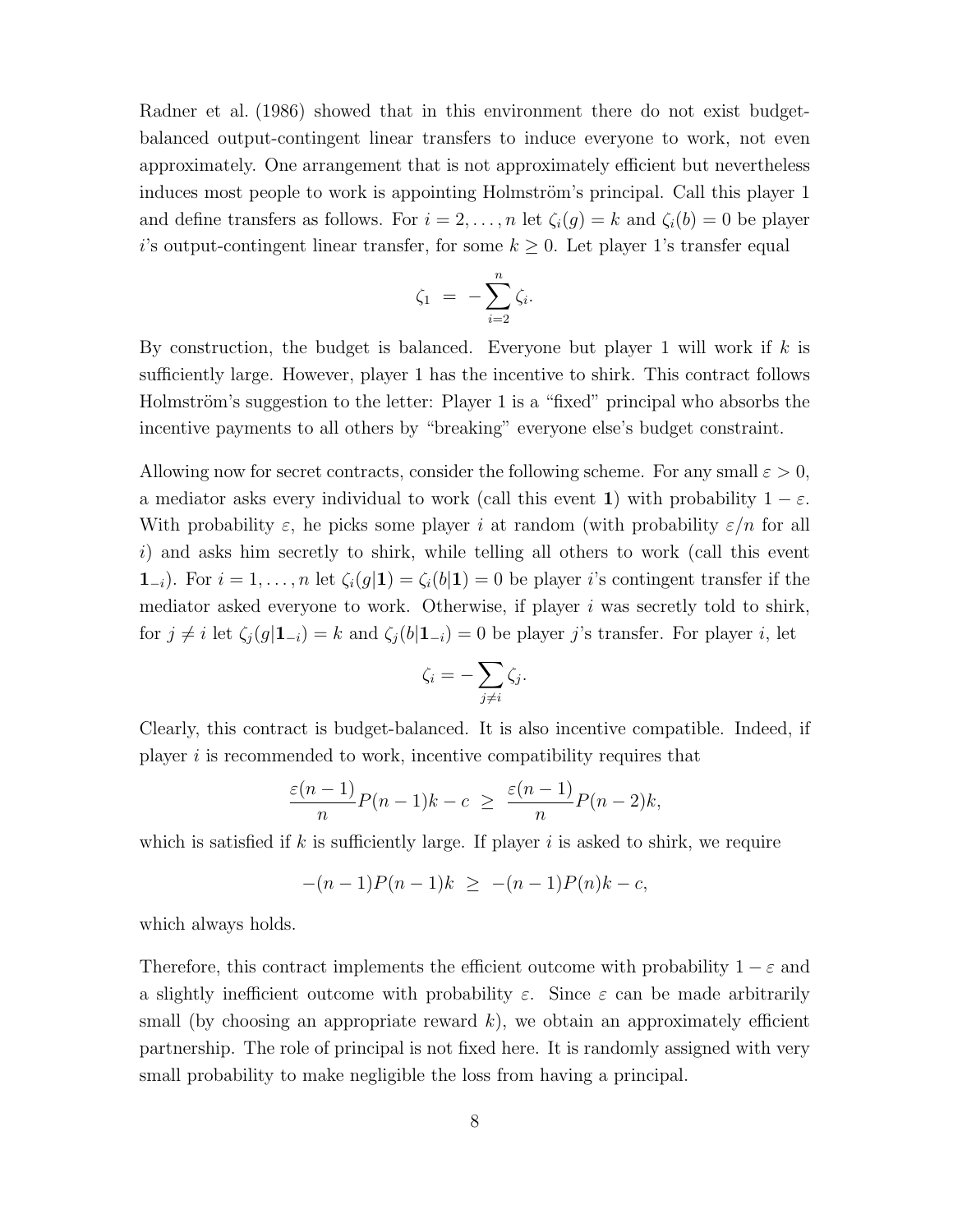# <span id="page-10-0"></span>3 Model

Let  $I = \{1, \ldots, n\}$  be a finite set of players,  $A_i$  a finite set of actions available to player  $i \in I$ , and  $A = \prod_i A_i$  the space of action profiles. Actions are neither verifiable nor directly observable. A *correlated strategy* is any probability measure  $\sigma \in \Delta(A)$ . The profile of individual utilities over action profiles is captured by a map  $v: I \times A \to \mathbb{R}$ . We denote by  $v_i(a)$  the utility to a player  $i \in I$  from action profile  $a \in A$ .

The team's monitoring technology is described as follows. We begin with a family  $\{S_j : j \in I \cup \{0\}\}\$  such that  $S_i$  is a finite set of *private signals* observable only by individual member  $i \neq 0$  and  $S_0$  consists of *publicly verifiable* signals. Let

$$
S\ :=\ \prod_{j=0}^n S_j
$$

be the product space of all observable signals. A monitoring technology consists of the space S together with a measure-valued map

$$
Pr: A \to \Delta(S)
$$

where  $Pr(s|a)$  stands for the conditional probability that s will be observed by the players given that the team adopts action profile a. For every  $s \in S$ , suppose there exists  $a \in A$  such that  $Pr(s|a) > 0$ .

We assume that the team has access to *linear transfers*. An *incentive scheme* is a map  $\zeta : I \times A \times S \to \mathbb{R}$ , interpreted as a contract that assigns money payments contingent on individuals, recommended actions, and reported signals. This formulation assumes that recommendations are verifiable.<sup>[10](#page-10-1)</sup>

Instead of studying incentive schemes  $\zeta$  directly, we will focus on *probability weighted* transfers,  $\xi : I \times A \times S \to \mathbb{R}$ . For any recommendation  $a \in A$  with  $\sigma(a) > 0$ , we may think of  $\xi$  as solving

$$
\xi_i(a,s) = \sigma(a)\zeta_i(a,s)
$$

for some  $\zeta$ . For any  $a \in A$  with  $\sigma(a) = 0$  and  $\xi(a) \neq 0$ , one may think of  $\xi$  as either arising from unbounded incentive schemes (i.e.,  $\zeta_i(a, s) = \pm \infty$ ) or as the limit of a sequence  $\{\sigma_n\zeta_n\}$ . This change of variables from  $\zeta$  to  $\xi$  is explained in [Section 4.1.](#page-20-1)

<span id="page-10-1"></span> $10$ If recommendations were not directly verifiable, we could ask the players to announce their recommendations as verifiable messages. See [Section 6.2](#page-35-1) for further discussion.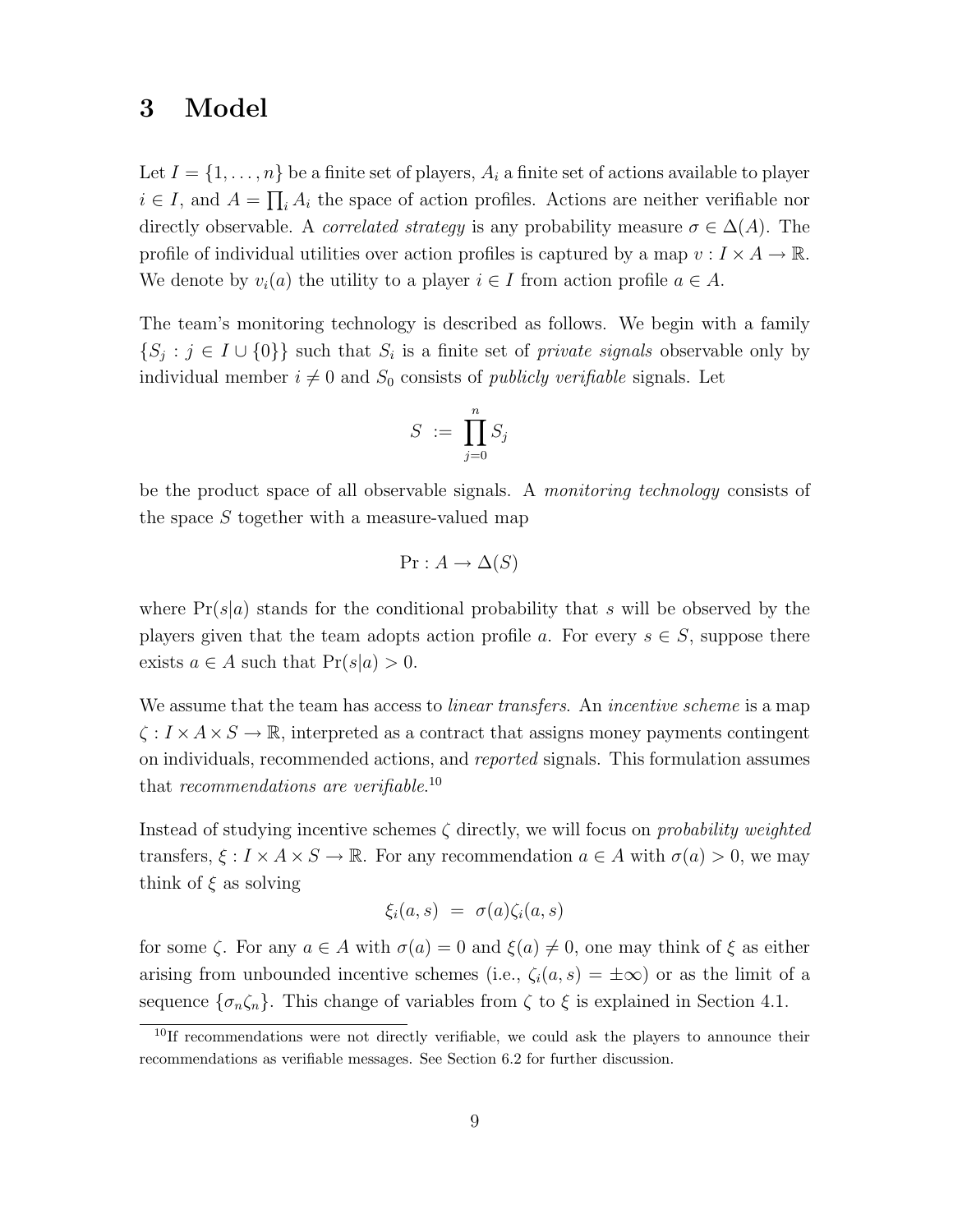The timing of team members' interaction runs as follows. Firstly, players agree upon some contract  $(\sigma, \xi)$  consisting of a correlated strategy  $\sigma$  together with probability weighted transfers  $\xi$ . Recommendations are drawn according to  $\sigma$  and made to players confidentially and verifiably by some machine. Players then choose an action and take it. Once actions have been adopted, the players observe their private signals and submit a verifiable report of their observations (given by an element of their personal signal space) before observing the public signal (not essential, just simplifying), after which recommendation- and report-contingent transfers are made according to  $\xi$ .

If every player obeys his recommendation and reports truthfully, the utility to Mr. i (before recommendations are actually made) from a given contract  $(\sigma, \xi)$  equals

$$
\sum_{a \in A} v_i(a)\sigma(a) + \sum_{(a,s)} \xi_i(a,s) \Pr(s|a).
$$

Of course, Mr. *i* may disobey his recommendation to play some action  $b_i \in A_i$  and lie about his privately observed signal. A reporting strategy is a map  $\rho_i : S_i \to S_i$ , where  $\rho_i(s_i)$  is the reported signal when Mr. *i* privately observes  $s_i$ . Let  $R_i$  be the set of all reporting strategies for player i. The *truthful reporting strategy* is the identity map  $\tau_i : S_i \to S_i$  with  $\tau_i(s_i) = s_i$ . Thus, both  $\zeta_i(a, \tau_i(s_i), s_{-i}) = \zeta_i(a, s)$  and  $\xi_i(a, \tau_i(s_i), s_{-i}) = \xi_i(a, s)$ .<sup>[11](#page-11-0)</sup> Let  $\Theta_i = R_i \times A_i$  be the space of pure *deviations* for *i*.

For every player i and every deviation  $\theta_i = (\rho_i, b_i) \in \Theta_i$ , the conditional probability of reported signals when everyone else is honest and plays  $a_{-i} \in A_{-i}$  is given by

$$
\Pr(s|\theta_i, a_{-i}) := \sum_{t_i \in \rho_i^{-1}(s_i)} \Pr(t_i, s_{-i}|b_i, a_{-i}).
$$

When all other players are honest and obedient, the utility to  $i$  from deviating to  $\theta_i = (\rho_i, b_i)$  conditional on being recommended to play  $a_i$  under contract  $(\sigma, \xi)$  equals

$$
\frac{1}{\sigma(a_i)} \left[ \sum_{a_{-i}} v_i(b_i, a_{-i}) \sigma(a) + \sum_{(a_{-i}, s)} \xi_i(a, s) \Pr(s | \theta_i, a_{-i}) \right],
$$

where  $\sigma(a_i) = \sum_{a_{-i}} \sigma(a) > 0$  is the probability that  $a_i$  was recommended. After observing the recommendation to play  $a_i$ , player i calculates his conditional expected utility from playing  $b_i$  and reporting according to  $\rho_i$  by adding payoffs across all possible actions of his opponents and signal realizations given that others will obey the mediator's recommendations and report their monitoring signals truthfully.

<span id="page-11-0"></span><sup>&</sup>lt;sup>11</sup>We will often use the notation  $s = (s_i, s_{-i})$  and  $a = (a_i, a_{-i})$  for any i, where  $s_i \in S_i$  and  $s_{-i} \in S_{-i} = \prod_{j \neq i} S_j$ ; similarly for  $A_{-i}$ .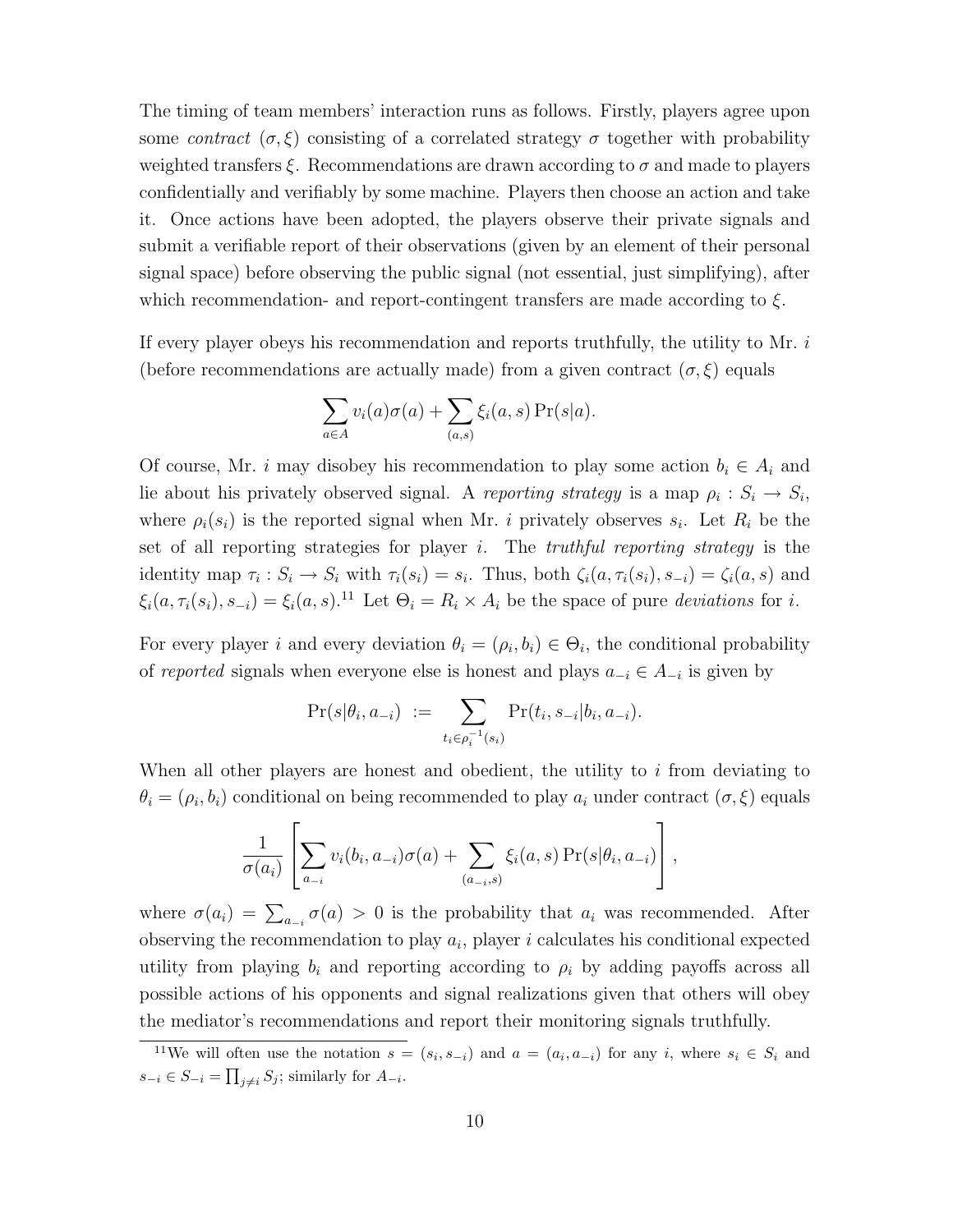#### <span id="page-12-0"></span>3.1 Linear Metering Problem

A team's *metering problem* is to choose a contract  $(\sigma, \xi)$  consisting of a correlated strategy  $\sigma$  (i.e., with  $\sigma \geq 0$  and  $\sum_{a} \sigma(a) = 1$ ) and a probability weighted incentive scheme  $\xi$  that make incentive compatible obeying recommended behavior as well as honest reporting of monitoring signals. For such a contract  $(\sigma, \xi)$ , incentive compatibility is captured by the following family of constraints.

<span id="page-12-3"></span>
$$
\forall i \in I, a_i \in A_i, \theta_i = (\rho_i, b_i) \in \Theta_i,
$$
  

$$
\sum_{a_{-i}} \sigma(a)(v_i(b_i, a_{-i}) - v_i(a)) \leq \sum_{(a_{-i}, s)} \xi_i(a, s)(\Pr(s|a) - \Pr(s|\theta_i, a_{-i})) \qquad (*)
$$

The left-hand side reflects the *deviation gain* in terms of utility<sup>[12](#page-12-1)</sup> for a player *i* from playing  $b_i$  when asked to play  $a_i$ . The right-hand side reflects Mr. *i*'s *contractual loss* from deviating to  $\theta_i = (\rho_i, b_i)$  relative to honesty and obedience (i.e., playing  $a_i$  when told to do so and reporting according to  $\tau_i$ ). Such a loss originates from two sources. On the one hand, playing  $b_i$  instead of  $a_i$  may change conditional probabilities over signals. On the other, reporting according to  $\rho_i$  may affect conditional payments.

<span id="page-12-4"></span>**Definition 3.1.** A correlated strategy  $\sigma$  is approximately enforceable if there exist probability weighted transfers  $\xi : I \times A \times S \to \mathbb{R}$  to satisfy  $(*)$  for every  $(i, a_i, \theta_i)$ .<sup>[13](#page-12-2)</sup>

Next, we will formulate and answer the question: what monitoring technologies allow a given team to overcome its incentive constraints? Naturally, a team's ability to overcome incentives ought to be intimately related to the actions that its monitoring technology is able to distinguish. Thus, if working cannot be distinguished from shirking, there is no hope of finding contracts that motivate someone to work.

Below, we introduce two complementary conditions on a monitoring technology. The first one describes when unilateral deviations can be distinguished. It is shown to be necessary and sufficient for any team with any profile of utility functions to be able to approximately implement any action profile with secret transfers. The second condition describes when obedient players can be identified, and is equivalent to the previous statement with the added restriction of ex post budget balance. Restricted to public monitoring, identifying obedient players is equivalent to the first condition and the existence of transfers that attain any budget without disrupting incentives.

<span id="page-12-1"></span><sup>&</sup>lt;sup>12</sup>Specifically, in terms of probability weighted utility, weighted by  $\sigma(a_i)$ , the probability that  $a_i$ was recommended. If  $a_i$  is never recommended then  $\sigma(a_i) = 0$  and the left-hand side equals zero.

<span id="page-12-2"></span><sup>&</sup>lt;sup>13</sup>This definition is defended as the limit of exactly enforceable strategies in [Section 4.1.](#page-20-1)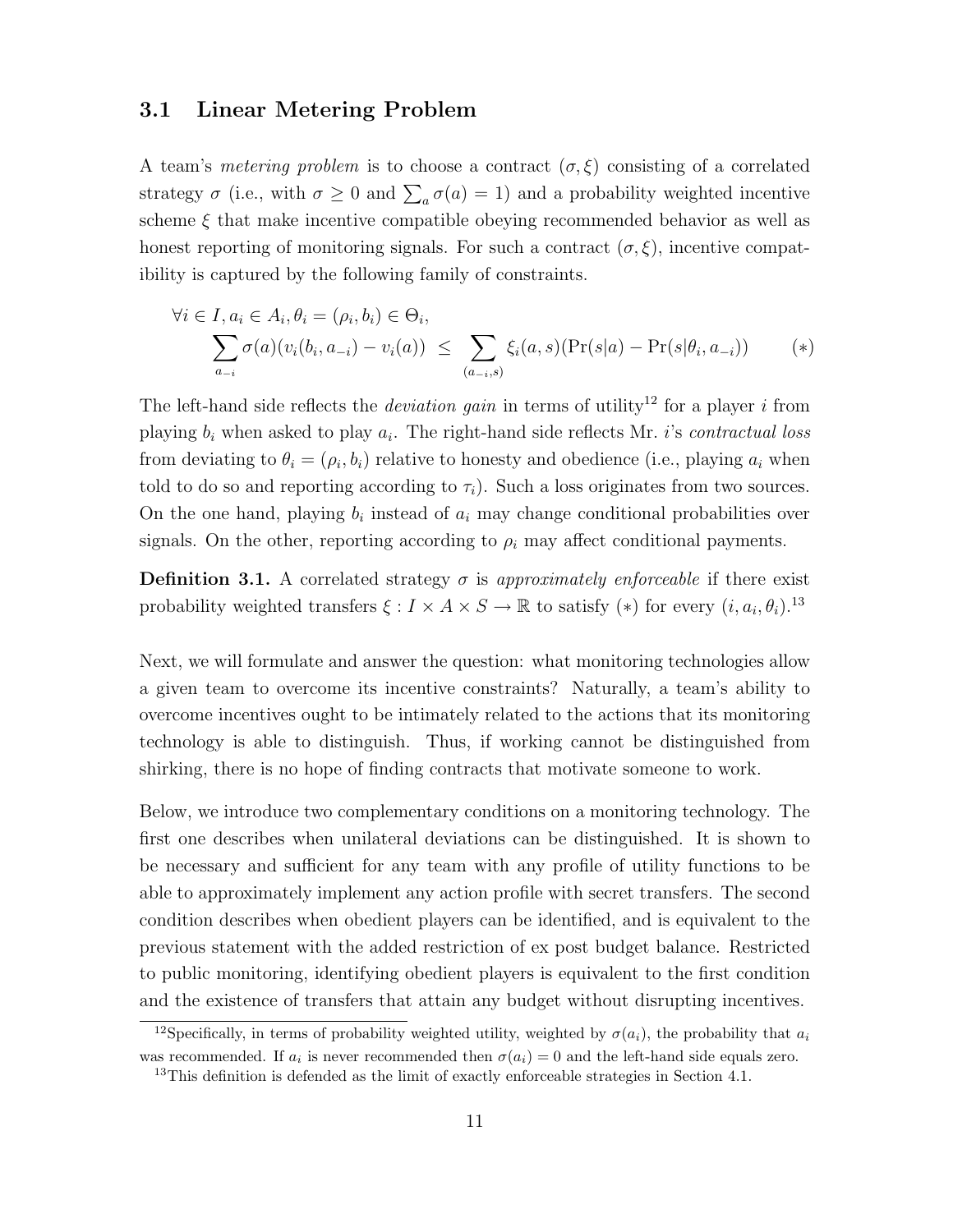#### <span id="page-13-3"></span><span id="page-13-0"></span>3.2 Unilateral Deviations

**Definition 3.2.** A monitoring technology Pr *distinguishes unilateral deviations* (DUD) if every vector  $\lambda \geq 0$  such that

$$
\forall (i, a, s), \qquad \sum_{\theta_i \in \Theta_i} \lambda_i(a_i, \theta_i)(\Pr(s|a) - \Pr(s|\theta_i, a_{-i})) = 0,
$$

must also have the property that for all  $\theta_i = (\rho_i, b_i)$ , if  $\lambda_i(a_i, \theta_i) > 0$  then  $b_i = a_i$ .

Intuitively, DUD means that any pure or mixed deviation is statistically distinguishable from obedient behavior. To illustrate, fix any player i and let  $Pr[\theta_i] \in \mathbb{R}^{A_{-i} \times S}$ be the vector defined by  $Pr[\theta_i](a_{-i}, s) := Pr(s | \theta_i, a_{-i}).$  For any recommendationcontingent deviation plan  $\alpha_i : A_i \to \Delta(\Theta_i)$ , the equation

$$
\Pr[\tau_i, a_i] = \sum_{\theta_i \in \Theta_i} \alpha_i(\theta_i | a_i) \Pr[\theta_i]
$$

can only be satisfied when the marginal of  $\alpha_i(\cdot|a_i)$  on  $A_i$  places all its mass on the pure strategy  $a_i$ <sup>[14](#page-13-1)</sup> Any other  $\alpha$  would violate this equality, implying that the statistical distribution of reported signals would be different from what would have arisen had player *i* played  $(\tau_i, a_i)$ . This is interpreted as the deviation  $\alpha_i$  by player *i* being statistically detectable when  $a_i$  was recommended. In this sense, we allow for dishonesty in reporting strategies to remain undetectable. Such deviations need not be detected as they are not directly profitable.

To compare DUD with other well-known conditions, suppose that monitoring is public (i.e.,  $S_i$  is a singleton for all  $i \neq 0$ ). In this case, DUD reduces to *convex independence*:

$$
\Pr[a_i] \notin \text{conv}\{\Pr[b_i] : b_i \neq a_i\}
$$

where  $Pr[b_i] \in \mathbb{R}^{A_{-i} \times S}$  is given by  $Pr[b_i](a_{-i}, s) = Pr(s|b_i, a_{-i})$ . This version of DUD is substantially weaker than the standard condition below:[15](#page-13-2)

$$
\Pr[a] \notin \operatorname{conv}\{\Pr[b_i, a_{-i}] : b_i \neq a_i\},\
$$

where  $Pr[a] \in \mathbb{R}^S$  is defined by  $Pr[a](s) = Pr(s|a)$ . As is well known, this condition, call it *exact convex independence* (ECI), is necessary and sufficient for exact

<span id="page-13-2"></span><span id="page-13-1"></span><sup>&</sup>lt;sup>14</sup>To see this, divide both sides of the equation defining DUD by  $\sum_{\hat{\theta}_i} \lambda_i(a_i, \hat{\theta}_i)$  for all  $(i, a, s)$ .

 $15$ See, for example, [Legros and Matsushima](#page-37-6) [\(1991\)](#page-37-6), [Fudenberg et al.](#page-37-4) [\(1994\)](#page-37-4), [Compte](#page-37-5) [\(1998\)](#page-37-5), [Kandori and Matsushima](#page-37-7) [\(1998\)](#page-37-7), or [Obara](#page-38-5) [\(2005\)](#page-38-5). A popular name for a version of this standard condition has been "individual full rank," introduced by [Fudenberg et al.\(1994\)](#page-37-4).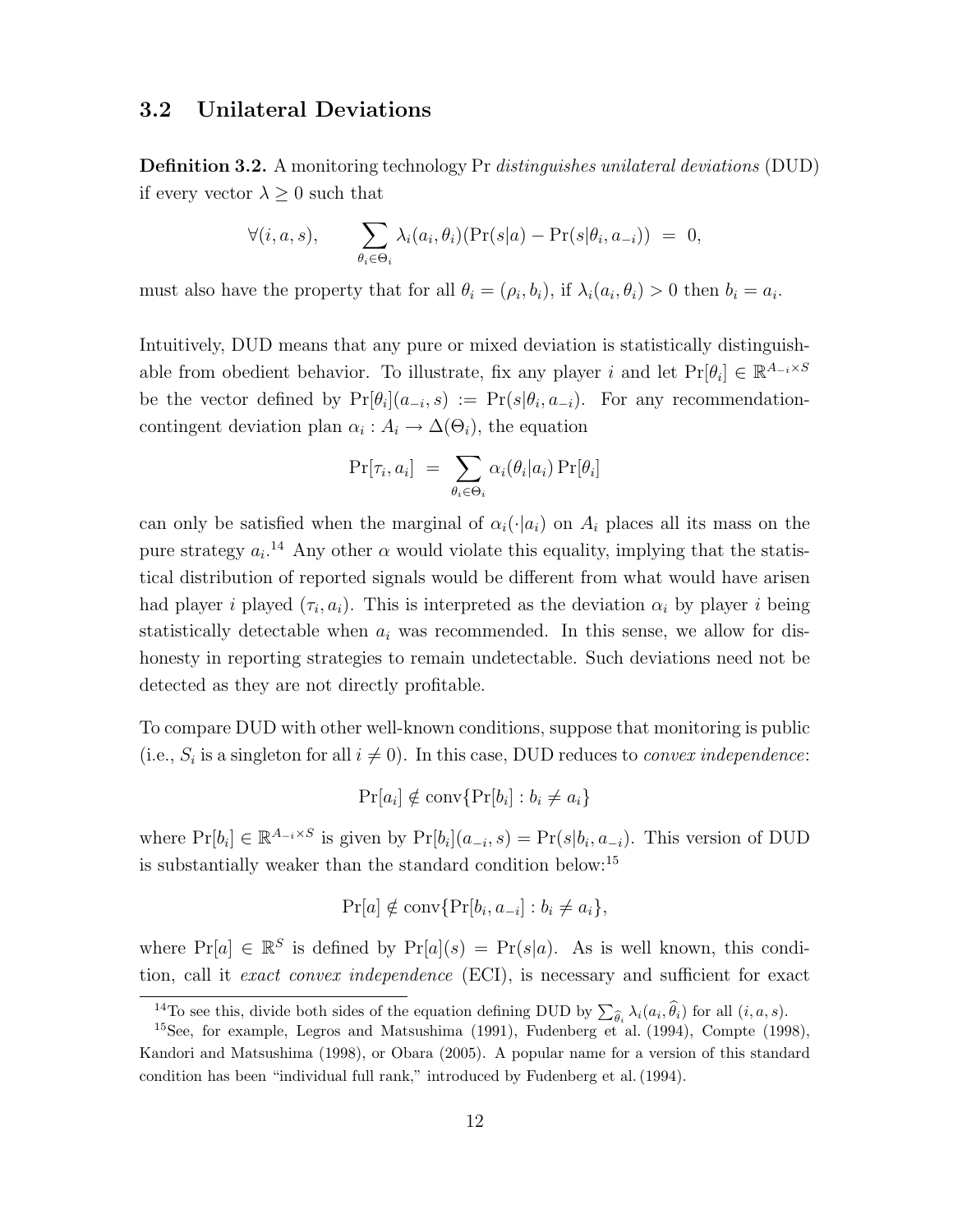implementation of  $a \in A$  (without budget-balance). Intuitively, ECI means that the conditional probability over signals at a given action profile differs from that after any pure or mixed unilateral deviation.

ECI differs from DUD substantially, since DUD is necessary and sufficient for approximate implementation (without budget-balance), as will be shown momentarily. Therefore, DUD should constitute a much weaker requirement than ECI. Formally, both ECI and DUD with public monitoring require that certain vectors lie outside the convex hull of some other vectors. For DUD, the vectors have dimension  $A_{-i} \times S$ , whereas for ECI the vectors are only of dimension S. To illustrate, consider the following example of a (public) monitoring technology satisfying DUD but not ECI. In fact, it violates even *local individual full rank*, introduced by d'Aspremont and Gerard-Varet (1998), which requires individual full rank at some mixed strategy profile, possibly different for each  $i$ .

<span id="page-14-0"></span>**Example 3.3.** There are two publicly verifiable signals,  $S = \{x, y\}$ . There are two players,  $I = \{1, 2\}$ . Player 1 has two actions,  $A_1 = \{U, D\}$ , and player 2 has three actions,  $A_2 = \{L, M, R\}$ . The conditional probability system is given below.

|                |      | M    |                                       |
|----------------|------|------|---------------------------------------|
|                |      |      | $U \mid 1, 0 \mid 0, 1 \mid 1/2, 1/2$ |
| D <sub>1</sub> | 0, 1 | 1, 0 | 1/3, 2/3                              |

In this example, ECI fails, since  $Pr[U, R]$  clearly lies in the convex hull of  $Pr[U, L]$  and  $Pr[U, M]$ . Intuitively, there is a mixed deviation (namely  $\frac{1}{2}[L] + \frac{1}{2}[M]$ , where [·] stands for Dirac measure) by player 2 such that the conditional probability over signals is indistinguishable from what it would be if he played  $R$ . In fact, a similar phenomenon takes place when player 1 plays D (this time with mixed deviation  $\frac{2}{3}[L] + \frac{1}{3}[M]$ ) or indeed regardless of player 1's mixed strategy. It is therefore impossible to implement R with standard contracts if player 2 strictly prefers playing L and M, since there always exists a profitable deviation without any contractual losses.

However, it is possible to implement R with secret contracts that correlate player 2's payment with player 1's (recommended) mixed strategy. This way, player 2 will not know with what proportion he ought to mix between L and M in order for his contractual payment to equal what he would obtain by playing  $R$ . This suggests how secret, recommendation-contingent rewards can facilitate the most efficient use of a monitoring technology to provide team members with appropriate incentives.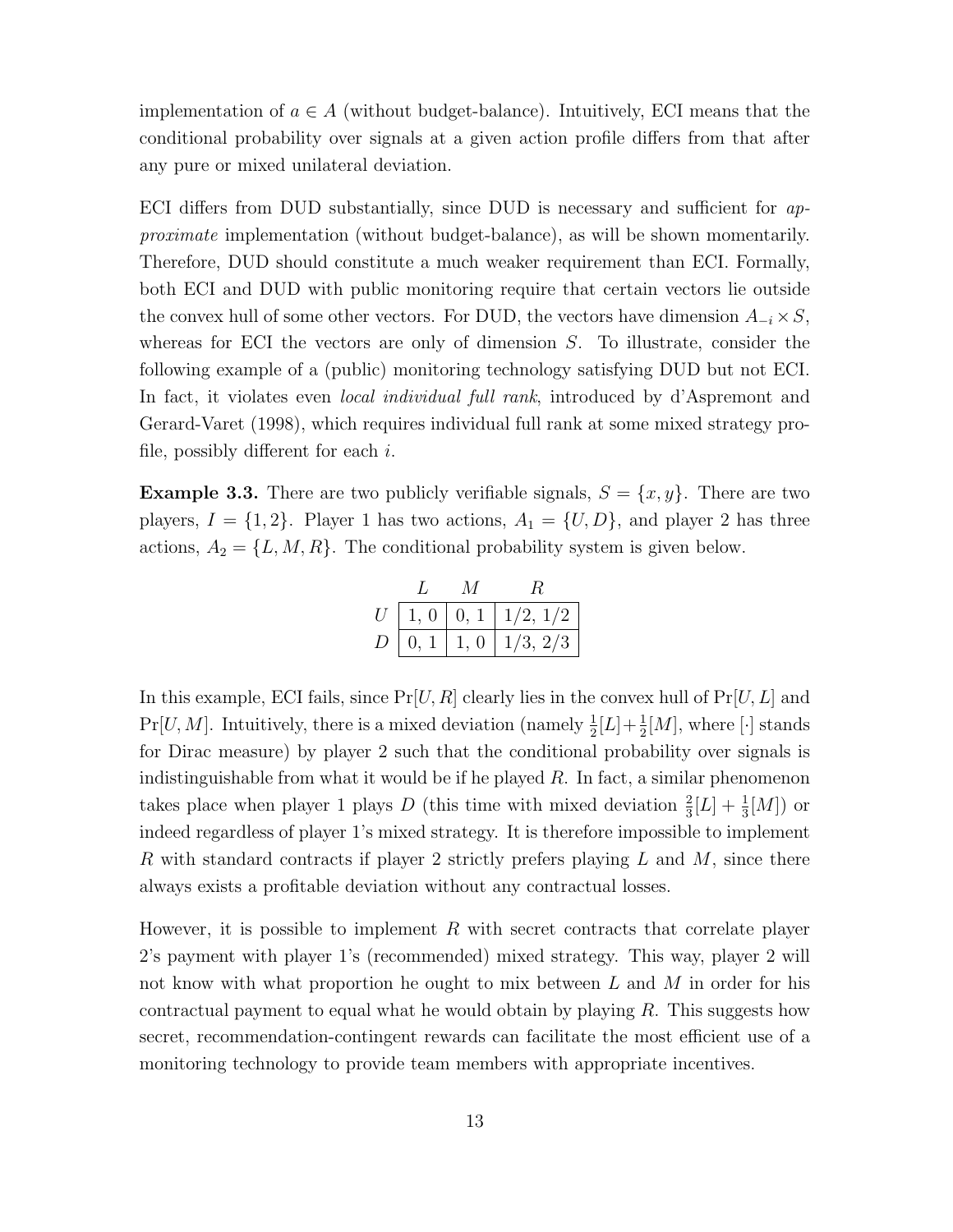Next, we characterize DUD in terms of approximate implementability.

**Definition 3.4.** A monitoring technology Pr *provides strict incentives* (PSI) if given  $D_i: A_i \times A_i \to \mathbb{R}_+$  for all i with  $D_i(a_i, a_i) = 0$ , there is  $\xi: I \times A \times S \to \mathbb{R}$  such that

$$
\forall (i, a_i, \theta_i), \qquad D_i(a_i, b_i) \leq \sum_{(a_{-i}, s)} \xi_i(a, s) (\Pr(s|a) - \Pr(s|\rho_i, b_i, a_{-i})).
$$

If  $D_i(a_i, b_i)$  is interpreted as a player's *deviation gain* from playing  $b_i$  when recommended to play  $a_i$ , then PSI means that for any possible deviation gains by the players, there is a contract such that any deviator's expected contractual loss outweighs his deviation gain after every recommendation. It may appear that PSI is a rather strong condition on a monitoring technology, in contrast with the argued weakness of DUD (see [Example 3.3\)](#page-14-0). As the next result shows, it turns out that both conditions are equivalent, in fact mutually dual. (All proofs appear in [Appendix B.](#page-39-0))

<span id="page-15-2"></span>**Proposition 3.5.** [A monitoring technology distinguishes unilateral deviations if and](#page-39-1) [only if it provides strict incentives.](#page-39-1)

This result describes the duality between identifiability and enforceability via secret contracts. The next result, which may be viewed as a corollary, characterizes DUD as the weakest identifiability required for any action to be approximately enforceable.

<span id="page-15-0"></span>Theorem 3.6. [A monitoring technology distinguishes unilateral deviations if and](#page-40-0) [only if any team with any profile of utility functions can approximately enforce any](#page-40-0) [action profile with secret contracts.](#page-40-0)

The proof of [Theorem 3.6](#page-15-0) uses two mutually dual linear programming problems. The *primal* chooses a contract—an allocation— $(\sigma, \xi)$  to maximize a linear functional f of  $\sigma$  subject to incentive compatibility.<sup>[16](#page-15-1)</sup> The *dual* has contracts as multipliers and motivates [Definition 3.2](#page-13-3) from a "backward-engineering" exercise: what minimal requirement on a monitoring technology implies that the multipliers  $\lambda$  on incentive constraints equal zero (i.e., incentive constraints do not bind)?

Next, we extend this "backward-engineering" exercise to incorporate budget balance.

$$
\sum_{(i,a,s)} \xi_i(a,s) = 0,
$$

but this constraint would not bind, since adding a constant to any  $\xi$  preserves its incentive properties.

<span id="page-15-1"></span> $16$ Although no budget constraints were imposed, we could have imposed *expected* budget balance,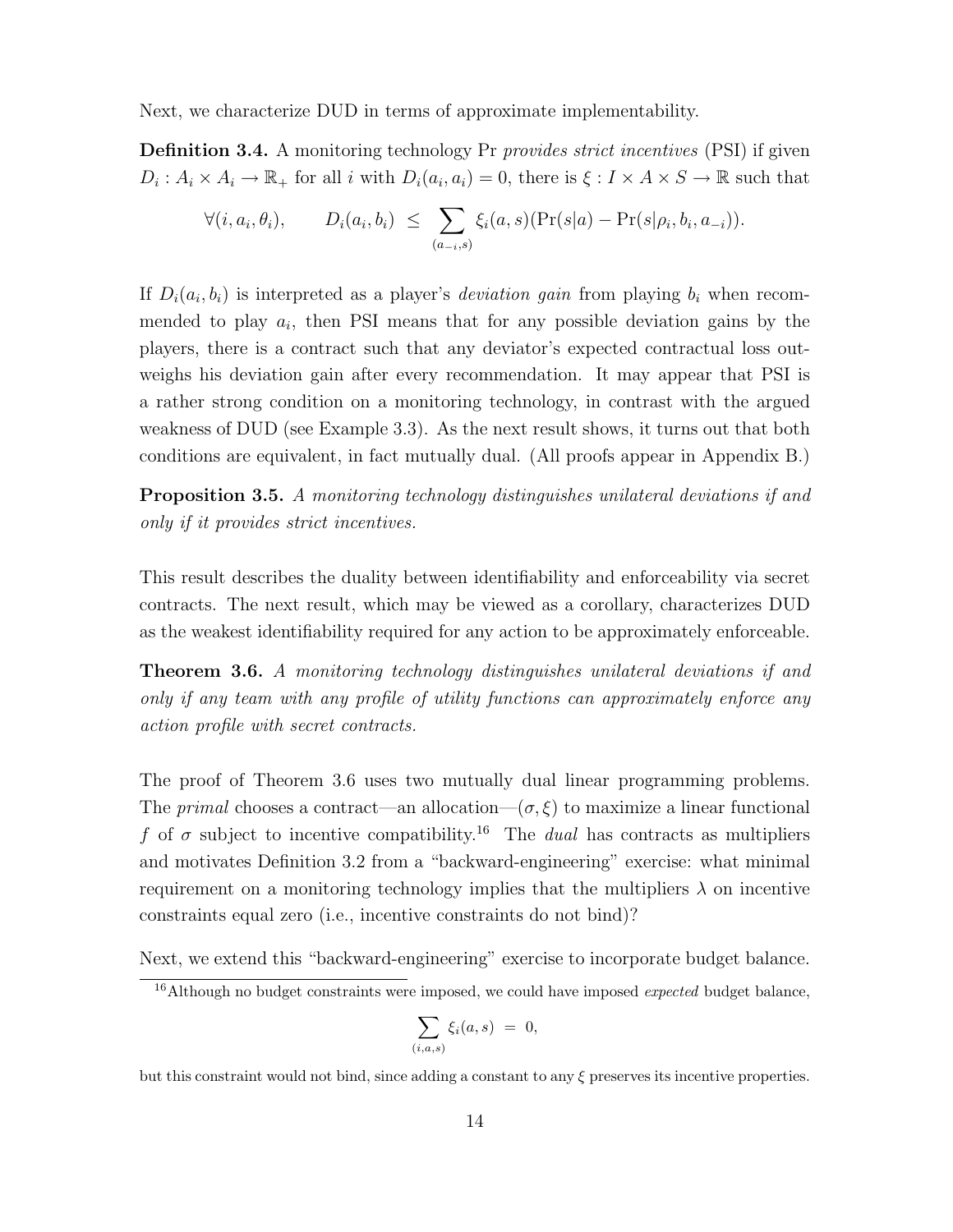#### <span id="page-16-0"></span>3.3 Obedient Players

**Definition 3.7.** A monitoring technology Pr *identifies obedient players* (IOP) if whenever there exists  $\lambda \geq 0$  and  $\eta \in \mathbb{R}^{A \times S}$  such that

$$
\forall (i, a, s), \qquad \sum_{\theta_i \in \Theta_i} \lambda_i(a_i, \theta_i)(\Pr(s|a) - \Pr(s|\theta_i, a_{-i})) = \eta(a, s),
$$

it follows that for all  $\theta_i = (\rho_i, b_i)$ , if  $\lambda_i(a_i, \theta_i) > 0$  then  $a_i = b_i$ .

IOP is a stronger requirement on a monitoring technology than DUD. Indeed, DUD follows by replacing  $\eta$  above with the zero vector.

What does IOP mean? Considering its defining equation, let

$$
\alpha_i(\theta_i|a_i) = \frac{\lambda_i(a_i, \theta_i)}{\sum_{\widehat{\theta}_i} \lambda_i(a_i, \widehat{\theta}_i)}.
$$

Interpret  $\alpha$  as the probability that i plays  $\theta_i = (\rho_i, b_i)$  when recommended to play  $a_i$ . IOP means that any profile of such unilateral deviations that affects the probability of reported signals must do so in a way that is different for different players, since  $\eta$ does not depend on i (unless it comes from dishonest but strictly obedient behavior). Conversely, if IOP fails then there exist disobedient strategies that change conditional probabilities in the same way for every player, so anyone could have been the deviator. Budget-balanced implementation must therefore fail, since players' incentives would "overlap." In other words, it would be impossible to punish some and reward others at the same time in order to provide adequate incentives. If all players must be punished and/or rewarded together, then budget balance must fail.

In comparison with Holmström [\(1982\)](#page-37-0), who appointed a principal to play the role of budget-breaker, in this model a team whose monitoring technology exhibits IOP can share that role internally. In some teams, this might be allocated stochastically, even leading to a secret principal [\(Section 2.2\)](#page-8-0).

In the context of public monitoring, IOP reduces to DUD and the requirement that

$$
\bigcap_{i\in I}C_i~=~\mathbf{0},
$$

where for every *i*,  $C_i$  (called the *cone* of player *i*) is the set of all vectors  $\eta \in \mathbb{R}^{A \times S}$ such that for some  $\lambda \geq 0$ ,

$$
\forall (i, a, s), \qquad \eta(a, s) = \sum_{b_i \in A_i} \lambda_i(a_i, b_i) (\Pr(s|a) - \Pr(s|b_i, a_{-i})).
$$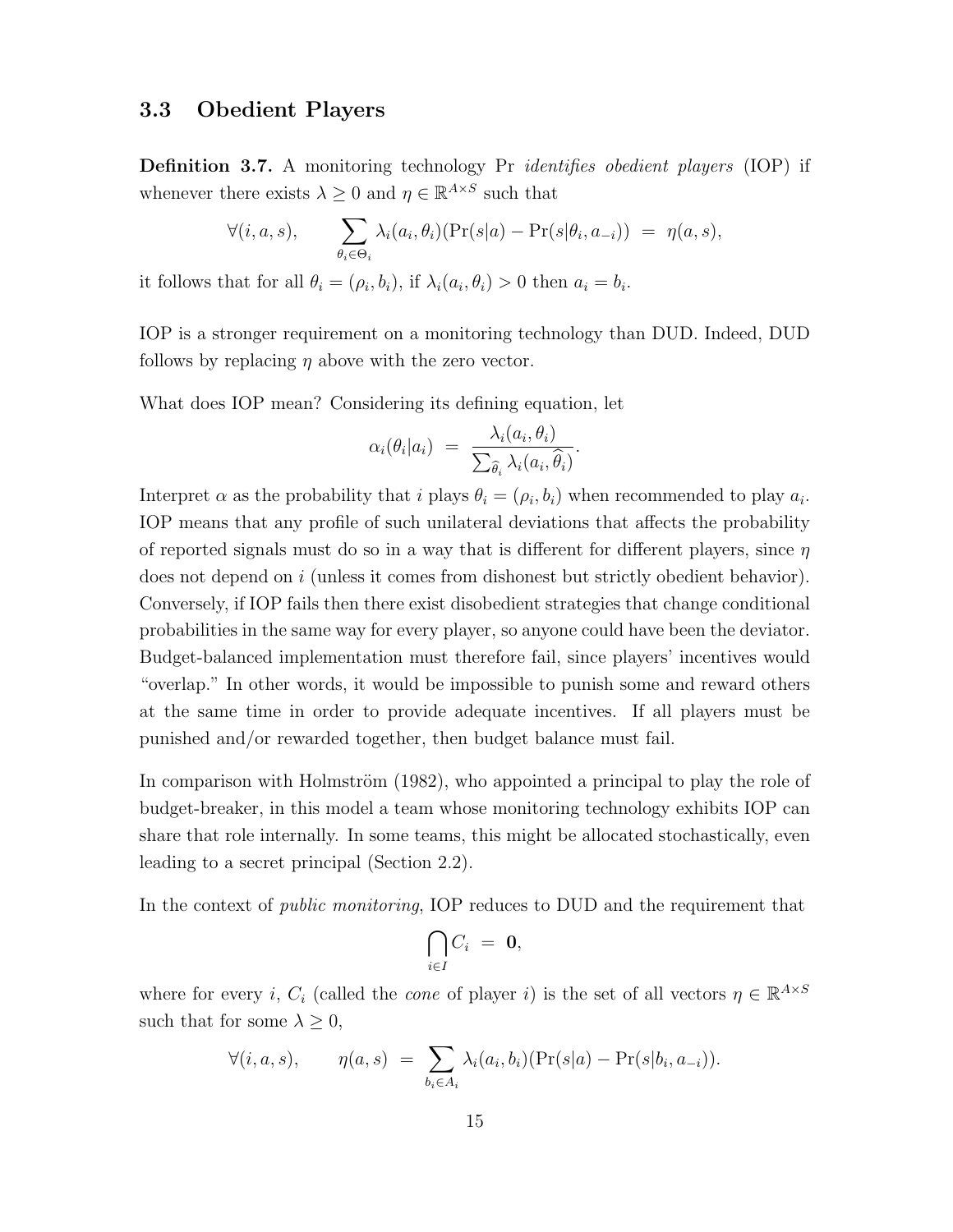Call this second condition *non-overlapping cones* (NOC). [Fudenberg et al.](#page-37-4) [\(1994\)](#page-37-4) impose a full rank condition for each pair of players at each action profile, implying that certain hyperplanes intersect only at the origin for every pair of players. On the other hand, NOC requires that certain cones intersect only at the origin for all players. Thus, it is possible that two players' cones overlap, i.e., their intersection is larger than just the origin. In general, NOC does not even require that there always be two players whose cones fail to overlap, in contrast with the compatibility condition of [d'Aspremont and G´erard-Varet](#page-37-3) [\(1998\)](#page-37-3). Thus, upon a particular unilateral deviation that changes probabilities by DUD, although it may be impossible to identify the deviator(s), there must exist at least one player who could not have generated the given statistical change. In this sense, IOP identifies obedient players.[17](#page-17-0)

Just as with DUD, IOP can be translated to an equivalent condition with dual economic interpretation. This condition takes the form of PSI with budget balance, and its equivalence to IOP follows by the same argument as for DUD and PSI.

Specifically for public monitoring, the fact that IOP can be decomposed into two separate conditions, DUD and NOC, provides useful insights, as shown next.

**Definition 3.8.** A public monitoring technology Pr clears every budget (CEB) if given  $K: A \times S \to \mathbb{R}$  there exists  $\xi: I \times A \times S \to \mathbb{R}$  such that

$$
\forall (i, a_i, b_i), \qquad 0 \leq \sum_{(a_{-i}, s)} \xi_i(a, s)(\Pr(s|a) - \Pr(s|b_i, a_{-i})), \text{ and}
$$

$$
\forall (a, s), \qquad \sum_{i \in I} \xi_i(a, s) = K(a, s).
$$

The function  $K(a, s)$  may be regarded as a budgetary surplus or deficit for each combination of recommended action and realized signal. CEB means that any level of such budgetary surplus or deficit can be attained by a team without disrupting any incentive compatibility constraints. As it turns out, this is equivalent to NOC.

<span id="page-17-1"></span>**Proposition 3.9.** [A public monitoring technology has non-overlapping cones if and](#page-41-0) [only if it clears every budget.](#page-41-0)

This result further clarifies the relative roles of DUD and NOC. By [Theorem 3.6,](#page-15-0) DUD is necessary and sufficient for approximate enforceability of any action profile.

<span id="page-17-0"></span><sup>17</sup>With public monitoring, IOP is also weaker than pairwise full rank and compatibility of d'Aspremont and Gérard-Varet [\(1998\)](#page-37-3) in the sense of approximate versus exact implementation, much like DUD versus individual full rank.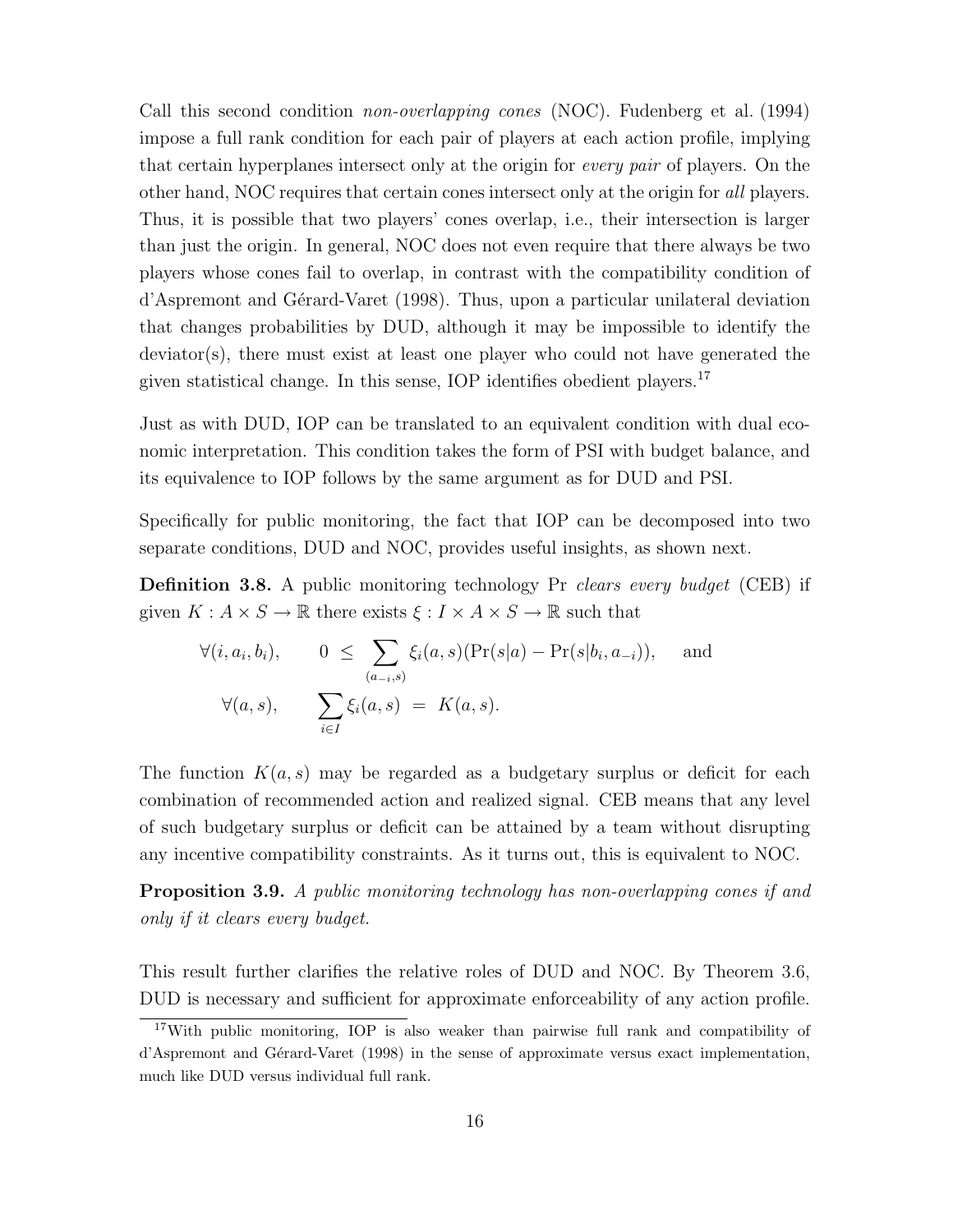However, the team's budget may not be balanced ex post (it can only be balanced in expectation). NOC then guarantees existence of a further contract to absorb any budgetary deficit or surplus without disrupting incentive constraints. Therefore, the original contract plus this further contract can implement the same action profile with ex post budget-balance.<sup>[18](#page-18-2)</sup>

With private monitoring, a decomposition of IOP into two separate parts does not emerge naturally. Indeed, it is not difficult to see that NOC plus DUD is sufficient but not necessary for IOP. This is partly because there exist deviations, namely dishonest ones, that do not intrinsically affect anyone's utility, and as such IOP allows them to pass unidentified (like DUD). With public monitoring, every deviation may in principle affect players directly.

We now turn to the second main result of this paper, which characterizes approximate enforceability with budget balance by IOP. Of course, budget balance means that

<span id="page-18-3"></span>
$$
\forall (a,s), \qquad \sum_{i \in I} \xi_i(a,s) = 0. \tag{**}
$$

<span id="page-18-0"></span>**Theorem 3.10.** A monitoring technology identifies obedient players if and only if any team with any profile of utility functions can approximately enforce any action profile with budget balanced secret contracts.

The proof of this result is almost identical to that of [Theorem 3.6,](#page-15-0) therefore omitted. The only difference is that the primal now includes budget balance, which leads to a slightly different dual. Let us now consider some examples to better understand IOP.

**Example 3.11.** Suppose there exists an individual  $i_0$  such that  $A_{i_0}$  and  $S_{i_0}$  are both singleton sets. The dual constraints associated with player  $i_0$  are given by

$$
\lambda_{i_0}(a_{i_0}, a_{i_0})(\Pr(s|a) - \Pr(s|a)) = \eta(a, s) = 0.
$$

It follows that any feasible dual solution must satisfy  $\eta(a, s) = 0$  for every  $(a, s)$ . Hence, DUD suffices for approximate implementability with ex post budget balance for this team. Since player  $i_0$  cannot be a deviator, she may become a "principal" and serve as "budget-breaker," much like a seller in an auction.

<span id="page-18-1"></span>**Example 3.12.** Consider a team with two players  $(I = \{1,2\})$  and two publicly verifiable signals  $(S = S_0 = \{x, y\})$ . The players play the normal-form game (left) with public monitoring technology (right) below:

<span id="page-18-2"></span><sup>18</sup>A similar argument is provided by [d'Aspremont et al.\(2004\)](#page-37-10) for Bayesian mechanisms.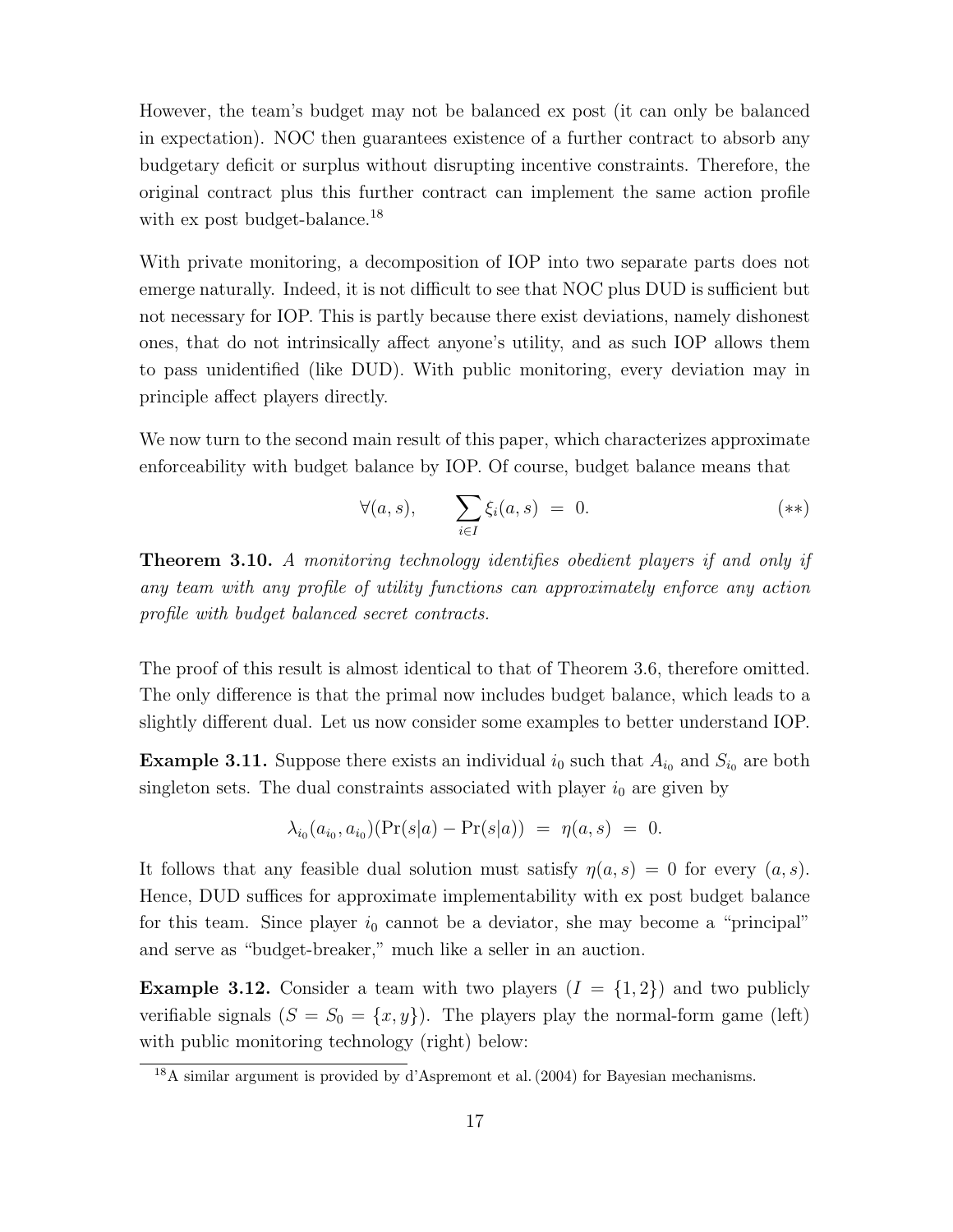

Suppose that  $q > p > 1/2$ . First we will show that the "desirable" profile  $(s_1, w)$ cannot even be implemented approximately with standard (i.e., non-secret) contracts. With any standard contract, player 1 must be indifferent between monitoring and shirking to approximate efficiency (it can be shown that player 2's randomization does not help). This implies that  $1 = \frac{1}{4}(\zeta_1(x) - \zeta_1(y))$ , where  $\zeta_1(\omega)$  is the transfer to player 1 when  $\omega \in \{x, y\}$  realizes. Budget balance requires  $1 = \frac{1}{4}(\zeta_2(y) - \zeta_2(x))$ . Since player 2's incentive constraint is  $1 \leq \sigma_{\overline{A}}^1$  $\frac{1}{4}(\zeta_2(y) - \zeta_2(x))$ , where  $\sigma$  denotes the probability that player 1 plays m, it follows that  $\sigma$  cannot be smaller than 1.

There exist budget-balanced secret contracts that approximately implement  $(s_1, w)$ . Indeed, let player 1 play m with any probability  $\sigma > 0$  and player 2 play w with probability 1. Let  $\zeta : A \times S \to \mathbb{R}$  denote the vector of monetary transfers to player 1 from player 2, and fix  $\zeta(a,s) = 0$  for all  $(a,s)$  except  $(m, w, x)$ . That is, no money is transferred at all except when  $(m, w)$  is recommended and x realizes. The incentive constraints associated with recommending  $s_1$  and  $s_2$  are clearly satisfied. The remaining incentive constraints simplify to:

$$
m: \t 1 + \frac{\sigma(m, w)}{\sigma(m)} \left(\frac{1}{2} - p\right) \zeta(m, w, x) \leq 0
$$
  

$$
w: \t 1 + \frac{\sigma(m, w)}{\sigma(w)} (p - q) \zeta(m, w, x) \leq 0
$$

These two inequalities can clearly be satisfied by taking  $\zeta(m, w, x)$  large enough. It is not difficult to check that IOP is satisfied (hence also DUD) in this example.

For other p and q, it can be shown that IOP is satisfied if and only if  $p \neq q$  and  $(p-1/2)(q-1/2) > 0$ . Thus, if the public signal is perfectly informative about player 2's behavior (e.g.,  $Pr(x|m, w) = Pr(y|m, s_2) = 1$  as with Robinson and Friday from [Section 2.1\)](#page-6-1), approximate implementability with budget balance fails.

With private monitoring  $(S = S_1 = \{x, y\})$ , it can be shown that although IOP fails, the same condition suffices for  $(s_1, w)$  to be approximately implementable with budget balance. However, not every action profile is approximately implementable. See [Section 4.2](#page-21-0) for conditions to approximately enforce a given action profile.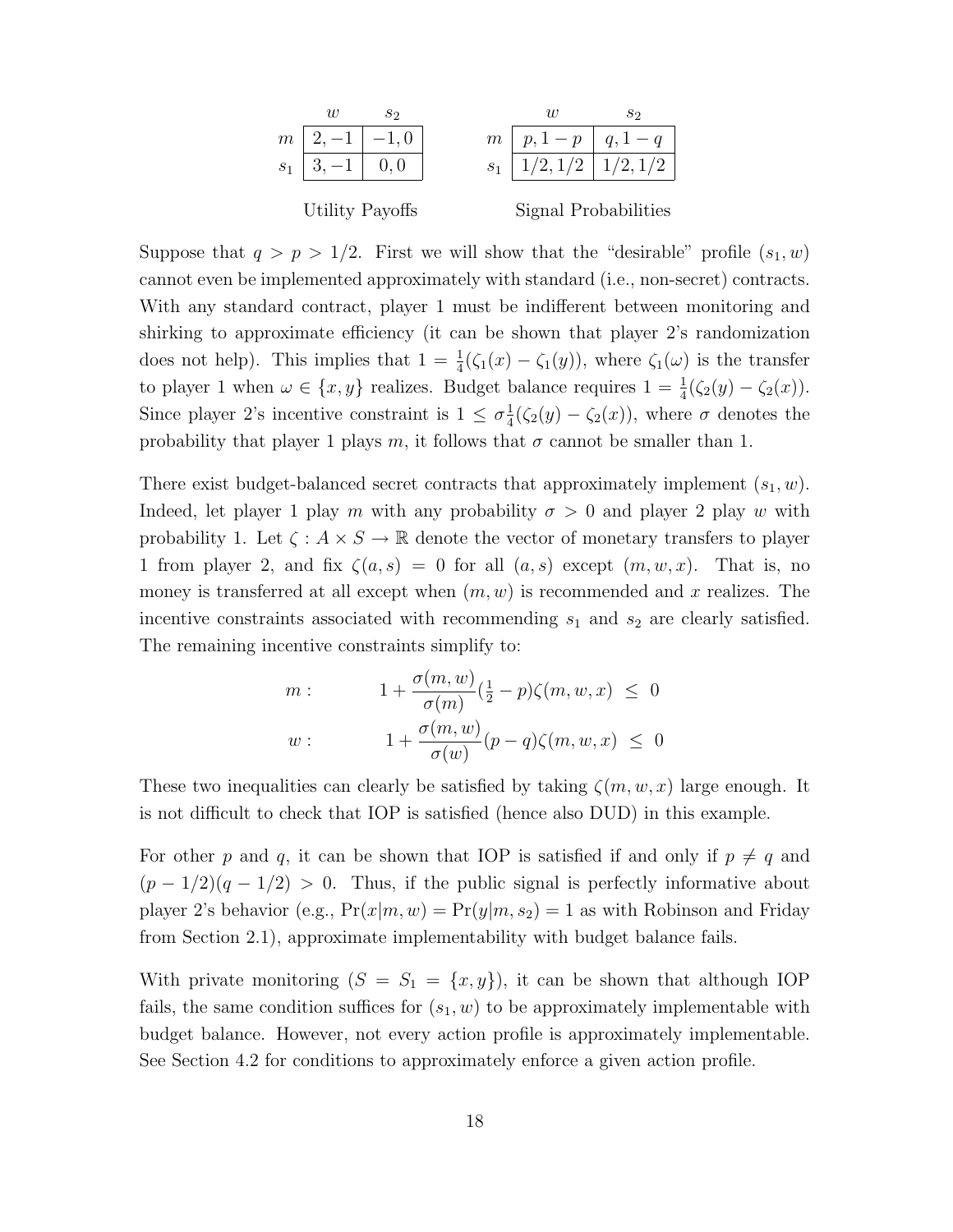# <span id="page-20-0"></span>4 Discussion

This section makes four comments. Firstly, it fills an important gap in the interpretation of [Theorems 3.6](#page-15-0) and [3.10.](#page-18-0) Secondly, it reconciles our main results with the literature by applying the duality of our model to the case of fixed action profiles and utility functions. Thirdly, environmental complications such as limited liability and individual rationality are examined, where standard results generalize to our setting easily, such as that only total liability matters to a team or that individual rationality is not a binding constraint. We end the section by arguing that DUD and IOP, as well as similar variants, are generic in relatively low dimensional spaces.

### <span id="page-20-1"></span>4.1 Exact versus Approximate Enforcement

A correlated strategy  $\sigma$  is (exactly) *implementable* if there is a scheme  $\zeta$  such that

<span id="page-20-2"></span>
$$
\forall i \in I, a_i \in A_i, \theta_i \in \Theta_i,
$$
  

$$
\sum_{a_{-i}} \sigma(a)(v_i(b_i, a_{-i}) - v_i(a)) \leq \sum_{(a_{-i}, s)} \sigma(a)\zeta_i(a, s)(\Pr(s|a) - \Pr(s|\theta_i, a_{-i})).
$$
 (\*\*\*)

In [Section 3.1,](#page-12-0) approximate implementability is defined in terms of linear inequalities: σ is approximately implementable if a ξ exists such that (σ, ξ) satisfies ([∗](#page-12-3)). To justify, it must be shown that  $(\sigma, \xi)$  is *approachable*: there is a sequence  $\{(\sigma^m, \zeta^m)\}\$  such that  $(\sigma^m, \zeta^m)$  satisfies  $(***)$  for every  $m, \sigma^m \to \sigma$ , and  $\sigma^m \zeta^m \to \xi$ . The next result proves this under DUD and IOP. In addition, IOP implies every action profile is approachable with contracts that are budget balanced "along the way," not just asymptotically.

<span id="page-20-3"></span>**Proposition 4.1.** Pr satisfies DUD (IOP) [only if every completely mixed correlated](#page-41-1) [strategy is implementable](#page-41-1) (with budget balance). Hence, DUD (IOP) implies that [every contract satisfying](#page-41-1)  $(*)$  (and  $(**)$ ) is approachable (with budget balance).

When DUD or IOP fails, the "closure" of  $(***)$  does not necessarily equal  $(*)$ . To illustrate, consider the following variation of Robinson and Friday [\(Section 2.1\)](#page-6-1):

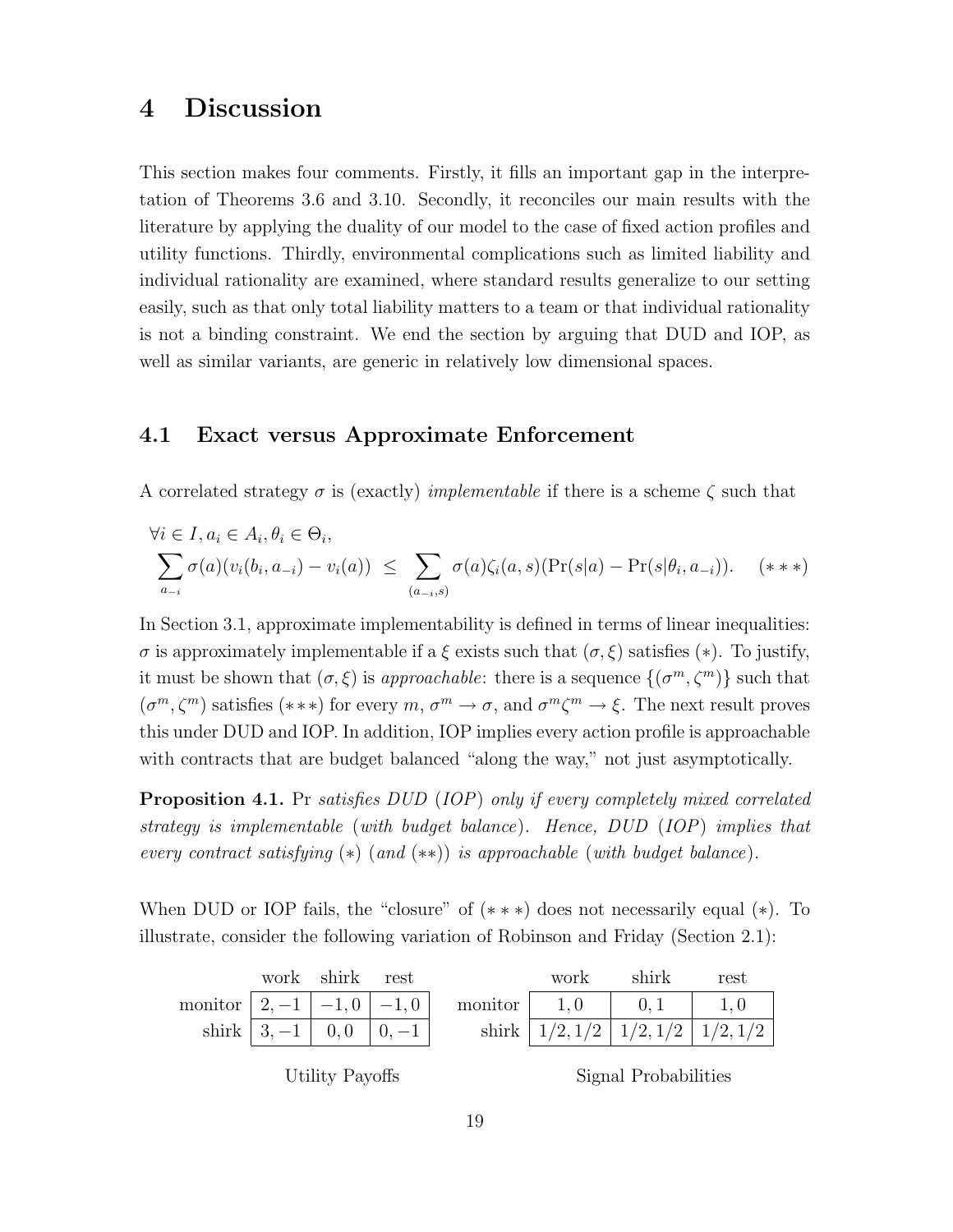Assume the signal is public. The profile (shirk,work) is approximately implementable with transfers  $\xi$  given by  $\xi_F(g|$ monitor,work) = 1 and  $\xi_i(a, s) = 0$  for other  $(i, a, s)$ . However, since rest is indistinguishable from work and rest weakly dominates work, no contract can dissuade Friday from resting. Hence, (shirk,work) is not approachable. Generalizing [Proposition 4.1](#page-20-3) involves iterated elimination of weakly dominated indistinguishable strategies in the spirit of [Myerson'](#page-38-7)s [\(1997\)](#page-38-7) dual reduction; details are left for another paper. (But [Theorem 4.3](#page-22-1) below provides a partial generalization.)

#### <span id="page-21-0"></span>4.2 Fixed Action Profiles and Utility Functions

A characterization of implementable action profiles also follows. We focus on budget balanced implementation (without proof, since it is just like that of [Theorem 3.10\)](#page-18-0); the unbalanced case—being similar—is omitted. Say Pr *identifies obedient players* at  $a \in A$  (IOP-a) if whenever there exists  $\lambda \geq 0$  and  $\eta \in \mathbb{R}^S$  such that

$$
\forall (i,s), \qquad \sum_{\theta_i \in \Theta_i} \lambda_i(\theta_i)(\Pr(s|a) - \Pr(s|\theta_i, a_{-i})) = \eta(s),
$$

<span id="page-21-1"></span>it follows that given  $\theta_i = (\rho_i, b_i), \lambda_i(\theta_i) > 0$  implies  $b_i = a_i$ .

**Proposition 4.2.** A monitoring technology identifies obedient players at an action profile a if and only if any team with any profile of utility functions can exactly implement a with budget balanced secret contracts.

With public monitoring, IOP-a can be decomposed into two conditions. The first is exact convex independence at a  $(ECI-a)$ , which means that the requirement for ECI from [Section 3.2](#page-13-0) holds at a. For the second, let  $C_i(a)$  be the *cone* of player i at a, i.e., the set of all vectors  $\eta \in \mathbb{R}^S$  such that for some  $\lambda \geq 0$ ,

$$
\forall s \in S, \qquad \eta(s) = \sum_{b_i \in A_i} \lambda_i(b_i)(\Pr(s|a) - \Pr(s|b_i, a_{-i})).
$$

A public monitoring technology Pr has *non-overlapping cones* at a  $(NOC-a)$  if

$$
\bigcap_{i\in I} C_i(a) = \mathbf{0}.
$$

IOP-a is equivalent to ECI-a and NOC-a. It generalizes the famous *pairwise full rank* condition of Fudenberg et al. (1994), and implies (but is not implied by) for all  $i \neq j$ ,

$$
C_i(a) \cap C_j(a) = \mathbf{0}.
$$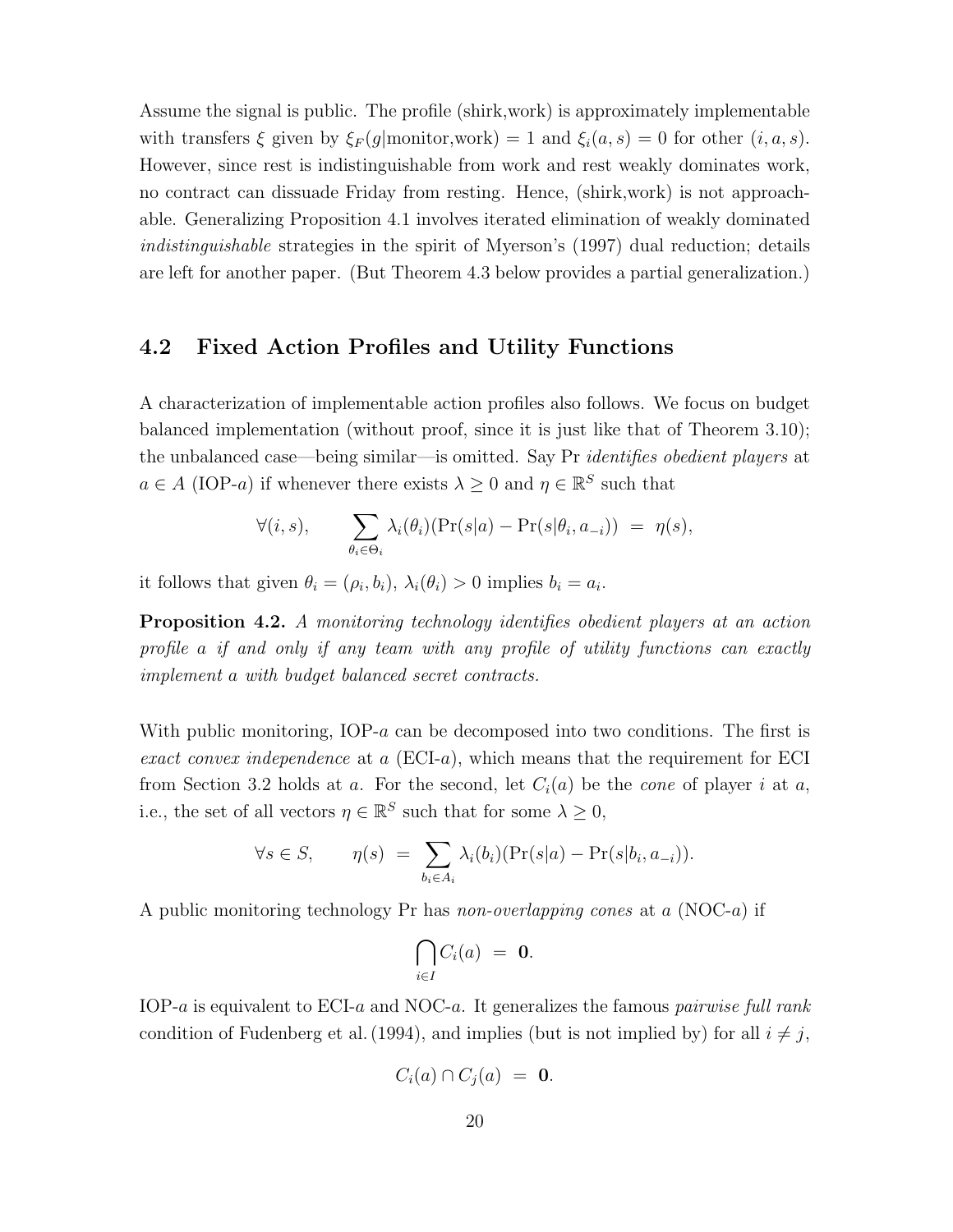Intuitively, i's and j's deviations can be statistically distinguished at  $a$ . On the other hand, NOC-a allows some players' cones to overlap. Naturally, this is weaker than pairwise full rank at a, and generally even weaker than  $C_i(a) \cap C_i(a) = \mathbf{0}$  for some i, j. Intuitively, NOC-a requires that some player can be identified as probably obedient.<sup>[19](#page-22-2)</sup>

It is possible to partially generalize [Proposition 4.1](#page-20-3) by fixing utility functions. To this end, Pr is said to v-distinguish unilateral deviations (v-DUD) if given  $\lambda \geq 0$ ,

$$
\forall (i, a, s), \qquad \sum_{\theta_i \in \Theta_i} \lambda_i(a_i, \theta_i) (\Pr(s|a) - \Pr(s|\theta_i, a_{-i})) = 0,
$$

implies that  $\sum_{\theta_i} \lambda_i(a_i, \theta_i)(v_i(b_i, a_{-i}) - v_i(a)) \leq 0$  for every *i* and every *a*. Similarly, Pr v-identifies obedient players (v-IOP) if given  $\lambda \geq 0$  and  $\eta \in \mathbb{R}^{A \times S}$  for which

$$
\forall (i, a, s), \qquad \sum_{\theta_i \in \Theta_i} \lambda_i(a_i, \theta_i)(\Pr(s|a) - \Pr(s|\theta_i, a_{-i})) = \eta(a, s),
$$

it follows that  $\sum_{(i,\theta_i)} \lambda_i(a_i,\theta_i)(v_i(b_i,a_{-i}) - v_i(a)) \leq 0$  for all  $a \in A$ . The next result follows immediately from the duality of [Theorem 3.6](#page-15-0) and [Proposition 4.1,](#page-20-3) so its proof is omitted. It could also be extended to describe exact implementability in line with [Proposition 4.2](#page-21-1) after suitably amending  $v$ -DUD/ $v$ -IOP; details are left to the reader.

<span id="page-22-1"></span>**Theorem 4.3.** A monitoring technology exhibits v-DUD (v-IOP) if and only if any action profile is approximately implementable with (budget balanced) secret contracts. Furthermore, [Proposition 4.1](#page-20-3) still holds with v-DUD (v-IOP) replacing DUD (IOP).

### <span id="page-22-0"></span>4.3 Participation and Liability

In this subsection we will use duality to study teams subject to liquidity constraints. One such constraint is *limited liability*, where an individual's transfers are bounded below. This can be taken into account by adding  $\zeta_i(a, s) \geq \ell_i$  or  $\xi_i(a, s) \geq \sigma(a)\ell_i$ to the metering problem, where  $\ell_i$  is an exogenous parameter representing player *i*'s liability. Let  $\ell = (\ell_1, \ldots, \ell_n)$  be the profile of liabilities faced by a team. A team's total liability is defined by  $\ell = \sum_i \ell_i$ . By a simple duality and without restrictions on a team's monitoring technology, we can generalize to our setting Theorem 5 of [Legros and Matsushima](#page-37-6) [\(1991\)](#page-37-6) and Theorem 4 of [Legros and Matthews](#page-37-2) [\(1993\)](#page-37-2).

<span id="page-22-3"></span><span id="page-22-2"></span> $19$ Restricted to public monitoring, [Proposition 4.2](#page-21-1) is equivalent to Proposition 3 in [Legros and](#page-37-6) [Matsushima](#page-37-6) [\(1991\)](#page-37-6). Similar results are also in Lemma 1 of d'Aspremont and Gérard-Varet [\(1998\)](#page-37-3), but our decomposition and interpretation are new. Indeed, IOP- $a$  is weaker than their compatibility, which requires pairwise full rank for some pair of players.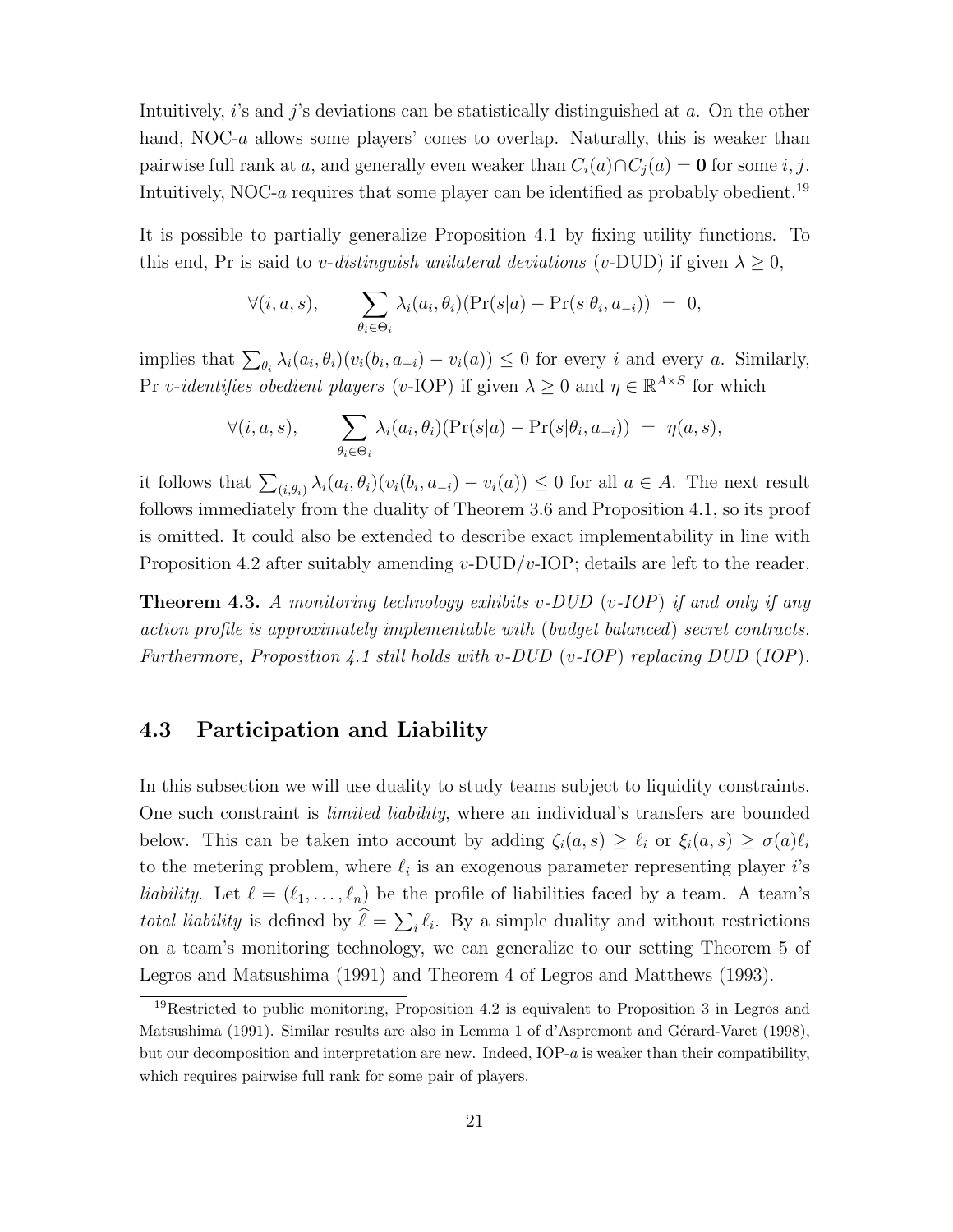Proposition 4.4. [Only total liability affects a team's](#page-42-0) (approximately) implementable action profiles ([with and without budget balance](#page-42-0)).

It is possible that the team faces double-sided limited liability, which may be captured by adding a version of the following constraints to the metering problem:

$$
\forall (i, a, s), \quad -\sigma(a)\ell_i \leq \xi_i(a, s) \leq \sigma(a)\ell_i,
$$

for some  $\ell_i \geq 0$ . These constraints lead to an alternative, linear way of requiring that  $\xi$  be adapted to  $\sigma$  (i.e.,  $\xi_i(a, s) = 0$  whenever  $\sigma(a) = 0$ ).

Individual rationality is also amenable to our study of incentives. Without budget balance, since players can be paid lump sums to become indifferent between belonging to the team and forsaking it, individual rationality constraints cannot bind. Hence, suppose the team's budget must be balanced ex post. As a normalization, assume that  $\sum_i v_i(a) \geq 0$  for all  $a \in A$ . Participation constraints may be incorporated as:

$$
\forall i \in I, \qquad \sum_{a \in A} \sigma(a) v_i(a) + \sum_{s \in S} \xi_i(a, s) \Pr(s|a) \geq 0.
$$

<span id="page-23-2"></span>**Proposition 4.5.** [Participation is not a binding constraint if](#page-42-1)  $\sum_i v_i(a) \geq 0$  for all a.

#### <span id="page-23-0"></span>4.4 Genericity

We conclude this section by arguing that DUD and IOP hold generically, i.e., for an open set of monitoring technologies whose Lebesgue measure equals that of  $\Delta(S)^A$ . Intuitively, they are generic if the team has access to enough signals. Formally, say Pr has *maximal rank* if for every player  $i$ , the family of vectors

$$
\{\Pr[a_i, s_i] \in \mathbb{R}^{A_{-i} \times S_{-i}} : (a_i, s_i) \in A_i \times S_i\}
$$

<span id="page-23-1"></span>is linearly independent, where  $Pr[a_i, s_i]$  is defined as  $Pr[a_i, s_i](a_{-i}, s_{-i}) = Pr(s|a)$ .

**Definition 4.6.** A monitoring technology Pr satisfies *strong convex independence* (SCI) if

$$
\forall (i, a_i, s_i), \qquad \Pr[a_i, s_i] \notin \text{conv}\{\Pr[b_i, t_i] : (b_i, t_i) \neq (a_i, s_i)\}.
$$

Maximal rank is clearly stronger than SCI, and it is not hard to see that SCI implies DUD. Hence, if having maximal rank is generic then so is DUD. To establish genericity of IOP, by analogy with DUD we need one more condition.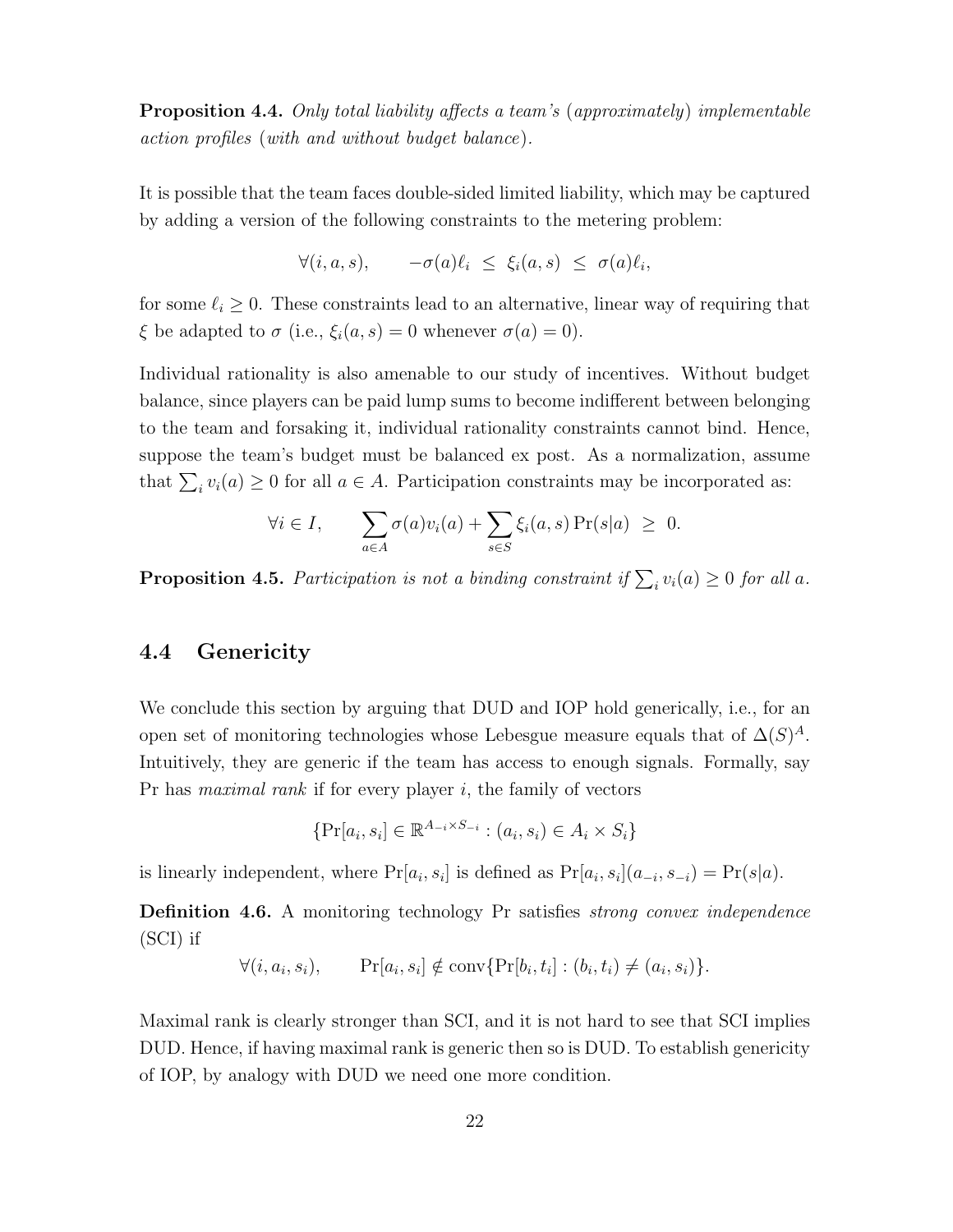Pr has maximal pairwise rank if for some pair  $i, j$ , given  $(a_i, s_i, a_j, s_j)$  the family

$$
\{\Pr[b_i, t_i, a_j, s_j] : (b_i, t_i) \in A_i \times S_i\} \cup \{\Pr[a_i, s_i, b_j, t_j] : (b_j, t_j) \in A_j \times S_j\}
$$

<span id="page-24-3"></span>is linearly independent, where  $i \neq j$  and  $Pr[a_i, s_i, a_j, s_j](a_{-\{i,j\}}, s_{-\{i,j\}}) = Pr(s|a)$ .

**Proposition 4.7.** [DUD is generic if](#page-42-2)  $|S| > 1$  and  $|A_i \times S_i| \leq |A_{-i} \times S_{-i}|$  for all i. [IOP is generic if also](#page-42-2)  $|A_{-\{i,j\}} \times S_{-\{i,j\}}| \geq |A_i \times S_i| + |A_j \times S_j| - 1$  for some  $i, j \in I$ .

# <span id="page-24-0"></span>5 Extension

Let us now extend the results of [Section 3](#page-10-0) to environments with infinitely many actions and signals. We begin with a study of continuous games. Using duality as before, we characterize the set of correlated equilibria and correlated equilibrium payoffs as subdifferentials of some value function [\(Theorem 5.7\)](#page-26-0). This result is used in [Section 5.3.](#page-30-0) Finally, we extend the metering problem to monitoring technologies with infinitely many signals. [Appendix A](#page-38-1) contains notation and preliminary results.

#### <span id="page-24-1"></span>5.1 Equilibrium with Linear Programming

The set  $I = \{1, \ldots, n\}$  of individuals is still finite. Let  $A_i$  be a compact Hausdorff space of individual actions for every  $i \in I$ , and

$$
A = \prod_{i=1}^{n} A_i
$$

be the product space of action profiles, endowed with the product topology (also compact Hausdorff). Every individual *i* has a continuous utility function  $v_i : A \to \mathbb{R}$ . A game is any triple  $(I, A, v)$  as above.

**Definition 5.1.** A correlated equilibrium for the game  $(I, A, v)$  is any  $\sigma \in \Delta(A)$  such that for every  $i \in I$  and every Borel measurable deviation  $\beta_i : A_i \to A_i$ ,

$$
\int_A v_i(\beta_i(a_i), a_{-i}) - v_i(a)\sigma(da) \leq 0.
$$

<span id="page-24-2"></span>This definition follows [Hart and Schmeidler](#page-37-9) [\(1989\)](#page-37-9). An alternative description of equilibrium is obtained by restricting attention to continuous deviations, as claimed by the next lemma. It is proved by [Hart and Schmeidler](#page-37-9) [\(1989,](#page-37-9) p. 24).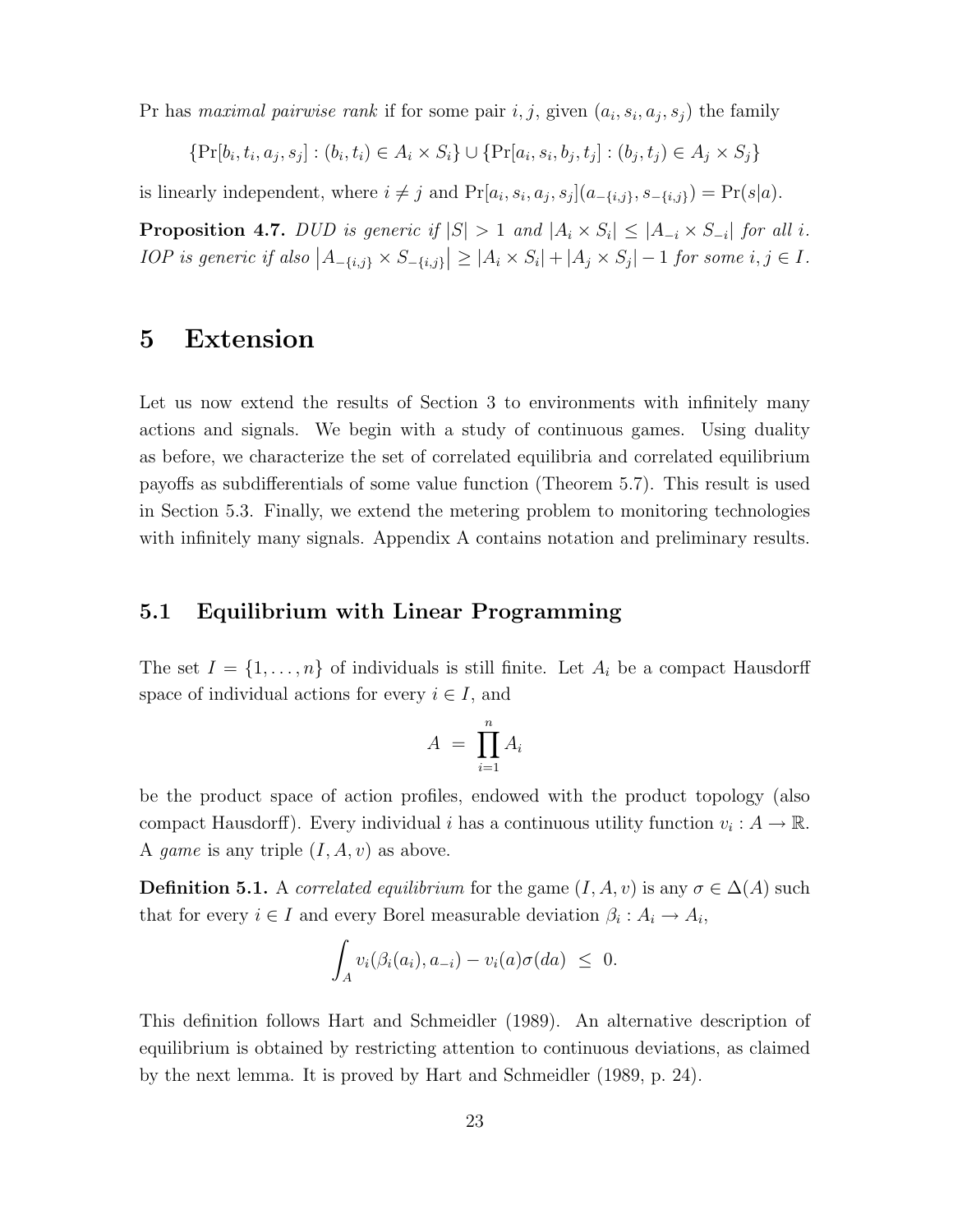**Lemma 5.2.** A correlated strategy  $\sigma \in \Delta(A)$  satisfies the incentive constraints

$$
\int_A v_i(\beta_i(a_i), a_{-i}) - v_i(a)\sigma(da) \leq 0
$$

for all i and all continuous  $\beta_i: A_i \to A_i$  if and only if  $\sigma$  is a correlated equilibrium.

In order to fit the study of correlated equilibrium into a linear programming framework, we will "immerse" the space of pure-strategy deviations into that of mixedstrategy ones, in the spirit of [Hart and Schmeidler'](#page-37-9)s [\(1989\)](#page-37-9) proof of their Theorem 3. In light of [Lemma 5.2,](#page-24-2) we would like that every continuous pure-strategy deviation remain continuous when immersed. The next lemma suggests that we may immerse pure-strategy deviations in the space  $C(A_i, M(A_i))$  of all weak\* continuous functions  $\lambda_i: A_i \to M(A_i)$ , i.e., such that  $a_i^m \to a_i$  implies that for any continuous  $g: A_i \to \mathbb{R}$ ,

$$
\int_{A_i} g(b_i) \lambda_i(a_i^m, db_i) \rightarrow \int_{A_i} g(b_i) \lambda_i(a_i, db_i).
$$

<span id="page-25-2"></span>**Lemma 5.3.** If  $\beta_i : A_i \to A_i$  [is continuous then](#page-43-0)  $\lambda_i : A_i \to M(A_i)$  defined by

 $\forall a_i \in A_i, \qquad \lambda_i(a_i) = [\beta_i(a_i)],$ 

belongs to  $C(A_i, M(A_i))$ , where  $[b_i]$  [stands for Dirac measure at](#page-43-0)  $b_i \in A_i$ .

The next result uses this immersion of deviations to describe correlated equilibrium with linear inequalities. Let  $C(A_i, M(A_i))_+$  be the positive cone of  $C(A_i, M(A_i))$ , i.e., the set of  $\lambda_i \in C(A_i, M(A_i))$  such that  $\lambda_i(a_i)$  is a positive measure for all  $a_i \in A_i$ .

<span id="page-25-0"></span>**Proposition 5.4.** A correlated strategy  $\sigma \in \Delta(A)$  [satisfies the linear inequalities](#page-43-1)

$$
\int_A \int_{A_i} v_i(b_i, a_{-i}) - v_i(a) \lambda_i(a_i, db_i) \sigma(da) \leq 0
$$

for all  $i \in I$  and all  $\lambda_i \in C(A_i, M(A_i))_{+}$  [if and only if it is a correlated equilibrium.](#page-43-1)

 $C(A_i, M(A_i))$  is an ordered, locally convex space [\(Appendix A](#page-38-1) defines its topology) with a dual, denoted by  $C(A_i, M(A_i))^*$ . The next result associates the incentive constraints above with a continuous linear operator that maps measures on A to continuous linear functionals on  $C(A_i, M(A_i))$ , i.e., elements of  $C(A_i, M(A_i))^*$ .

<span id="page-25-1"></span>**Lemma 5.5.** For every i[, a continuous linear operator](#page-43-2)  $F_i^*: M(A) \to C(A_i, M(A_i))^*$ [is defined by the family of evaluations indexed by](#page-43-2)  $\sigma \in M(A)$  and  $\lambda_i \in C(A_i, M(A_i))$ 

$$
F_i^*(\sigma)(\lambda_i) = \int_A \int_{A_i} v_i(b_i, a_{-i}) - v_i(a)\lambda_i(a_i, db_i)\sigma(da)
$$

when both  $M(A)$  and  $C(A_i, M(A_i))^*$  [are endowed with their weak](#page-43-2)\* topologies.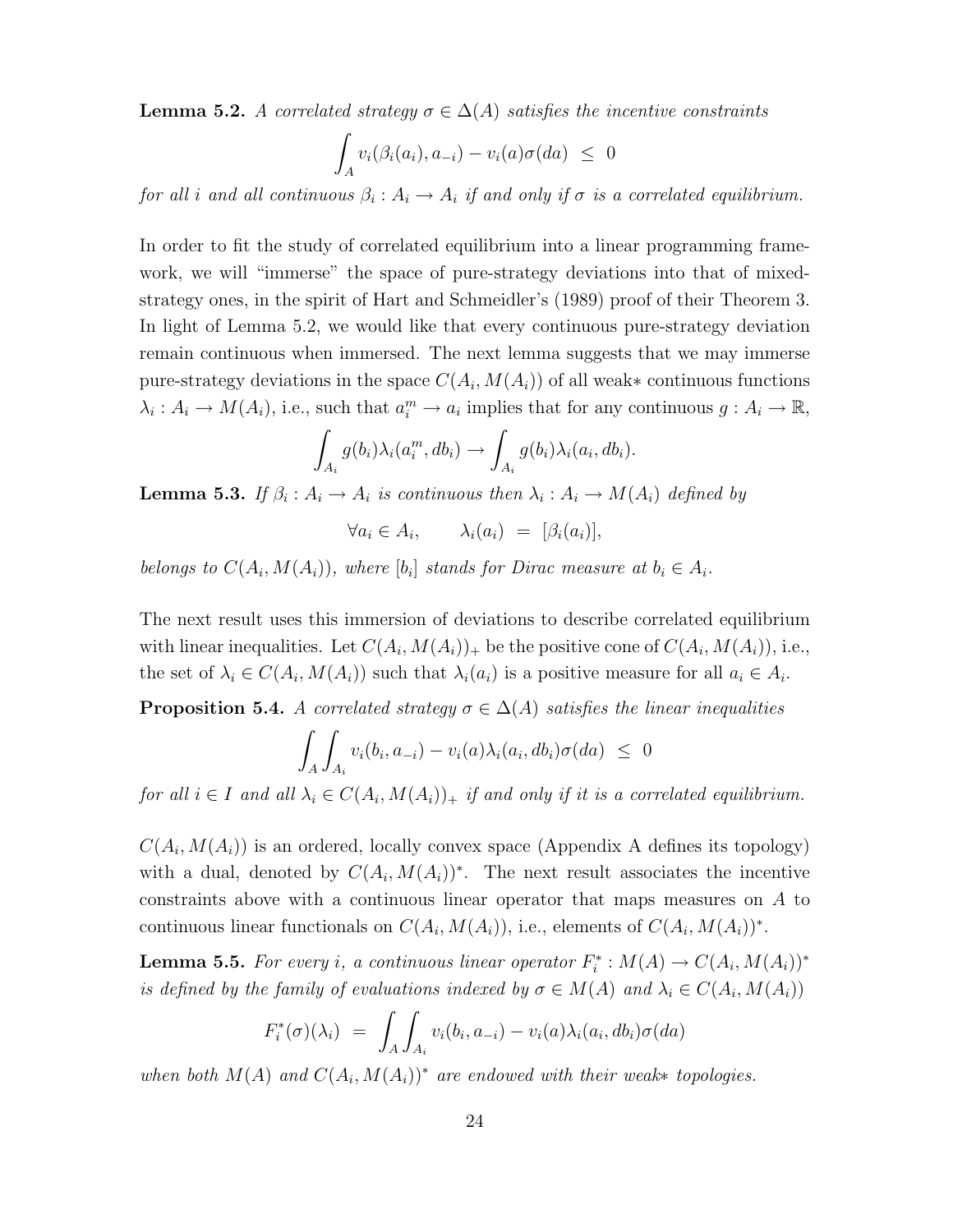Therefore, the incentive constraints of [Proposition 5.4](#page-25-0) may be written as

$$
F^*(\sigma) \leq 0
$$
 in  $\prod_{i=1}^n C(A_i, M(A_i))^*$ ,

where  $F^* = (F_1^*, \ldots, F_n^*)$  and for every player i,  $F_i^*$  is the operator of [Lemma 5.5.](#page-25-1) This notation is meant to suggest that correlated equilibrium is the solution of a linear program. Indeed, it solves the following problem, called the *dual*.

$$
\sup_{\sigma\geq 0} \int_A f(a)\sigma(da) \text{ s.t. } \sigma \in M(A), \ \sigma(A) = 1, \text{ and } F^*(\sigma) \leq 0 \text{ in } \prod_{i=1}^n C(A_i, M(A_i))^*.
$$

The objective function  $f : A \to \mathbb{R}$  is assumed to be continuous. Therefore, it is a (weak∗) continuous linear functional on  $M(A)$ . This linear program picks  $\sigma$  subject to it being a probability measure and satisfying incentive compatibility.

Let U be the value function of the following linear program, called the *primal*.

$$
U(f) := \inf_{\lambda \ge 0, \kappa} \kappa \quad \text{s.t.} \quad \lambda \in \prod_{i=1}^n C(A_i, M(A_i)), \ \kappa \in \mathbb{R},
$$
  

$$
\forall a \in A, \quad \kappa + \sum_{i=1}^n \int_{A_i} v_i(b_i, a_{-i}) - v_i(a) \lambda_i(a_i, db_i) \ge f(a) \text{ in } C(A).
$$

It is not hard to see that this primal is well defined. Indeed, it suffices to show that for every  $\lambda$ , (i)  $\sum_i \int_{A_i} v_i(b_i, a_{-i}) - v_i(a)\lambda_i(a_i, db_i)$  is a continuous real-valued function of a and (ii)  $\lambda^m \to \lambda$  in  $\prod_i C(A_i, M(A_i))$  and  $\kappa^m \to \kappa$  implies  $F(\lambda^m, \kappa^m) \to F(\lambda, \kappa)$ , where  $F(\lambda, \kappa) = \kappa + \sum_{i=1}^n \int_{A_i} v_i(b_i, a_{-i}) - v_i(a) \lambda_i(a_i, db_i)$ . Like [Lemma 5.5,](#page-25-1) this follows because  $v_i$  is continuous for every i, hence F is a continuous linear operator whose range is contained in the space of continuous functions on A. It is also not difficult to see that the dual of this primal is the purported dual above.

The value function  $U$  has the space of continuous functions as its domain. Since correlated equilibria exist by Theorem 3 of [Hart and Schmeidler](#page-37-9) [\(1989\)](#page-37-9), it follows that the dual is bounded below. Therefore,  $U$  is bounded, since the value of the primal always exceeds that of the dual. Clearly, U is weakly increasing, i.e.,  $f \leq g$  in  $C(A)$  implies that  $U(f) \leq U(g)$ . In fact, it is Lipschitz, so has bounded steepness, as the next result shows.

<span id="page-26-1"></span>**Lemma 5.6.** [The value function](#page-43-3) U is Lipschitz:  $|U(f) - U(g)| \leq ||f - g||$ .

<span id="page-26-0"></span>By [Theorem A.1,](#page-39-2) U is subdifferentiable, and not only is there an optimum solution to the dual, but also there is no duality gap. The next result now follows.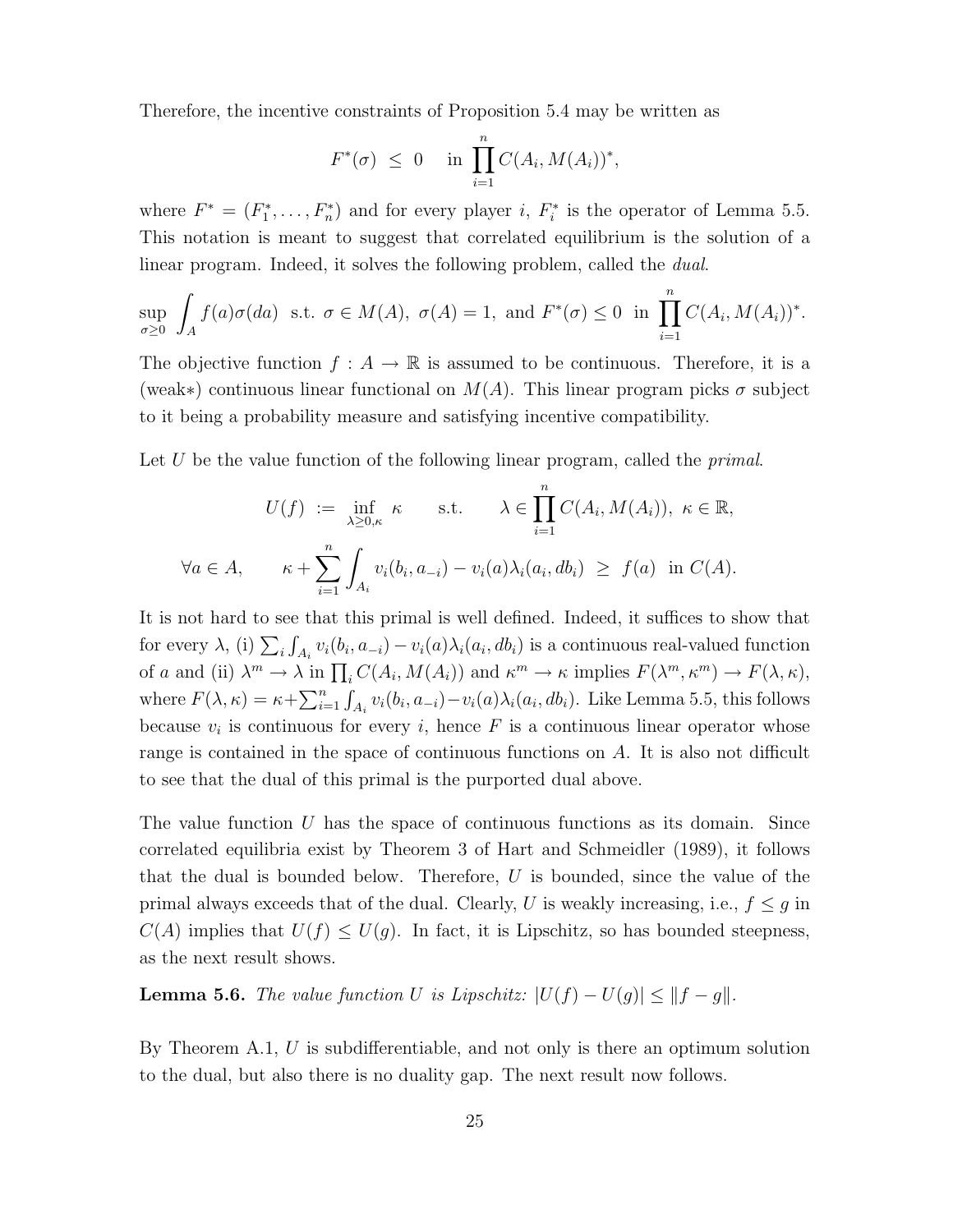**Theorem 5.7.** [The set of correlated equilibria of](#page-44-0)  $(I, A, v)$  is the subdifferential of U [evaluated at the zero function. The set of correlated equilibrium payoffs is given by](#page-44-0) [the subdifferential of](#page-44-0) V at 0, denoted by  $\partial V(0)$ , where

$$
V(w) := U\left(\sum_{i=1}^{n} w_i v_i\right).
$$
  
Since  $V(0) = 0$ , it follows that  $\partial V(0) = {\pi \in \mathbb{R}^n : \forall w \in \mathbb{R}^n, \ \pi \cdot w \le V(w)}.$ 

This result shows how linear programming is useful in the study of correlated equilibria. The subdifferential characterization of equilibria and equilibrium payoffs is a direct application of the no-gap result. Incidentally, the proof of [Lemma 5.6](#page-26-1) is reminiscent (a dual version) of the proof of Proposition 3 in [Gretsky et al.](#page-37-11) [\(1999\)](#page-37-11). As a final remark, we could have proved existence of correlated equilibrium with linear programming instead of relying on [Hart and Schmeidler](#page-37-9) [\(1989\)](#page-37-9) by describing ε-equilibria with linear inequalities and choosing ε to minimize some linear objective, but the proof would have added nothing substantial to the original.

### <span id="page-27-0"></span>5.2 Continuous Metering Problem

Next, we will attack a general version of the metering problem introduced previously. Guided by duality, we restrict attention to "well-behaved" monitoring technologies.

A monitoring technology is a map  $Pr: A \to \Delta(S)$ , where S is the product space

$$
S = \prod_{j=0}^{n} S_j.
$$

Our first restrictions will be to assume that every  $S_j$  is a compact Hausdorff space endowed with the Borel  $\sigma$ -algebra, that S is endowed with the Borel  $\sigma$ -algebra arising from its product topology, and that Pr is weak∗ continuous, i.e.,  $Pr \in C(A, M(S))$ .

In the spirit of [Lemma 5.2,](#page-24-2) define a *reporting strategy* for any player i to be a continuous map  $\rho_i : S_i \to S_i$ . The space of reporting strategies is denoted by  $R_i$ . As usual,  $\Theta_i := R_i \times A_i$  with typical element  $\theta_i = (\rho_i, b_i)$ .

If all other players report honestly and play  $a_{-i}$  but player i deviates to  $\theta_i = (\rho_i, b_i)$ then the probability that the final report belongs to the Borel set  $T \subset S$  is given by

$$
\Pr(T|\theta_i, a_{-i}) = \int_S \mathbf{1}_T(s_0, s_1, \ldots, \rho_i(s_i), \ldots, s_n) \Pr(ds|b_i, a_{-i}).
$$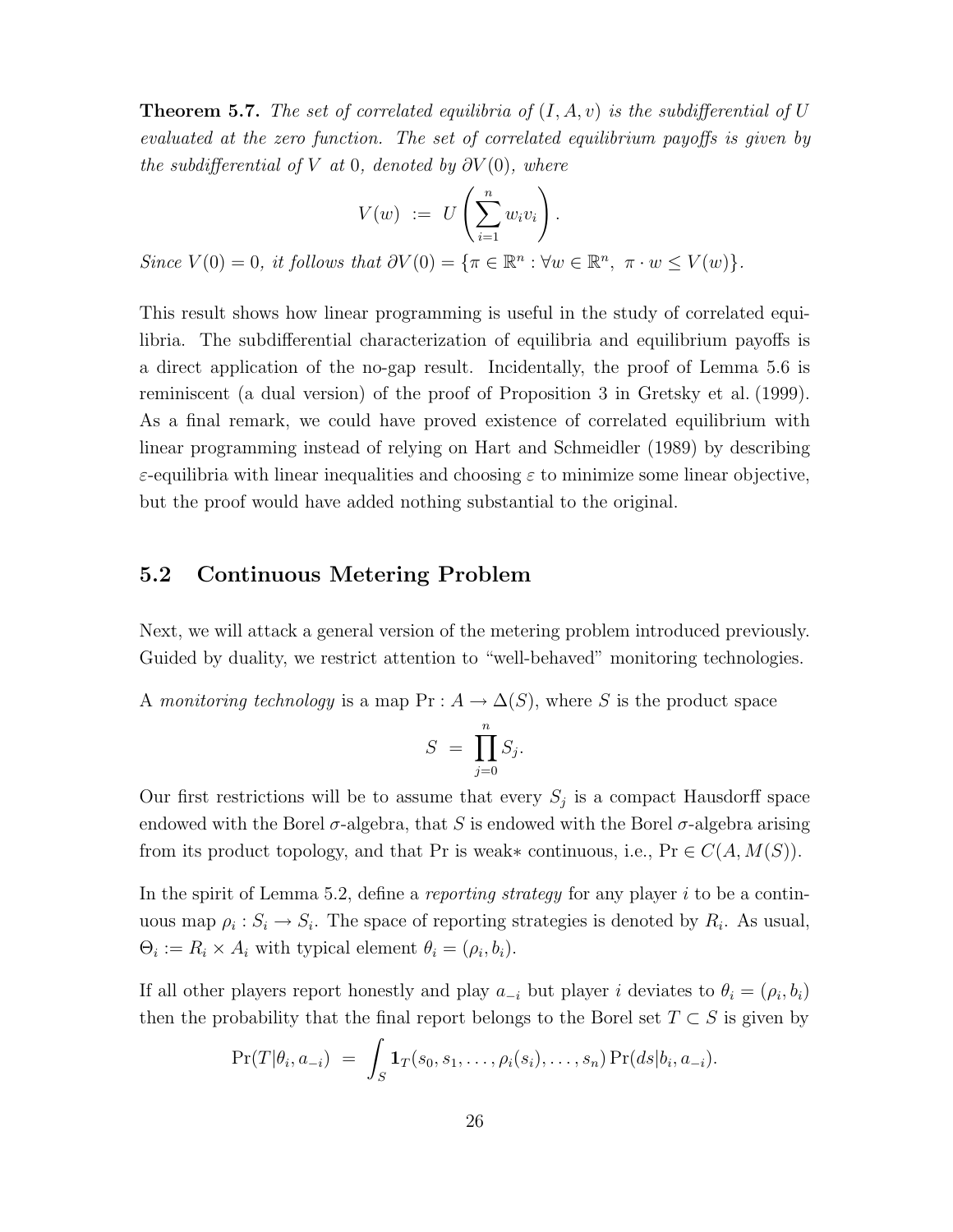**Assumption 5.8.** For every player i, the set of deviations  $\Theta_i$  is a compact Hausdorff space and  $Pr \in C(\Theta_i \times A_{-i}, M(S)).$ 

This facilitates the use of duality with private monitoring. It holds, for instance, if  $S_i$ is also a metric space for all  $i \in I$  and  $R_i$  carries the topology of uniform convergence.

<span id="page-28-1"></span>**Definition 5.9.** A monitoring technology Pr reconciles infinitesimal deviations (RID) if for every player *i*, recommendation  $a_i \in A_i$ , and deviation  $\alpha_i \in \Delta(\Theta_i)$ ,

$$
\sup_{a_{-i}} \left\| \int_{\Theta_i} \Pr(a) - \Pr(\theta_i, a_{-i}) \alpha_i(d\theta_i) \right\| \geq c_i \cdot \inf_{\alpha_i^0} \left\| \alpha_i - \alpha_i^0 \right\|,
$$

where  $c_i \in (0, \infty)$  and  $\alpha_i^0 \in \Delta(\Theta_i)$  has  $\sup_{a_{-i}}$  $\int_{\Theta_i} \Pr(a) - \Pr(\theta_i, a_{-i}) \alpha_i^0(d\theta_i) \middle\|$  $= 0.$ 

Fix a player  $i$  and recommendation  $a_i$ . Formally, RID requires that for every deviation  $\alpha_i$ , the largest norm (with respect to others' behavior) of the difference in probability measures over signals between obeying and disobeying is bounded below by some constant times the deviation's distance from indistinguishability. Intuitively, RID ensures that the "marginal detectability" of a monitoring technology is bounded below away from zero. As [Step 2b](#page-45-0) in the proof of [Theorem 5.11](#page-29-0) shows, RID ensures that infinitesimal deviations are detectable whenever "non-infinitesimal" ones are.

RID is a relatively weak condition. For instance, it is satisfied by the monitoring technology of [Legros and Matthews](#page-37-2) [\(1993\)](#page-37-2), based on deterministic, publicly verifiable output. Thus,  $c_i = 2$  in their case. More generally, RID is satisfied by technologies similar to [Legros and Matthews](#page-37-2) [\(1993\)](#page-37-2) with stochastic rather than deterministic output, as well as ones that are not public.[20](#page-28-0)

A contract is a pair  $(\sigma, \xi)$  with  $\sigma \in \Delta(A)$  a correlated strategy and  $\xi \in M(A, C(S))^I$ a profile of secret (probability-weighted) transfers. The metering problem is to find a contract subject to incentive compatibility according to the linear inequalities below.

$$
\forall i \in I, \lambda_i \in C(A_i, M(\Theta_i))_+, \qquad \int_A \int_{\Theta_i} v_i(b_i, a_{-i}) - v_i(a)\lambda_i(a_i, d\theta_i)\sigma(da) \le
$$

$$
\int_{A \times S} \int_{\Theta_i} \Pr(ds|a) - \Pr(ds|\theta_i, a_{-i})\lambda_i(a_i, d\theta_i)\xi_i(s, da). \qquad (†)
$$

Like (\*), intuitively (†) requires of a contract  $(\sigma, \xi)$  that a player's deviation gain be outweighed by its contractual loss for any possible deviation.

<span id="page-28-0"></span><sup>&</sup>lt;sup>20</sup>For instance, consider a public monitoring technology such that  $Pr(a)$  has a density with a jump discontinuity at some s that "moves" with a. For private monitoring technologies we further require that some of the discontinuities cannot be smoothed out by an individual's report.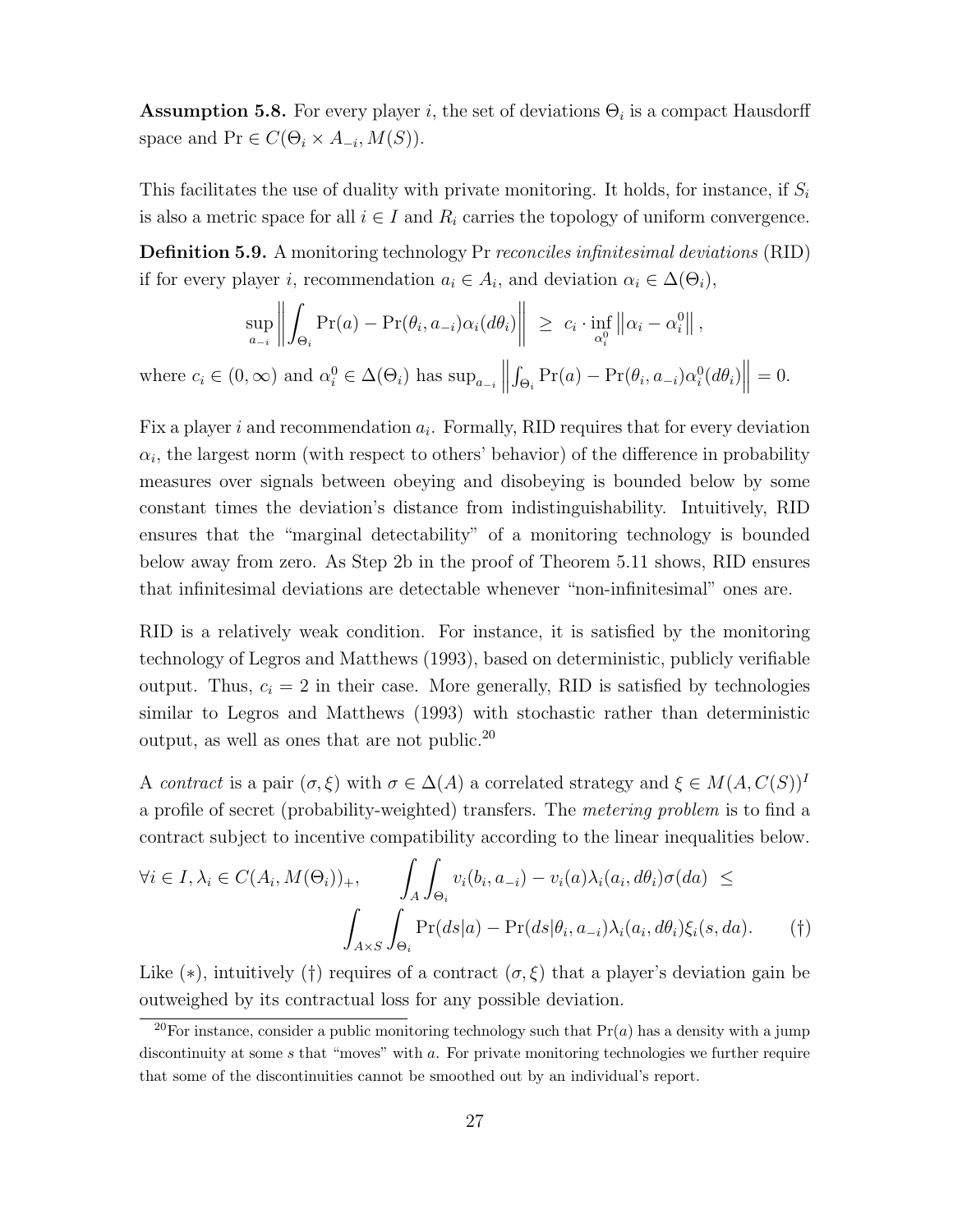Definition 5.10. A monitoring technology Pr distinguishes unilateral deviations (DUD) if for every player i and  $\lambda_i \in C(A_i, M(\Theta_i))_+,$ 

$$
\sup_{a_{-i}} \left\| \int_{\Theta_i} \Pr(a) - \Pr(\theta_i, a_{-i}) \lambda_i(a_i, d\theta_i) \right\| = 0
$$

only if supp  $\lambda_i(a_i) \subset R_i \times \{a_i\}$  for every i and every  $a_i$ .

<span id="page-29-0"></span>This is the continuum analogue of DUD in the finite case, with similar result below.

**Theorem 5.11.** [Suppose a monitoring technology reconciles infinitesimal deviations.](#page-44-1) [It also distinguishes unilateral deviations if and only if any team with any profile of](#page-44-1) [continuous utility functions can approximately enforce any action profile with secret](#page-44-1) [transfers.](#page-44-1)

We conclude this section with the version of this theorem subject to budget-balance. It is a straight-forward extension of the above. Of course, budget balance means that

$$
\forall i \in I, s \in S, \qquad \sum_{i=1}^{n} \xi_i(s) = 0 \quad \text{in } M(A). \tag{1}
$$

**Definition 5.12.** A monitoring technology Pr *identifies obedient players* (IOP) if for every  $\lambda \in \prod_i C(A_i, M(\Theta_i))_+$  and  $\eta \in C(A, M(S)),$ 

$$
\int_{\Theta_i} \Pr(a) - \Pr(\theta_i, a_{-i}) \lambda_i(a_i, d\theta_i) = \eta(a) \quad \text{in } M(S)
$$

only if supp  $\lambda_i(a_i) \subset R_i \times \{a_i\}$  for every i and every  $a_i$ .

<span id="page-29-1"></span>Theorem 5.13. [Suppose a monitoring technology reconciles infinitesimal deviations.](#page-46-0) [It also identifies obedient players if and only if any team with any profile of continuous](#page-46-0) [utility functions can approximately enforce any action profile with secret, budget](#page-46-0)[balanced transfers.](#page-46-0)

The results of [Section 4](#page-20-0) extend, with some interesting subtleties, $^{21}$  $^{21}$  $^{21}$  to this setting (except genericity). Thus, the two results above with and without budget balance significantly generalize the existing literature, including [Legros and Matthews](#page-37-2) [\(1993\)](#page-37-2) who focus on deterministic public monitoring, to environments with stochastic private monitoring. As a final remark, imposing joint conditions on  $Pr$  and  $v$  may permit a further weakening of RID to establish the characterizations above.

<span id="page-29-2"></span><sup>&</sup>lt;sup>21</sup>For instance, exact versus approximate enforcement is associated with absolute continuity of  $\xi$ with respect to  $\sigma$ .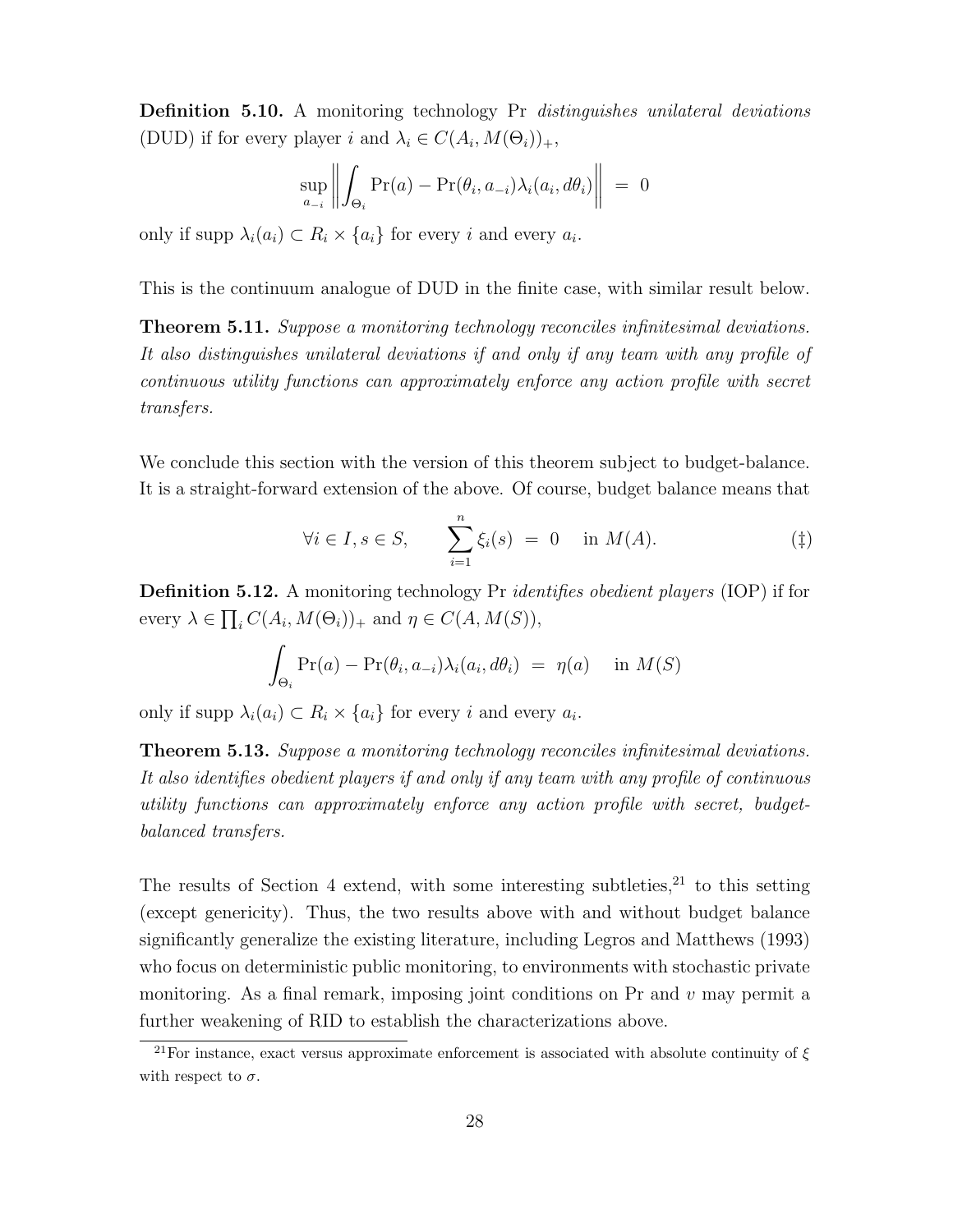### <span id="page-30-0"></span>5.3 Repeated Games with Private Monitoring

Consider the problem of repeated interaction with mediated communication. Without explicit monetary transfers, incentives are provided only with changes to continuation payoffs as a result of contingent future play. Applying [Theorem 5.7,](#page-26-0) we characterize equilibrium payoffs and show that SCI [\(Definition 4.6\)](#page-23-1) suffices to enforce approximate efficiency, indeed a folk theorem.

The timing of the game runs as follows. Every period, a mediator makes confidential, non-binding recommendations to players based on past recommendations and reports. Players then simultaneously choose actions. After taking actions, players observe private signals and report to the mediator. There are no public signals.[22](#page-30-1) Timing repeats itself forever. Define the following private partial histories:

| Period |  |                                                                                               |
|--------|--|-----------------------------------------------------------------------------------------------|
|        |  | Mediator $H_1 = \{0\}$ $H_2 = A \times S$ $H_t = H_{t-1} \times A \times S$                   |
|        |  | Player $i   K_1^i = \{0\}   K_2^i = A_i \times S_i   K_t^i = K_{t-1}^i \times A_i \times S_i$ |

 $H_t$  collects the mediator's partial histories that describe all previous recommendations and private signal reports up to and including period  $t-1$ . Similarly,  $K_t^i$  collects player  $i$ 's partial histories that describe all previous recommendations to  $i$  as well as private signal observations up to and including period  $t - 1$ .<sup>[23](#page-30-2)</sup>

A pure communication strategy is any history-contingent mediation plan,

$$
\mathbf{a}:\bigcup_{t\geq 1}H_t\to A.
$$

Let A be the set of all such pure communication strategies, and  $\Delta(\mathcal{A})$  be the set of (correlated) communication strategies with typical element  $\sigma$ . For every player i, a pure deviation is a pair  $\theta_i = (\rho_i, b_i)$  such that

$$
b_i: \bigcup_{t>1} K_t^i/S_i \to A_i, \quad \text{and} \quad \rho_i: \bigcup_{t>1} K_t^i \to S_i,
$$

where  $K_t^i/S_i := K_{t-1}^i \times A_i$  for  $t > 1$  and  $\{0\}$  for  $t = 1$ , and  $A_i$  is the set of player i's recommendations at t. Let  $\Theta_i$  be the set of pure deviations for player i.

Signals are i.i.d. over time. As usual, their conditional probability given some contemporaneous action profile is  $Pr(s|a)$  every period. We ignore sequential rationality:

<span id="page-30-2"></span><span id="page-30-1"></span><sup>&</sup>lt;sup>22</sup>Although results would not change, adding public signals would complicate notation too much.

<sup>&</sup>lt;sup>23</sup>Players' partial histories do not include actual actions and reports. This is without lost of generality as long as we consider pure and mixed strategies instead of behavior strategies.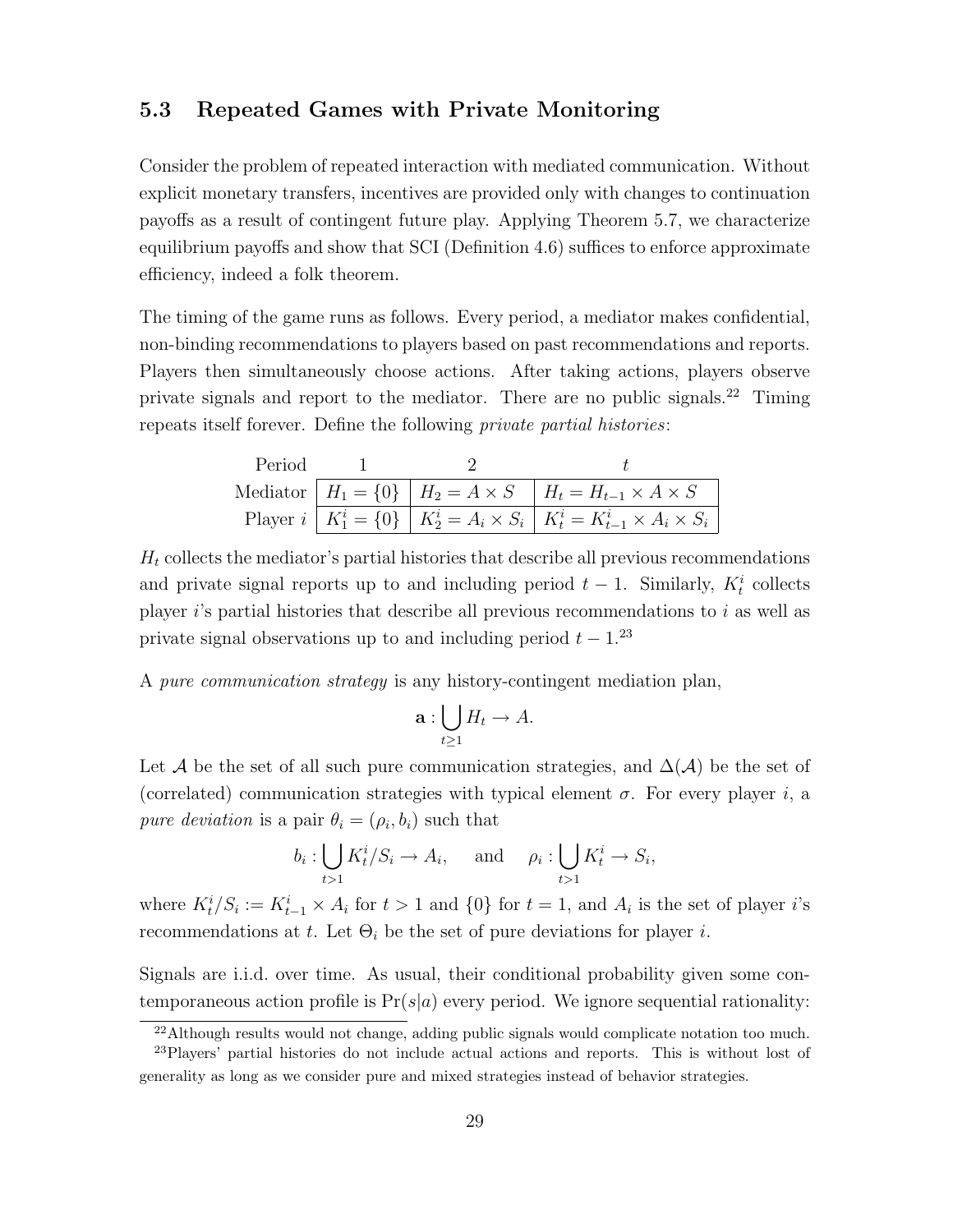**Assumption 5.14.**  $Pr(s|a) > 0$  for all  $(a, s)$ .

If every player is honest and obedient and the mediator plays the pure communication strategy a, we will write as follows the conditional probability of partial histories:

$$
Pr(h_{t+1}|\mathbf{a}) = Pr(a_1, s_1, \dots, a_t, s_t|\mathbf{a}) = \prod_{1 \le u \le t} Pr(s_u|a_u)
$$

if  $a_u = \mathbf{a}(h_u)$  for  $1 \le u \le t$ , and 0 otherwise. If player i deviates to  $\theta_i$  but everyone else is honest and obedient, the joint probability of the mediator's partial history  $h_{t+1} = (a_1, s_1, \ldots, a_t, s_t)$  and player *i*'s private history  $k_{t+1}^i = (b_1^i, r_1^i, \ldots, b_t^i, r_t^i)$  is

$$
\Pr(h_{t+1}, k_{t+1}^i | \theta_i, \mathbf{a}) = \prod_{1 \le u \le t} \Pr(r_u^i, s_u^{-i} | b_u^i, a_u^{-i})
$$

if  $a_u = \mathbf{a}(h_u)$ ,  $s_u^i = \rho_i(k_{u+1}^i)$ , and  $b_u^i = b_i(k_u^i, \mathbf{a}_i(h_u))$ ; otherwise it equals 0.

**Definition 5.15.** A communication strategy  $\sigma$  is a *communication equilibrium* if everyone prefers to be honest and obedient when all others are, too:  $\forall i \in I, \theta_i \in \Theta_i$ ,

$$
\sum_{\mathbf{a}\in\mathcal{A}}\sigma(\mathbf{a})\sum_{(t,h_t,k_t^i)}\delta^{t-1}[v_i(b^i(k_t^i,\mathbf{a}_i(h_t)),\mathbf{a}_{-i}(h_t))\Pr(h_t,k_t^i|\theta_i,\mathbf{a})-v_i(\mathbf{a}(h_t))\Pr(h_t|\mathbf{a})]\leq 0.
$$

<span id="page-31-0"></span>A direct application of [Theorem 5.7](#page-26-0) yields the following result.

**Corollary 5.16.** Given  $\delta \in [0,1)$  and  $w \in \mathbb{R}^n$ [, define the following value function:](#page-47-0)

$$
V_{\delta}(w) := \inf_{\lambda \geq 0,\kappa} \kappa \text{ s.t. } \forall \mathbf{a} \in \mathcal{A}, \quad \kappa \geq (1-\delta) \{ \sum_{(i,t,h_t)} \delta^{t-1} w_i v_i(\mathbf{a}(h_t)) \Pr(h_t|\mathbf{a}) - \sum_{(i,t,h_t)} \lambda_i(\theta_i) \sum_{(t,h_t,k_t^i)} \delta^{t-1} [v_i(b^i(k_t^i,\mathbf{a}_i(h_t)),\mathbf{a}_{-i}(h_t)) \Pr(h_t,k_t^i|\theta_i,\mathbf{a}) - v_i(\mathbf{a}(h_t)) \Pr(h_t|\mathbf{a})] \}.
$$

[The set of communication equilibrium payoffs of the repeated game above is](#page-47-0)  $\partial V_{\delta}(0)$ , where  $\partial V_{\delta}(0) = {\pi \in \mathbb{R}^n : \forall w \in \mathbb{R}^n, w \cdot \pi \leq V_{\delta}(w)}$  [is the subdifferential of](#page-47-0)  $V_{\delta}$  at 0.

The subdifferential  $\partial V_{\delta}(0)$  gives a dual characterization of the set of communication equilibrium payoffs in discounted repeated games with imperfect private monitoring and private strategies (and signal probabilities with full support). Naturally, it is defined by infinitely many linear inequalities. It would be interesting to find a family of finitely many inequalities to approximate  $\partial V_{\delta}(0)$ ; we leave this for another paper.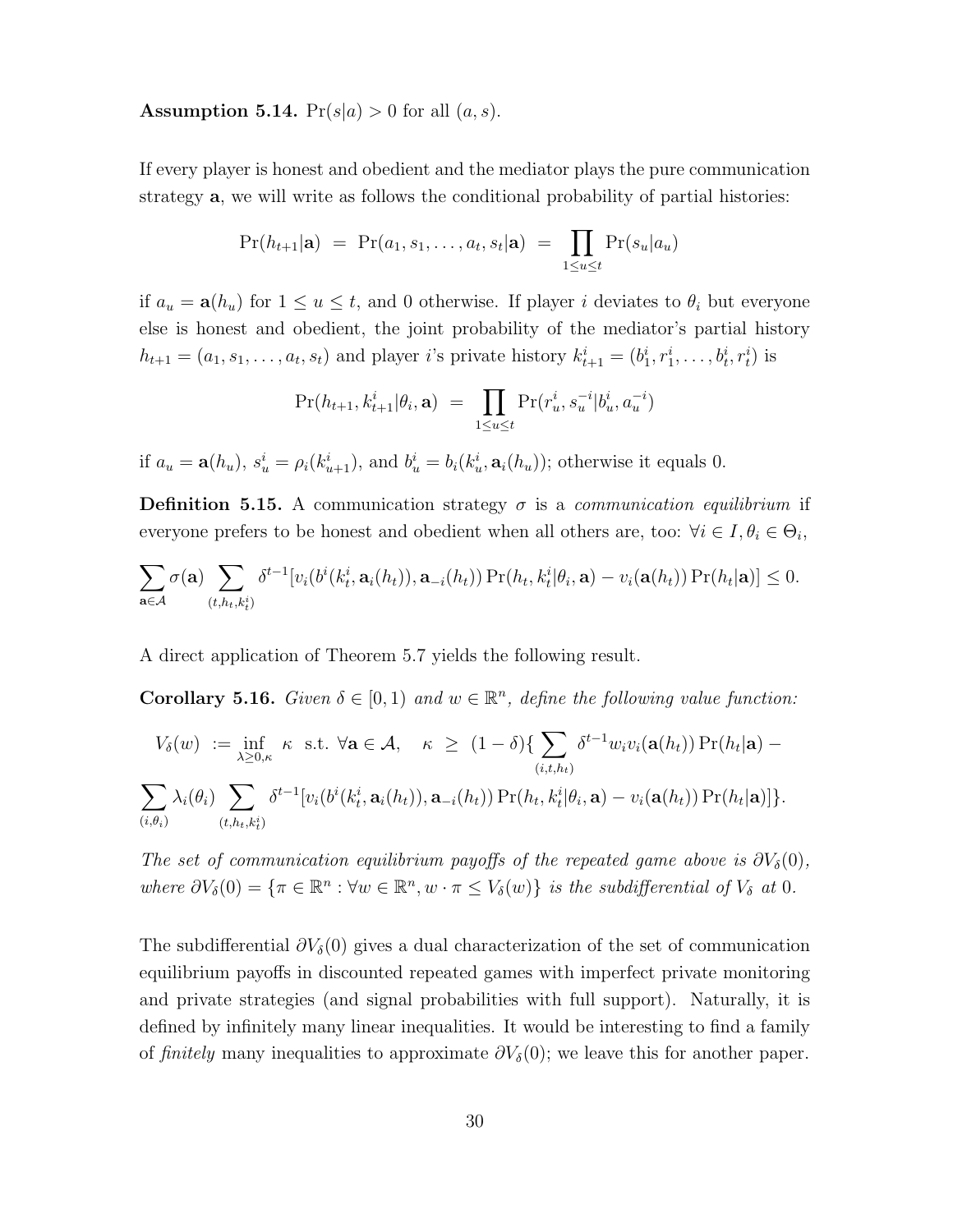Next, we establish a *folk theorem* with mediated communication. To this end, we focus on a particular type of equilibrium called T-communication equilibrium. In this equilibrium, a repeated game is divided into many T-period blocks. The mediator's recommendations do not depend on recommended actions or reported private signals within a block (i.e., recommendations are *autonomous*), but players still report their private signals every period. At the end of a T-period block, the mediator reveals recommended actions and reports of private signals publicly, and a new T-period block begins ad infinitum.<sup>[24](#page-32-0)</sup> T-communication equilibrium is recursive every T periods. Any continuation equilibrium starting from period  $T + 1$  is isomorphic to an equilibrium of the original game. We use this recursive structure to characterize the set of T-communication equilibrium payoffs when players become infinitely patient.

We begin defining T-period strategies. A map  $\mathbf{a}_T : \bigcup_{t=1}^T H_t \to A$  is a T-period pure *communication strategy* if it is constant on each  $H_t$  for  $t = 1, 2, ..., T$ . A T-period deviation for player i is denoted by  $\theta_T^i = (\rho_T^i, b_T^i)$ , and consists of any truncated version of  $\theta_i$  to at most T-period partial histories. An upper bound of the weighted sum of T-communication equilibrium payoffs in the direction  $w \in \mathbb{R}^n$  is given by:

$$
V_{\delta}^{T}(w) = \sup_{\sigma \geq 0, \xi, u} \sum_{i \in I} w_{i} u_{i} \text{ s.t. } \sum_{\mathbf{a}_{T}} \sigma(\mathbf{a}_{T}) = 1, \qquad \forall i \in I, \qquad u_{i} =
$$

$$
\sum_{\mathbf{a}_{T}} \sigma(\mathbf{a}_{T}) \sum_{(t, h_{t})} \frac{(1 - \delta) \delta^{t-1}}{1 - \delta^{T}} v_{i}(\mathbf{a}_{T}(h_{t})) \Pr(h_{t}|\mathbf{a}_{T}) + \sum_{(\mathbf{a}_{T}, h_{T+1})} \xi_{i}(h_{T+1}) \Pr(h_{T+1}|\mathbf{a}_{T}),
$$

$$
\forall h_{T+1}, \qquad \sum_{i=1}^{n} w_{i} \xi_{i}(h_{T+1}) \leq 0, \qquad \forall (i, \theta_{T}^{i}),
$$

$$
\sigma(\mathbf{a}_{T}) \sum_{(t, h_{t}, k_{t}^{i})} \delta^{t-1} [v_{i}(b^{i}(k_{t}^{i}, \mathbf{a}_{T}^{i}(h_{t})), \mathbf{a}_{T}^{-i}(h_{t})) \Pr(h_{t}, k_{t}^{i}|\theta_{T}^{i}, \mathbf{a}_{T}) - v_{i}(\mathbf{a}_{T}(h_{t})) \Pr(h_{t}|\mathbf{a}_{T})]
$$

 $\sum$  $a_T$ 

$$
\leq \frac{1-\delta^T}{1-\delta} \sum_{(\mathbf{a}_T,h_{T+1})} [\xi_i(h_{T+1}) \Pr(h_{t+1}|\mathbf{a}_T) - \xi_i(h_{T+1}) \Pr(h_{T+1}|\theta_T^i,\mathbf{a}_T)].
$$

This problem can be expressed in the more familiar form of [Fudenberg et al.\(1994\)](#page-37-4) by letting  $\xi_i(h_{T+1}) = \frac{\delta^T}{1-\delta}$  $\frac{\partial^2}{\partial 1-\delta^T}(\sigma(\mathbf{a}_T)V_i(h_{T+1})-v_i)$ , where  $V_i(h_{T+1})$  is player i's continuation payoff given  $h_{T+1}$ . Indeed, it is possible to "back up"  $V_i(h_{T+1})$  from  $\xi_i(h_{T+1})$  because by definition of T-period pure communication strategy, there is a unique  $a_T$  consistent with each  $h_{T+1}$ .

<span id="page-32-0"></span><sup>24</sup>A T-communication equilibrium would still be an equilibrium even if accumulated information were not made public. If information were not revealed, the mediator would know the continuation equilibrium to be played, but players would not. Their incentive constraints would still be satisfied by virtue of being less informed.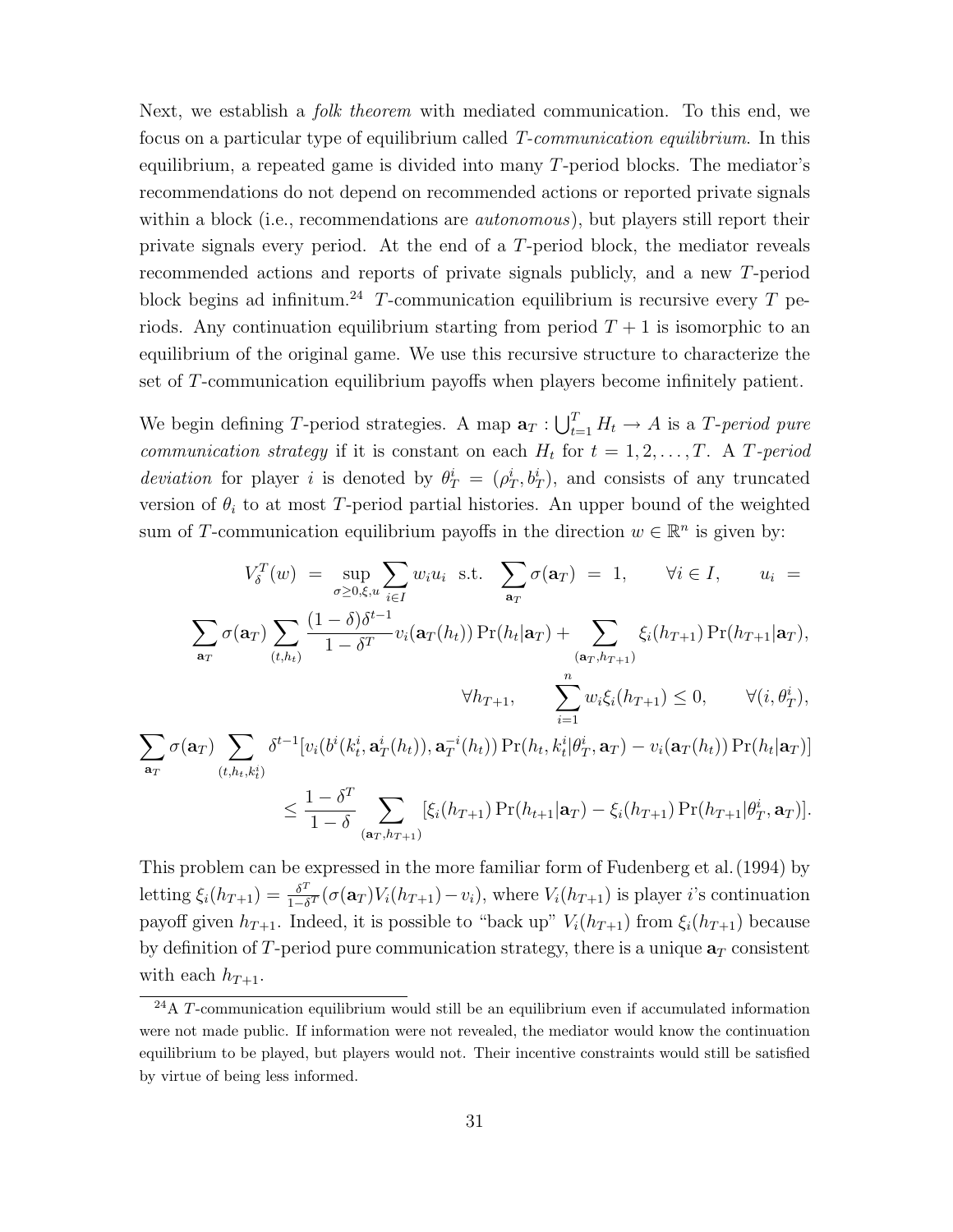By the recursive constraints  $\sum_i w_i \xi_i(h_{T+1}) \leq 0$ , the weighted sum of continuation payoffs is less than or equal to the maximized weighted sum of lifetime utilities. Without other constraints on feasible payoffs besides incentives, it follows that  $V_\delta^T(w)$ is an upper bound for the weighted sum of T-communication equilibrium payoffs.

By the Maximum Theorem,  $\lim_{\delta \to 1} V_{\delta}^T(w)$  exists; call it  $V_1^T(w)$ . Call its subdifferential  $\partial V_1^T(0) := \{ \pi \in \mathbb{R}^n : \forall w \in \mathbb{R}^n, w \cdot \pi \leq V_1^T(w) \}$ , and denote by  $E_\delta^T$  the set of T-communication equilibrium payoffs.

<span id="page-33-2"></span>**Lemma 5.17.** If  $\partial V_1^T(0)$  is a convex body<sup>[25](#page-33-0)</sup> in  $\mathbb{R}^n$  then every smooth compact convex set W such that  $W \subset \text{int } \partial V_1^T(0)$  also satisfies<sup>[26](#page-33-1)</sup>

$$
W \ \subset \ \liminf_{\delta \to 1} E_\delta^T.
$$

This result follows from [Fudenberg et al.\(1994\)](#page-37-4) by viewing each T-period block as a one-shot game, we omit a formal proof. To see how [Lemma 5.17](#page-33-2) might be applied, the next example argues a folk theorem for the team in [Section 2.2.](#page-8-0)

**Example 5.18.** Recall the team in [Section 2.2.](#page-8-0) For simplicity, suppose  $n = 2$ . Every action profile will be supported with w-budget balance  $(w_1\zeta_1(s) + w_2\zeta_2(s) = 0)$  in 1-communication equilibria, for any  $w_1 \neq 0$  and  $w_2 \neq 0$ . The contract of [Section](#page-8-0) [2.2](#page-8-0) already supports  $(1, 1)$  when  $w_1$  and  $w_2$  have the same sign. If the signs of  $w_1$ and  $w_2$  are different, w-budget balance does not permit transfers from one player's payoff to the other. Both players must be simultaneously punished or rewarded. In this case,  $(1, 1)$  is exactly implemented by punishing 1 and 2 simultaneously if b realizes. The asymmetric action profile  $(0, 1)$  is exactly implemented if  $w_1$  and  $w_2$ have the same sign by punishing player 2 if b is observed. For example,  $\zeta_2(b) = -k$ for sufficiently large k,  $\zeta_2(g) = 0$ , and  $\zeta_1 = -\frac{w_2}{w_1}$  $\frac{w_2}{w_1}\zeta_2$  implements  $(0, 1)$ . If  $w_1 > w_2 = 0$ ,  $(0, 1)$  is efficient and implemented similarly. If the signs of  $w_1$  and  $w_2$  differ, then the following secret contract approximates  $(0, 1)$ : Suppose  $(0, 1)$  is recommended with probability almost 1, that  $(1, 1)$  is recommended with complementary probability, and both players are punished  $(\zeta_i < 0, i = 1, 2)$  only if  $(1, 1)$  was recommended and b was observed (otherwise transfers are zero). It is easy to check that this scheme is incentive compatible. A similar contract approximates (1, 0). Finally, implementing  $(0,0)$  is trivial. Therefore, a w-efficient action profile can be supported with w-budget balance for every  $w \in \mathbb{R}^2$ , so  $V_1^1$  covers all individually rational, feasible payoffs.

<span id="page-33-0"></span><sup>25</sup>I.e., a convex set with nonempty interior.

<span id="page-33-1"></span><sup>&</sup>lt;sup>26</sup>For a sequence  $\{A_m\}$  of sets, lim inf  $A_m$  is defined as  $\bigcup_k \bigcap_{m \geq k} A_m$ .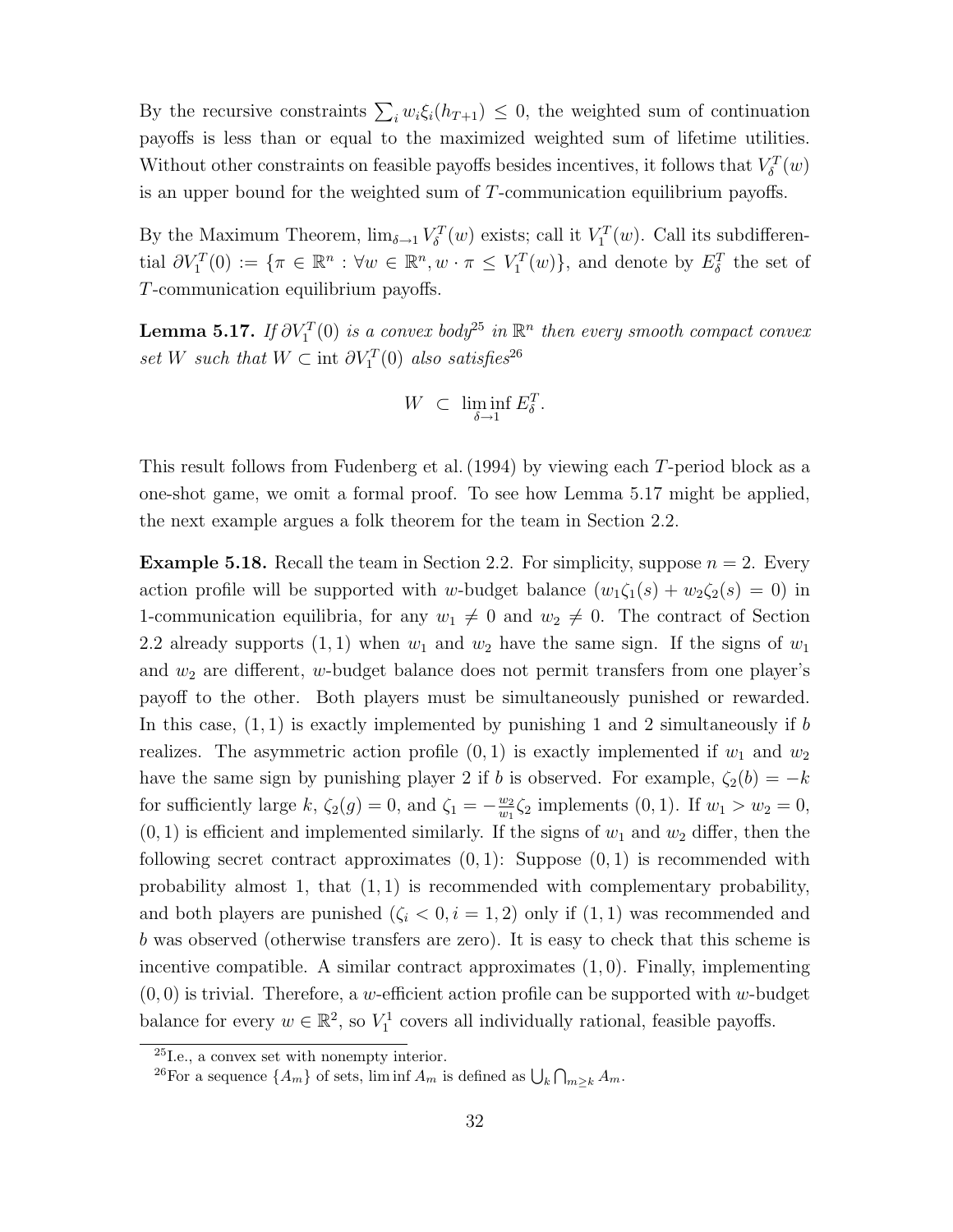Next, we state our folk theorem. Let  $\Sigma \subset \Delta(A)$  be the set of stage-game correlated equilibria. Let  $V = \text{conv}\{v(a) : a \in A\}$ , where  $v(a) = (v_1(a), ..., v_n(a))$ , be the set of feasible payoffs, and denote the subset of payoffs in excess of those from  $\Sigma$  by  $V(\Sigma) = \{u \in V : \exists \sigma \in \Sigma \text{ s.t. } \forall i \in I, u_i \geq \sum_a \sigma(a)v_i(a)\}.$ 

<span id="page-34-2"></span>Theorem 5.19. If Pr satisfies  $SCI<sup>27</sup>$  $SCI<sup>27</sup>$  $SCI<sup>27</sup>$  then

$$
int V(\Sigma) \subset \liminf_{T \to \infty} \liminf_{\delta \to 1} E_{\delta}^T.
$$

whenever  $V(\Sigma)$  is a convex body.

Why SCI and not DUD, say? Intuitively, we require more than DUD for dynamic consistency. DUD means any disobedience is detectable; SCI includes dishonesty.

Recently, [Tomala](#page-38-6) [\(2005\)](#page-38-6) proved a folk theorem with respect to correlated minmax payoffs with private monitoring and "semi-public" communication, in that recommendations and reports could be publicly revealed after every period. He relaxed the sufficient conditions of [Kandori and Matsushima](#page-37-7) [\(1998\)](#page-37-7) by allowing for "intraperiod" secrets. Like them, he requires unilateral deviations by any pair of players to be distinguishable. We overcome these restrictions by extending the insight of [Compte](#page-37-5) [\(1998\)](#page-37-5) and allowing for secrets to drag through time. As such, SCI yields a weaker folk theorem than that by [Tomala](#page-38-6) [\(2005\)](#page-38-6), who also needs at least three players. [Aoyagi](#page-36-2) [\(2005\)](#page-36-2) also proves a folk theorem with private monitoring and communication. He assumes monitoring is jointly  $\varepsilon$ -perfect, i.e., every player's actions are almost perfectly observed once others' signals are aggregated. SCI is much weaker.

# <span id="page-34-0"></span>6 Conclusion

In this paper we have explored possible ways in which secret contracts may help organizations, with particular emphasis on the question of monitoring a monitor and maintaining budget balance. Formally, we have used duality systematically to make general statements about a team's contractual scope. We have exploited this duality to consider teams with infinitely many actions and signals, with fruitful applications such as a subdifferential characterization equilibrium payoffs. Below, we conclude this paper with some comments to connect the paper with the (mechanism design and implementation) literature, discuss weaknesses (collusion), and further research.

<span id="page-34-1"></span><sup>27</sup>See [Definition 4.6.](#page-23-1)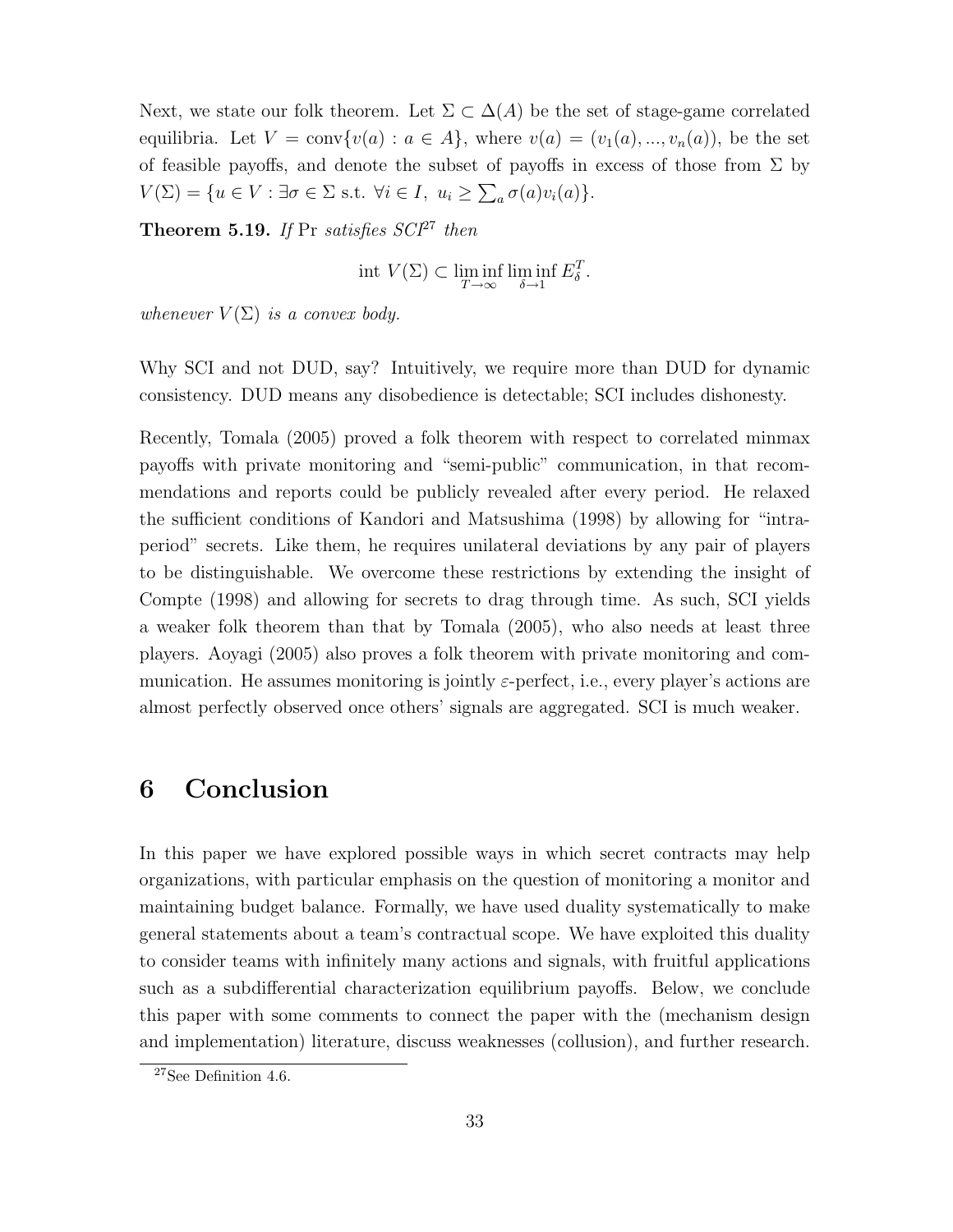### <span id="page-35-0"></span>6.1 Abstract Mechanisms in Concrete Contracts

We build a bridge between abstract mechanism design and concrete contract theory in this paper. Some of the mechanism design literature has focused on surplus extraction in environments with adverse selection. Thus, [Cremer and McLean](#page-37-12) [\(1988\)](#page-37-12) argued that if individuals have "correlated types" then their surplus may be extracted.<sup>[28](#page-35-2)</sup> On the other hand, they do not explain the source of such correlation. Secret contracts provide an explanation for the emergence of correlated types.

As part of a team's economic organization, it may be beneficial for private information to be allocated differently in order to provide the right incentives. As has been argued here, this is true even if the team starts without informational asymmetry. In a sense, correlated types emerge endogenously, and as such there are incidental similarities between this paper and the mechanism design literature even if conceptually there are important differences. For instance, the essence of secret contracts is lost in the abstraction of mechanism design because it so reduced. With moral hazard, our identifiability conditions apparently lend themselves easily to interpretation.

Nonetheless, a hybrid exercise where players begin with some private information and face an additional metering problem is amenable to the techniques developed here. Initial results are promising [\(Rahman,](#page-38-8) [2005b,](#page-38-8) Ch. 5); details are for another paper.

### <span id="page-35-1"></span>6.2 Secrets and Verifiable Recommendations

Secret contracts rely on making payments contingent on verifiable recommendations. Even if the mediator's messages are unverifiable, it may still be possible for players to verifiably reveal their recommendations. Player  $i$ 's reporting strategy would then involve announcing a recommended action and a private signal. Incentive constraints would be only slightly different.

[Kandori](#page-37-8) [\(2003\)](#page-37-8) used similar schemes in Nash equilibrium for repeated games with public monitoring, by having players mix independently and transfers depend on reported realizations of mixed strategies. Our framework is more general because we study private monitoring with communication in correlated equilibrium. Moreover, we do not require pairwise conditions on the monitoring technology for a folk theorem.

<span id="page-35-2"></span><sup>28</sup>[d'Aspremont et al.\(2004\)](#page-37-10) extend this result to include budget balance. The additional constraint of individual rationality is studied by [Kosenok and Severinov](#page-37-13) [\(2004\)](#page-37-13).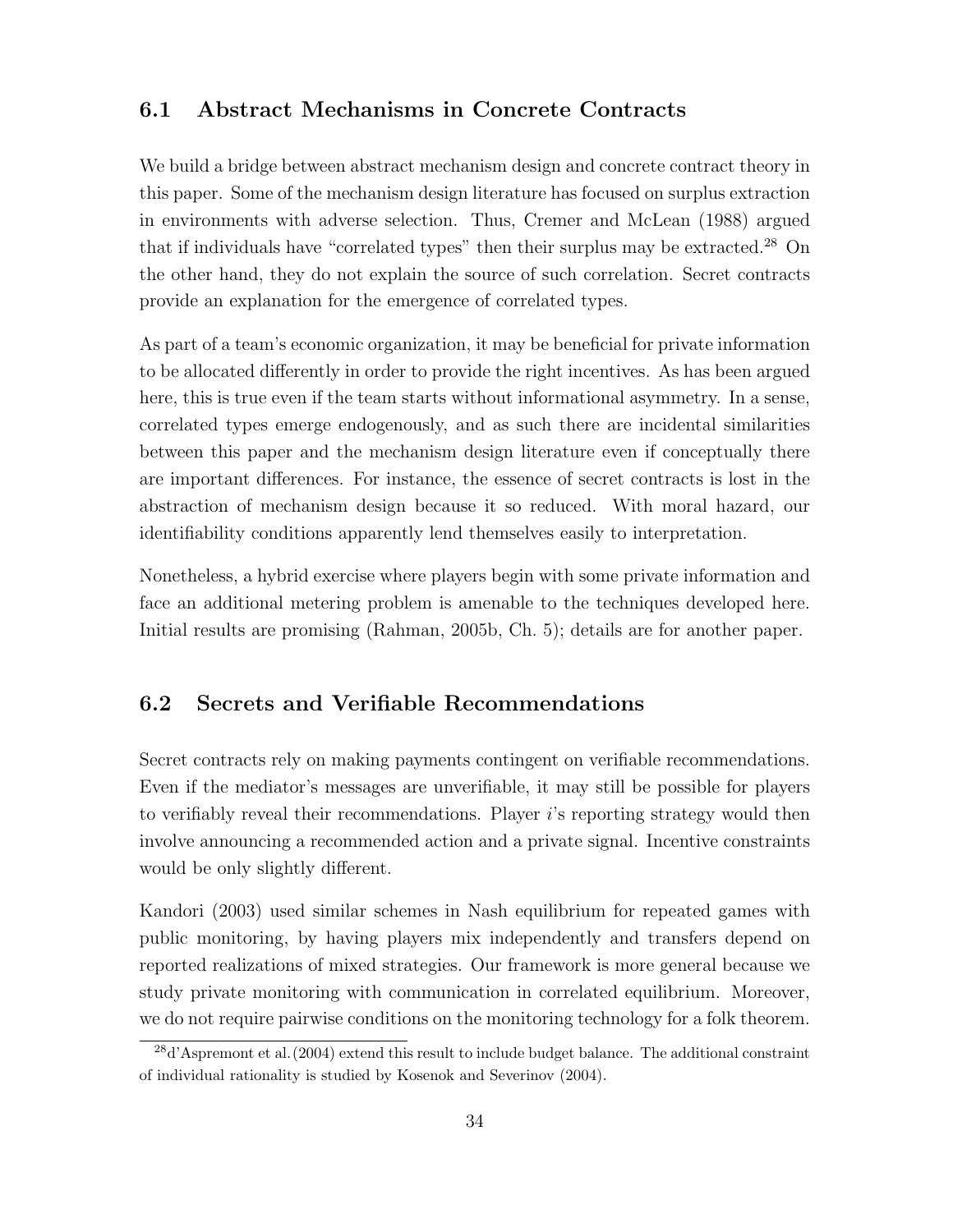As illustrated by Robinson and Friday in [Section 2.1,](#page-6-1) secret contracts provide an intuitive organizational design. If recommendations were not verifiable, then in order to approximate efficiency Friday would need to report whether or not he worked, which broadly interpreted provides a different answer to the question of monitoring the monitor: have two monitors monitoring each other. We purposely avoided this.

### <span id="page-36-0"></span>6.3 Usual Problems with Collusion

A notable weakness of secret contracts is not being collusion-proof. To illustrate, in our leading example [\(Section 2.1\)](#page-6-1) Robinson and Friday could communicate to break down the incentives that secrets tried to provide. However, this problem is neither inherent to secrets nor widespread to all teams. [Example 3.12](#page-18-1) describes when Robinson and Friday can approximate efficiency with budget balance, for which they require secrets. There, contracts are naturally robust to collusion, since budget balance implies that Friday's gain is Robinson's loss.

Collusion is a problem for secret contracts inasmuch as it is a problem for contracts in general. For instance, the transfer schemes of [Cremer and McLean](#page-37-12) [\(1988\)](#page-37-12) are not generally collusion-proof for similar reasons. In any case, although there may be partial solutions to the problem of collusion with secret contracts in the spirit of, say, [Che and Kim](#page-36-3) [\(2006\)](#page-36-3), the main purpose of this paper is to introduce secret contracts. Thus, analysis of collusion is postponed for the future. Meanwhile, the scheme below weakly dissuades extra-contractual communication between Robinson and Friday.

|                |                   | (monitor, work) (monitor, shirk) (shirk, work) |             | (shirk, shirtk)                                                               |
|----------------|-------------------|------------------------------------------------|-------------|-------------------------------------------------------------------------------|
| $\mathfrak{g}$ | $1/\mu, 1/\sigma$ | $0,1/\sigma$                                   | $1/2\mu, 0$ | $0, 1/2(1-\sigma)$                                                            |
|                |                   |                                                |             | $1/(1-\mu)$ , 0 $\left(0,1/(1-\sigma) \right)$ $1/2(1-\mu)$ , $1/2(1-\sigma)$ |

# References

- <span id="page-36-1"></span>Alchian, A. and H. Demsetz (1972): "Production, Information Costs, and Economic Organization," American Economic Review, 62, 777–795.
- <span id="page-36-2"></span>Aoyagi, M. (2005): "Collusion Through Mediated Communication in Repeated Games with Imperfect Private Monitoring," Economic Theory, 25, 455–475.
- <span id="page-36-3"></span>Che, Y.-K. and J. Kim (2006): "Robustly Collusion-Proof Implementation," Econometrica, 74, 1063–1107.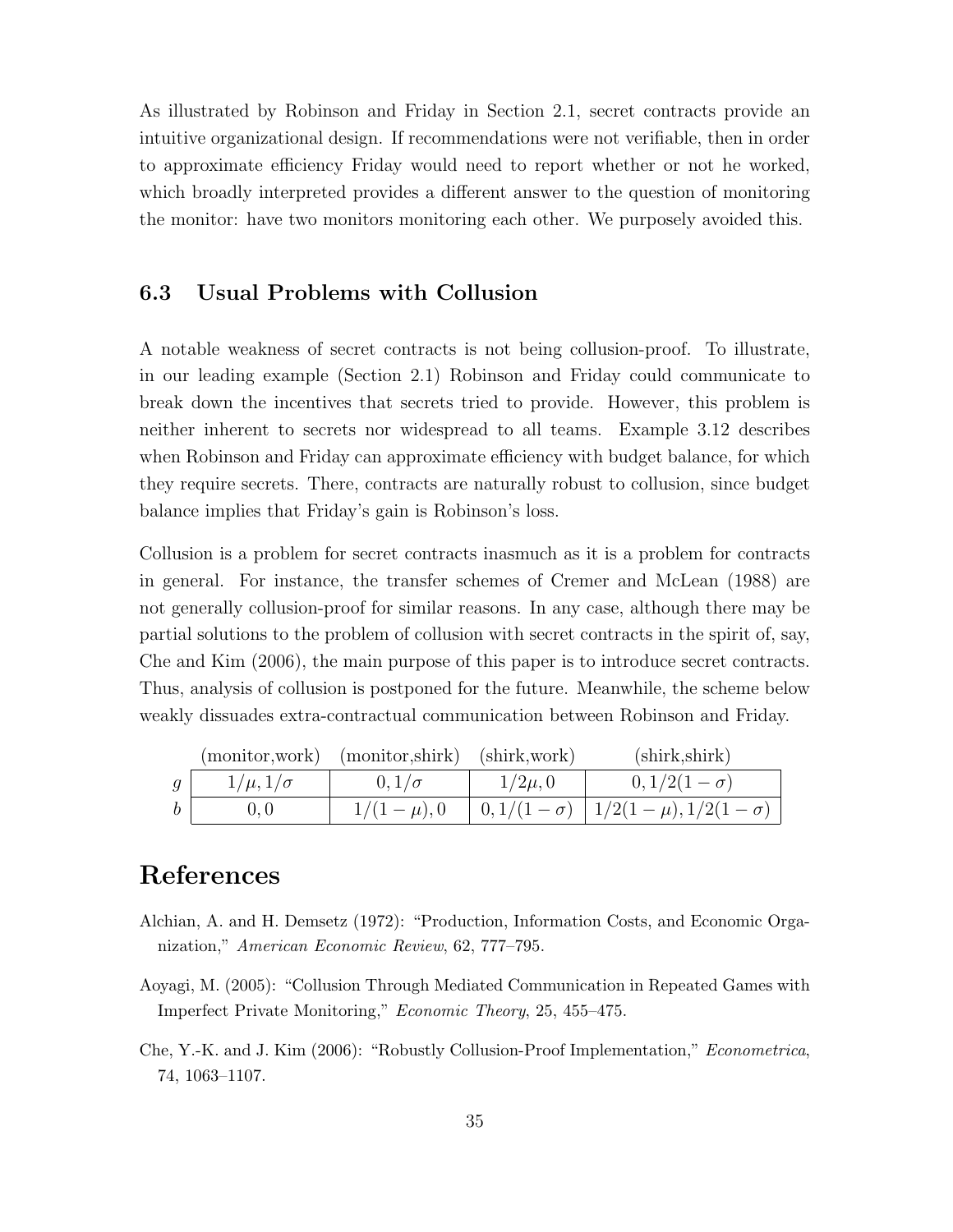- <span id="page-37-5"></span>Compte, O. (1998): "Communication in Repeated Games with Imperfect Private Monitoring," Econometrica, 66, 597–626.
- <span id="page-37-12"></span>Cremer, J. and R. McLean (1988): "Full Extraction of the Surplus in Bayesian and Dominant Strategy Auctions," Econometrica, 56, 1247–1257.
- <span id="page-37-10"></span>d'Aspremont, C., J. Cremer, and L.-A. Gérard-Varet (2004): "Balanced Bayesian Mechanisms," Journal of Economic Theory, 115, 385–396.
- <span id="page-37-3"></span>d'Aspremont, C. and L.-A. Gérard-Varet (1998): "Linear Inequality Methods to Enforce Partnerships under Uncertainty: An Overview," Games and Economic Behavior, 25, 311–336.
- <span id="page-37-4"></span>Fudenberg, D., D. Levine, and E. Maskin (1994): "The Folk Theorem with Imperfect Public Information," Econometrica, 62, 997–1039.
- <span id="page-37-11"></span>Gretsky, N., J. Ostroy, and W. Zame (1999): "Perfect Competition in the Continuous Assignment Model," Journal of Economic Theory, 88, 60–118.
- <span id="page-37-14"></span> $(2002)$ : "Subdifferentiability and the Duality Gap," *Positivity*, 6, 1–16.
- <span id="page-37-9"></span>Hart, S. and D. Schmeidler (1989): "Existence of Correlated Equilibria," Mathematics of Operations Research, 14, 18–25.
- <span id="page-37-15"></span>Hensgen, W. (1996): "A Simple Proof of Singer's Representation Theorem," Proceedings of the American Mathematical Society, 124, 3211–3212.
- <span id="page-37-0"></span>Holmström, B. (1982): "Moral Hazard in Teams," *Bell Journal of Economics*, 13, 324–340.
- <span id="page-37-8"></span>Kandori, M. (2003): "Randomization, Communication, and Efficiency in Repeated Games with Imperfect Public Monitoring," Econometrica, 71, 345–353.
- <span id="page-37-7"></span>Kandori, M. and H. Matsushima (1998): "Private Observation, Communication, and Collusion," Econometrica, 66, 627–652.
- <span id="page-37-13"></span>Kosenok, G. and S. Severinov (2004): "Individually Rational, Balanced-Budget Bayesian Mechanisms and the Informed Principal Problem," Mimeo.
- <span id="page-37-6"></span>Legros, P. and H. Matsushima (1991): "Efficiency in Partnerships," Journal of Economic Theory, 55, 296–322.
- <span id="page-37-2"></span>Legros, P. and S. Matthews (1993): "Efficient and Nearly Efficient Partnerships," Review of Economic Studies, 60, 599–611.
- <span id="page-37-1"></span>Myerson, R. (1986): "Multistage Games with Communication," Econometrica, 54, 323–358.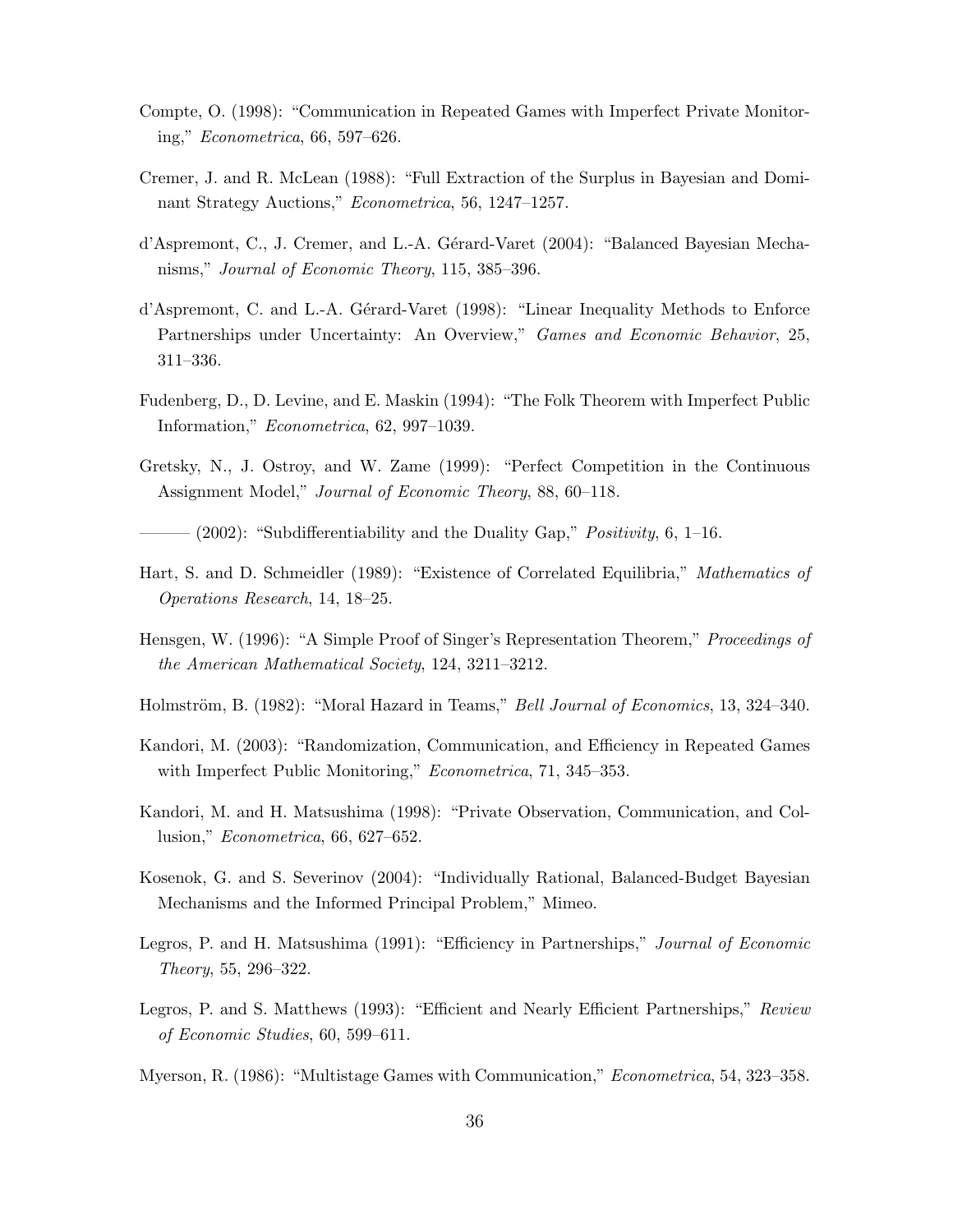<span id="page-38-7"></span>——— (1997): "Dual Reduction and Elementary Games," Games and Economic Behavior, 21, 183–202.

<span id="page-38-4"></span>Nau, R. F. and K. F. McCardle (1990): "Coherent Behavior in Noncooperative Games," Journal of Economic Theory, 50, 424–444.

<span id="page-38-5"></span>Obara, I. (2005): "Folk Theorem with Communication," Mimeo.

 $(2006)$ : "The Full Surplus Extraction Theorem with Hidden Actions," Mimeo.

<span id="page-38-3"></span>Radner, R., R. Myerson, and E. Maskin (1986): "An Example of a Repeated Partnership Game with Discounting and with Uniformly Inefficient Equilibria," Review of Economic Studies, 53, 59–69.

<span id="page-38-0"></span>Rahman, D. (2005a): "Optimum Contracts with Public and Private Monitoring," Mimeo.

<span id="page-38-8"></span> $(2005b)$ : "Team Formation and Organization," Ph.D. dissertation, UCLA.

- <span id="page-38-10"></span>Rockafellar, R. T. (1970): Convex Analysis, Princeton, New Jersey: Princeton University Press.
- <span id="page-38-2"></span>Strausz, R. (1997): "Delegation of Monitoring in a Principal-Agent Relationship," Review of Economic Studies, 64, 337–357.
- <span id="page-38-6"></span>Tomala, T. (2005): "On Subgame-Perfect Communication Equilibria in Repeated Games with Imperfect Monitoring," Mimeo.

# <span id="page-38-1"></span>A Preliminaries

Let X and Y be ordered, locally convex topological vector spaces, with dual spaces  $X^*$  and  $Y^*$ , respectively. Let  $F: X \to Y$  be a continuous linear operator,  $g \in Y$ , and  $h^* \in X^*$ . Define the *primal* as the following linear program:<sup>[29](#page-38-9)</sup> inf<sub>x∈X</sub>{ $h^*(x)$  :  $F(x) \geq g, x \geq 0$ }. The dual is defined as  $\sup_{y^* \in Y^*} \{y^*(g) : F^*(y) \leq h^*, y^* \geq 0\}$ , where  $F^* : Y^* \to X^*$  is the *adjoint* of F. The value function associated with the primal is the map  $V: Y \to \mathbb{R}$  that results by viewing the value of the primal as a function of the right-hand side constraints,  $g$ . Formally,  $V(g) := \inf_{x \in X^*} \{ h^*(x) : F(x) \ge g, x \ge 0 \}.$  By definition, for a given triple  $(F, g, h^*)$ , there is no duality gap if the value of the primal equals the value of the dual.

<span id="page-38-9"></span><sup>&</sup>lt;sup>29</sup>A linear map between ordered vector spaces  $T : X \to Y$  is *positive* if  $T(x) \geq 0$  in Y whenever  $x \geq 0$  in X. For two linear maps T and  $U, T \geq U$  means that  $T - U$  is a positive linear map.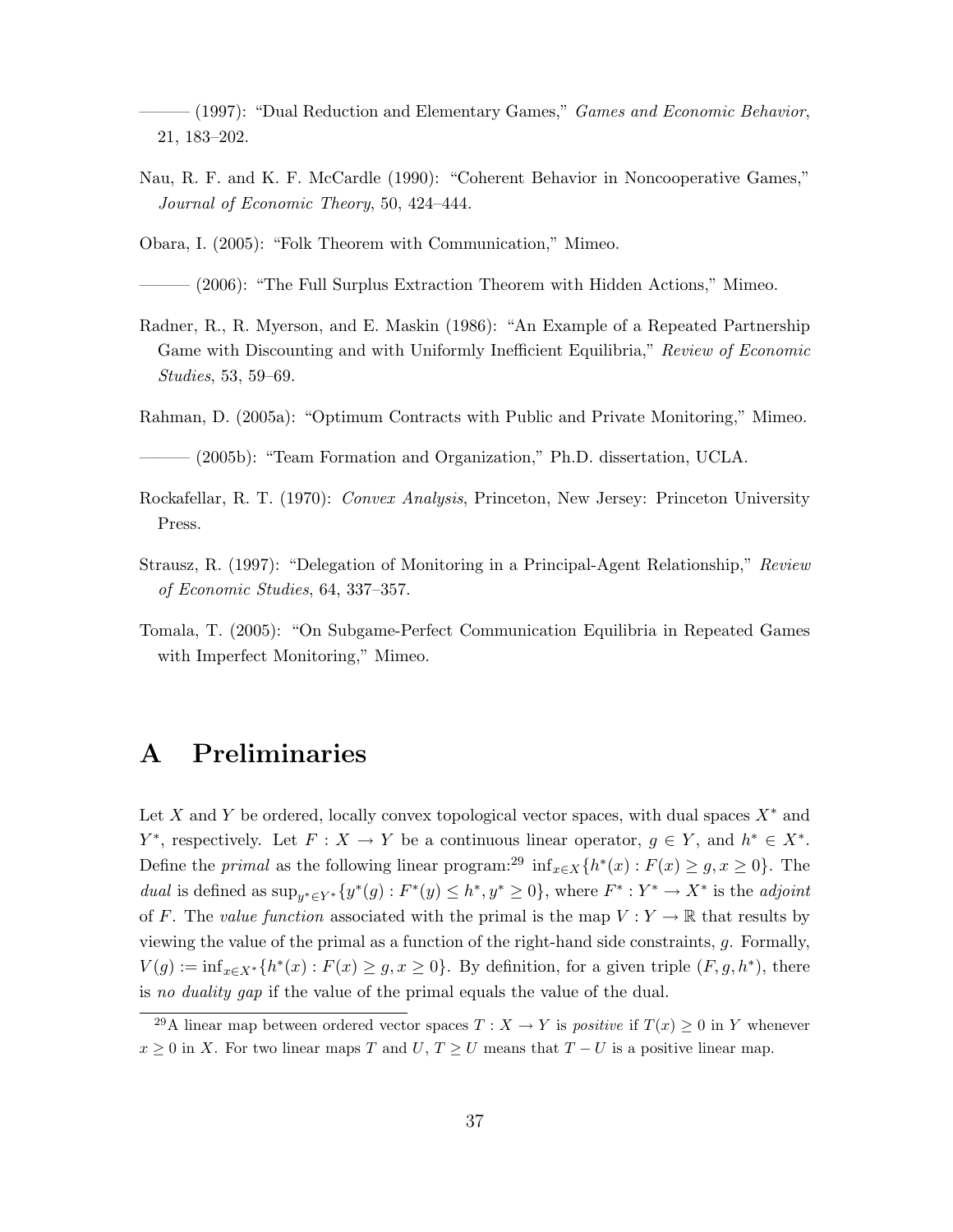A convex function  $f: X \to \mathbb{R}$  is called *subdifferentiable* at  $x \in X$  if its *subdifferential* at x, denoted and defined by  $\partial f(x) := \{x^* \in X^* : \forall y \in X, x^*(x) - f(x) \geq x^*(y) - f(y)\},\$ is not empty. The result below is taken from Theorem 1 and Section 5 of [Gretsky et al.\(2002\)](#page-37-14).

<span id="page-39-2"></span>**Theorem A.1.** Fix a triple  $(F, g, h^*)$  as above. Both the dual has a solution and there is no duality gap if and only if  $V$  is subdifferentiable at  $g$ . A convex function  $f$  on a normed space Y is subdifferentiable at  $z \in Y$  if and only if it has bounded steepness at z, i.e.,

$$
\forall y \in Y, \qquad f(z) - f(y) \leq C \|z - y\|.
$$

Given a compact Hausdorff space X, denote by  $C(X)$  the set of all continuous, real-valued functions on X, endowed with the supremum norm. Let  $M(X)$  be the space of Radon measures on X with the weak∗ topology, and  $\Delta(X)$  its subspace of probability measures.

Given two compact Hausdorff spaces X and Y, let  $C(X, M(Y))$  denote the space of weak\* continuous functions on X with values in  $M(Y)$ , i.e., functions  $\mu: X \to M(Y)$  such that  $x_n \to x$  in X implies  $\int_Y g(y) \mu(dy|x_n) \to \int_Y g(y) \mu(dy|x)$  for every continuous  $g: Y \to \mathbb{R}$ . Clearly,  $C(X, M(Y))$  is a linear space. It is ordered as follows. If  $\mu$  and  $\nu$  belong to  $C(X, M(Y))$  then  $\mu \leq \nu$  in  $C(X, M(Y))$  if for every  $x \in X$ ,  $\mu(x) \leq \nu(x)$  in  $M(Y)$ , i.e., if  $\int_Y g(y)\mu(dy|x) \leq \int_Y g(y)\nu(dy|x)$  for every continuous  $g: Y \to [0,\infty)$ . It can also be made into a Hausdorff, locally convex topological vector space by endowing it with the weakest topology that makes continuous addition, scalar multiplication, and each of the family of seminorms  $\|\mu\|_g = \sup_{x \in X} \int_Y |g(y)| |\mu| (dy|x)$  indexed by  $g \in C(Y)$ .

The set of continuous linear functionals on  $C(X, M(Y))$  endowed with the weak∗ topology is denoted by  $C(X, M(Y))^*$ . In this space, convergence is defined as follows. We have  $\alpha_n \to \alpha$  in  $C(X, M(Y))^*$  if  $\langle \mu, \alpha_n \rangle \to \langle \mu, \alpha \rangle$  for every  $\mu$  in  $C(X, M(Y))$ . A version of Singer's Representation Theorem [\(Hensgen,](#page-37-15) [1996\)](#page-37-15) shows that  $C(X, M(Y))^*$  is identifiable with  $M(X, C(Y))$ , the space of Radon vector measures on X with values in  $C(Y)$  endowed with the weak∗ topology, so  $\langle \mu, \alpha \rangle = \int_{X \times Y} \mu(x, dy) \alpha(y, dx)$ .

## <span id="page-39-0"></span>B Proofs

<span id="page-39-1"></span>[Proposition 3.5.](#page-15-2) Consider the following linear program.

$$
\sup_{\xi} 0 \text{ s.t. } \forall (i, a_i, \theta_i), \qquad D_i(a_i, b_i) \leq \sum_{(a_{-i}, s)} \xi_i(a, s)(\Pr(s|a) - \Pr(s|\theta_i, a_{-i})).
$$

The dual of this problem is given by

$$
\inf_{\lambda \geq 0} - \sum_{(i,a_i,\theta_i)} \lambda_i(a_i,\theta_i) D_i(a_i,b_i) \text{ s.t. } \forall (i,a,s), \sum_{\theta_i \in \Theta_i} \lambda_i(a_i,\theta_i) (\Pr(s|a) - \Pr(s|\theta_i,a_{-i})) = 0.
$$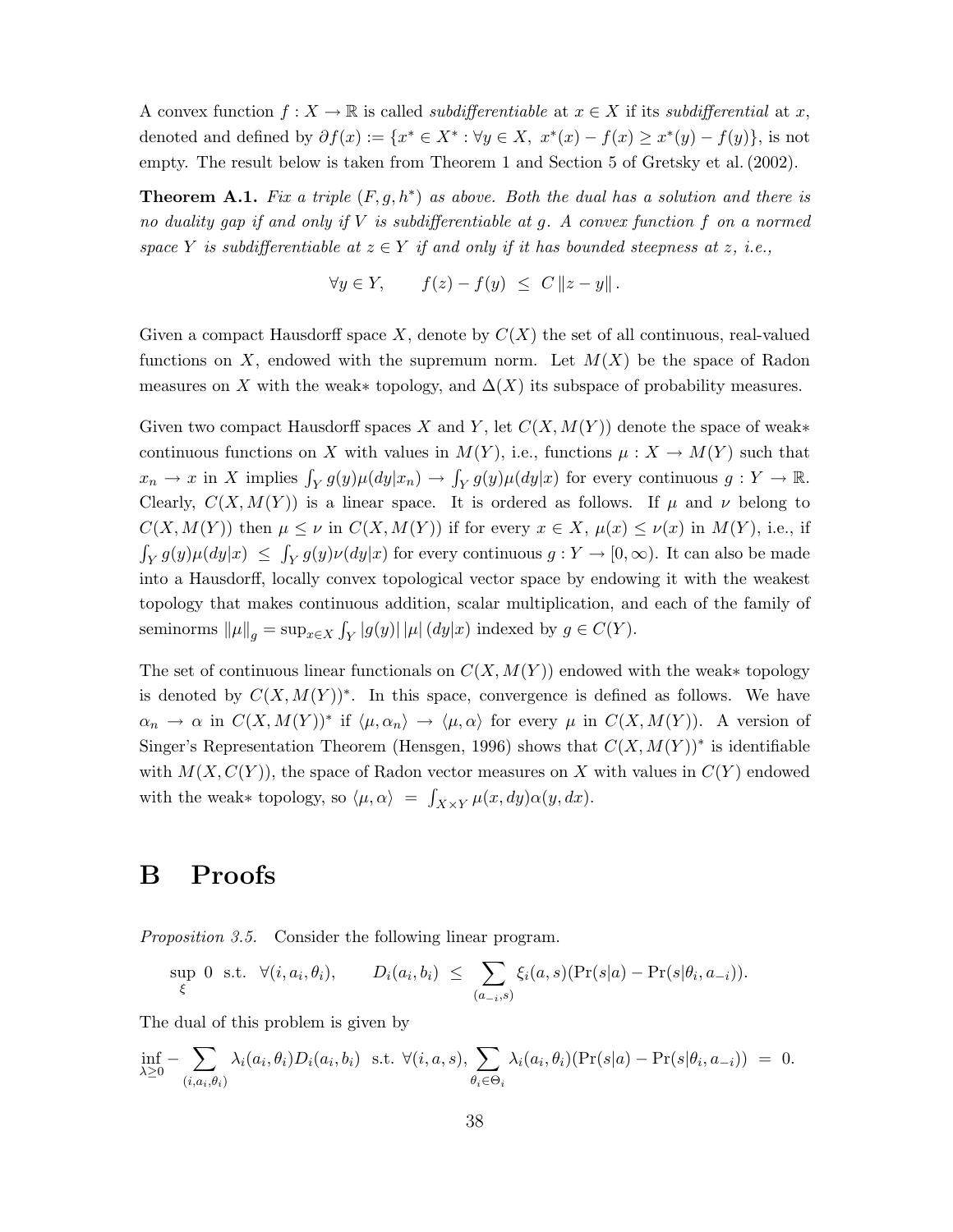If PSI is satisfied then the value of the primal is zero. By FTLP, the dual value must be also zero for every  $\{D_i\}$  if PSI is satisfied. This implies that  $\lambda_i(a_i, \theta_i) = 0$  for every  $\theta_i = (\rho_i, b_i)$ with  $b_i \neq a_i$  at any feasible dual solution, i.e., DUD. Conversely, if PSI is not satisfied then there exists  $\{D_i\}$  for which the primal feasible set is empty, and the primal value is  $-\infty$ . At such  $\{D_i\}$  there must exist  $\lambda \geq 0$  to satisfy the dual constraint and make the dual objective strictly negative, so  $\lambda_i(a_i, \theta_i) > 0$  for some  $(i, a_i, \theta_i)$  with  $b_i \neq a_i$ , i.e., DUD fails.

<span id="page-40-0"></span>[Theorem 3.6.](#page-15-0) Consider the following linear program, called the primal.

$$
V_f(v) := \sup_{\sigma \ge 0, \xi} \sum_{a \in A} f(a)\sigma(a) \quad \text{s.t.} \quad \sum_{a \in A} \sigma(a) = 1,
$$
  

$$
\forall (i, a_i, \theta_i), \sum_{a_{-i}} \sigma(a)(v_i(b_i, a_{-i}) - v_i(a)) \le \sum_{(a_{-i}, s)} \xi_i(a, s)(\Pr(s|a) - \Pr(s|\theta_i, a_{-i})).
$$

The *dual* is given below. By FTLP, the value of the dual equals that of the primal.

$$
V_f(v) = \inf_{\lambda \ge 0,\kappa} \kappa \quad \text{s.t.}
$$
  

$$
\forall a \in A, \qquad \kappa \ge f(a) - \sum_{(i,\theta_i)} \lambda_i(a_i, \theta_i)(v_i(b_i, a_{-i}) - v_i(a))
$$
  

$$
\forall (i, a, s), \qquad \sum_{\theta_i \in \Theta_i} \lambda_i(a_i, \theta_i)(\Pr(s|a) - \Pr(s|\theta_i, a_{-i})) = 0
$$

We will show that DUD is equivalent to  $V_f(v) = \max\{f(a) : a \in A\}$  for all f. If Pr satisfies DUD then by the second family of dual constraints, any feasible  $\lambda \neq 0$  must have  $\lambda_i(a_i, \theta_i) > 0$  only if  $a_i = b_i$ . Hence, the first family of dual constraints becomes  $\kappa \ge f(a)$ for all a. Minimizing  $\kappa$  subject to them yields  $\max\{f(a) : a \in A\}$  for any f and v, proving sufficiency. For necessity, if DUD fails there is  $\lambda \geq 0$  with

$$
\sum_{\theta_i \in \Theta_i} \lambda_i(a_i, \theta_i)(\Pr(s|a) - \Pr(s|\theta_i, a_{-i})) = 0
$$

for all  $(i, a, s)$  and  $\lambda_j(\hat{a}_j, \theta_j) > 0$  for some  $(j, \hat{a}_j, \theta_j)$  with  $b_j \neq \hat{a}_j$ . Let  $f = \mathbf{1}_{\hat{a}_j}$  and choose v as follows. For any  $a_{-j}$ , the utility to each player depending on whether or not j plays  $\hat{a}_j$ is given by (first is  $j$  then anyone else):

$$
\begin{array}{c|c} a_j & \widehat{a}_j \\ \hline 1, \, 0 & 0, \, 2 \\ \hline \end{array}
$$

Given a with  $a_j \neq \hat{a}_j$ , the first dual constraint becomes  $0 + \sum_{\rho_j} \lambda(a_j, \hat{a}_j, \rho_j) \leq \kappa$ . This can be made smaller than 1 by multiplying  $\lambda$  by a sufficiently small positive number. At  $\hat{a}_i$ , the constraint becomes  $1 - \sum_{\theta_j} \lambda_j(\hat{a}_j, \theta_j) \leq \kappa$ . Since  $\sum \lambda > 0$ , there is a feasible dual solution with  $\kappa < 1 = \max\{f(a)\}\text{, as required.}$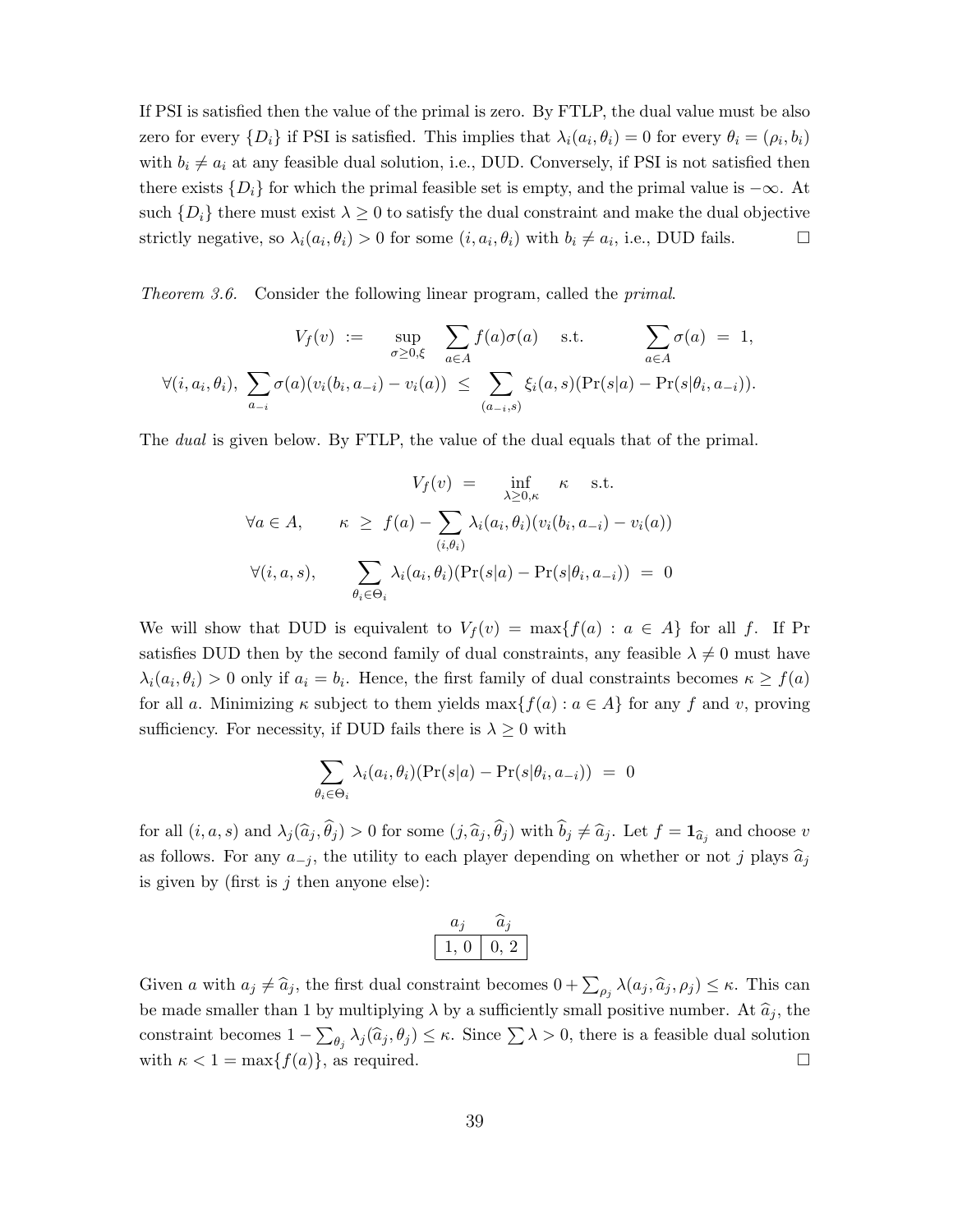<span id="page-41-0"></span>*[Proposition 3.9.](#page-17-1)* Consider the following primal problem: Find a feasible  $\xi$  to solve

$$
\forall (i, a_i, b_i), \ 0 \leq \sum_{(a_{-i}, s)} \xi_i(a, s)(\Pr(s|a) - \Pr(s|b_i, a_{-i})), \text{ and } \forall (a, s), \ \sum_{i \in I} \xi_i(a, s) = K(a, s).
$$

The dual of this problem is given by

$$
\inf_{\lambda \geq 0, \eta} \sum_{(a,s)} \eta(a,s) K(a,s) \text{ s.t. } \forall (i,a,s), \sum_{b_i \in A_i} \lambda_i(a_i,b_i) (\Pr(s|a) - \Pr(s|b_i,a_{-i})) = \eta(a,s).
$$

If CEB is satisfied, then the value of the primal equals 0 for any  $K : A \times S \to \mathbb{R}$ . By FTLP, the value of the dual is also 0 for any  $K : A \times S \to \mathbb{R}$ . Therefore, any  $\eta$  satisfying the constraint for some  $\lambda$  must be 0 for all  $(a, s)$ , so NOC is satisfied. For necessity, if NOC is satisfied then the value of the dual is always 0 for any  $K : A \times S \to \mathbb{R}$ . By FTLP, the value of the primal is also 0 for any  $K$ . Therefore, given  $K$ , there is a feasible primal solution  $\xi_i(a, s)$  that satisfies all the primal constraints, and CEB is satisfied.

<span id="page-41-1"></span>*[Proposition 4.1.](#page-20-3)* For  $B \subset A$ , the B-cone generated by unidentifiable deviation profiles is

$$
\mathcal{K}(B) := \{ \lambda \geq 0 : \forall i \in I, a \in B, s \in S, \sum_{\theta_i \in \Theta_i} \lambda_i(a_i, \theta_i) (\Pr(s|a) - \Pr(s|\theta_i, a_{-i})) = 0 \}.
$$

By the Alternative Theorem [\(Rockafellar,](#page-38-10) [1970,](#page-38-10) p. 198), a given  $\sigma$  is implementable, i.e., there exists  $\zeta$  to solve  $(* * *)$ , if and only if the following dual inequalities are satisfied:

$$
\forall \lambda \in \mathcal{K}(\text{supp }\sigma), \qquad \sum_{(i,a_i,\theta_i)} \lambda_i(a_i,\theta_i) \sum_{a_{-i}} \sigma(a) (v_i(b_i,a_{-i}) - v_i(a)) \leq 0.
$$

In contrast, approximate implementability of  $\sigma$  as in [Definition 3.1](#page-12-4) is equivalent to the smaller system of inequalities indexed instead by  $\lambda \in \mathcal{K}(A) \subset K(\text{supp }\sigma)$ . (Hence, exact implementability implies approximate). Now, if  $\sigma$  is completely mixed then  $\sigma(a) > 0$  for all a, so  $\mathcal{K}(\text{supp }\sigma) = \mathcal{K}(A)$ . By DUD,  $\mathcal{K}(A)$  consists of all  $\lambda \geq 0$  with  $\lambda_i(a_i, \theta_i) > 0$  implying  $a_i = b_i$ , where  $\theta_i = (\rho_i, b_i)$ . Therefore,  $\sum_{(i, a_i, \theta_i)} \lambda_i(a_i, \theta_i) \sum_{a_{-i}} \sigma(a)(v_i(b_i, a_{-i}) - v_i(a)) = 0$ , and implementability follows. For IOP, replacing  $\mathcal{K}(B)$  with

$$
\mathcal{K}_0(B) := \{ \lambda \ge 0 : \forall i \in I, a \in B, s \in S, \sum_{\theta_i \in \Theta_i} \lambda_i(a_i, \theta_i)(\Pr(s|a) - \Pr(s|\theta_i, a_{-i})) = \eta(a, s) \}
$$

leads to the corresponding result by an almost identical argument.

Clearly, the closure of the space of contracts satisfying ([∗ ∗ ∗](#page-20-2)) (and ([∗∗](#page-18-3))) is contained in the space of contracts satisfying (\*) (and (\*\*)), so it remains only to show the converse containment. To this end, pick any  $(\sigma, \xi)$  satisfying  $(*)$  (and  $(**)$ ). By the previous argument, the uniformly distributed correlated strategy with full support  $\sigma^0 = (1/|A|, \ldots, 1/|A|)$ is implementable (with budget balance). For any sequence of positive probabilities  $\{p_m\}$ decreasing to 0, consider the sequence of contracts  $\{(\sigma^m, \zeta^m)\}\$  defined for every  $(i, a, s)$  by  $\sigma^{m}(a) = p_{m}\sigma^{0}(a) + (1-p_{m})\sigma(a)$  and  $\zeta_{i}^{m}(a,s) = p_{m}\zeta_{i}^{0}(a,s) + (1-p_{m})\xi_{i}(a,s)/\sigma^{m}(a)$ . This sequence of contracts converges to  $(\sigma, \xi)$  and satisfies  $(**)$  (as well as  $(**)$ ) for all m.  $\square$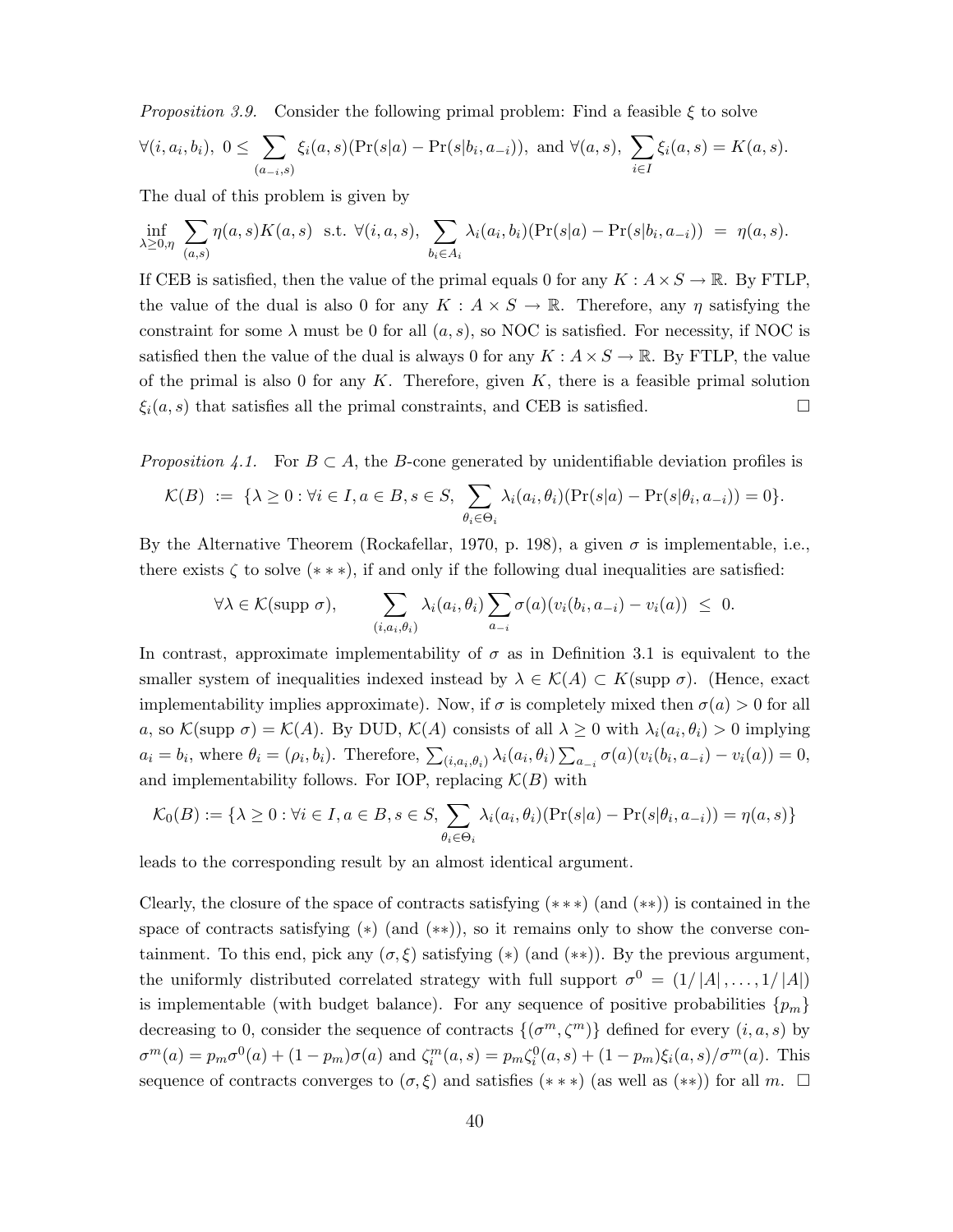<span id="page-42-0"></span>[Proposition 4.4.](#page-22-3) We just prove the result with budget balance; the rest follows similarly. The dual of the metering problem of maximizing  $\sum_a f(a)\sigma(a)$  subject to limited liability, approximate implementability, and budget balance is

$$
V_f(v,\ell) = \inf_{\lambda,\mu \ge 0,\eta,\kappa} \kappa \text{ s.t.}
$$
  

$$
\forall a \in A, \qquad \kappa \ge f(a) - \sum_{(i,\theta_i)} \lambda_i(a_i,\theta_i)(v_i(b_i,a_{-i}) - v_i(a)) - \sum_{(i,s)} \mu_i(a,s)\ell_i,
$$
  

$$
\forall (i,a,s), \qquad \sum_{\theta_i \in \Theta_i} \lambda_i(a_i,\theta_i)(\Pr(s|a) - \Pr(s|\theta_i,a_{-i})) + \mu_i(a,s) = \eta(a,s),
$$

where  $\mu_i(a, s)$  is a multiplier on the liquidity constraint for player i at  $(a, s)$ . Adding the last family of equations with respect to s implies  $\sum_s q_i(a, s) = \sum_s \eta(a, s)$  for every i. Therefore,

$$
\sum_{(i,s)} \mu_i(a,s)\ell_i = \sum_{(i,s)} \eta(a,s)\ell_i = \sum_{s \in S} \eta(a,s)\widehat{\ell},
$$

where  $\ell = \sum_i \ell_i$ , so we may eliminate  $\mu_i(a, s)$  from the dual problem as follows:

$$
V_f(v, \ell) = \inf_{\lambda, \eta, \kappa} \kappa \text{ s.t.}
$$
  

$$
\forall a \in A, \qquad \kappa \ge f(a) - \sum_{(i, \theta_i)} \lambda_i(a_i, \theta_i)(v_i(b_i, a_{-i}) - v_i(a)) - \sum_{s \in S} \eta(a, s)\hat{\ell}
$$
  

$$
\forall (i, a, s), \qquad \sum_{\theta_i \in \Theta_i} \lambda_i(a_i, \theta_i)(\Pr(s|a) - \Pr(s|\theta_i, a_{-i})) \le \eta(a, s).
$$

Any two liability profiles  $\ell$  and  $\ell'$  with  $\hat{\ell} = \hat{\ell}'$  lead to this same dual with the same value.  $\Box$ 

<span id="page-42-1"></span>*[Proposition 4.5.](#page-23-2)* The dual of the metering problem subject to participation is:

$$
V_f(v) = \inf_{\lambda, \pi \ge 0, \kappa, \eta} \kappa \text{ s.t.}
$$
  

$$
\forall a \in A, \qquad \kappa \ge f(a) - \sum_{(i, \theta_i)} \lambda_i(a_i, \theta_i)(v_i(b_i, a_{-i}) - v_i(a)) + \sum_{i \in I} \pi_i v_i(a)
$$
  

$$
\forall (i, a, s), \qquad \pi_i \Pr(s|a) + \sum_{\theta_i \in \Theta_i} \lambda_i(a_i, \theta_i)(\Pr(s|a) - \Pr(s|\theta_i, a_{-i})) = \eta(a, s)
$$

where  $\pi_i$  is a multiplier for player *i*'s participation constraint. Adding the second family of dual constraints with respect to  $s \in S$ , it follows that  $\pi_i = \pi$  does not depend on i. Redefining  $\eta(a, s)$  as  $\eta(a, s) - \pi \Pr(s|a)$ , the set of all feasible  $\lambda \geq 0$  is the same as without participation constraints. Since  $\sum_i v_i(a) \ge 0$  for all a, the dual is minimized by  $\pi = 0$ .  $\Box$ 

<span id="page-42-2"></span>[Proposition 4.7.](#page-24-3) Under the claimed conditions, maximal rank is generic, hence so is DUD.  $(|S| > 1$  for the condition to not be vacuous). Maximal pairwise rank is clearly also generic under the claimed conditions for genericity of IOP. Finally, it is not difficult to see that maximal pairwise rank implies IOP.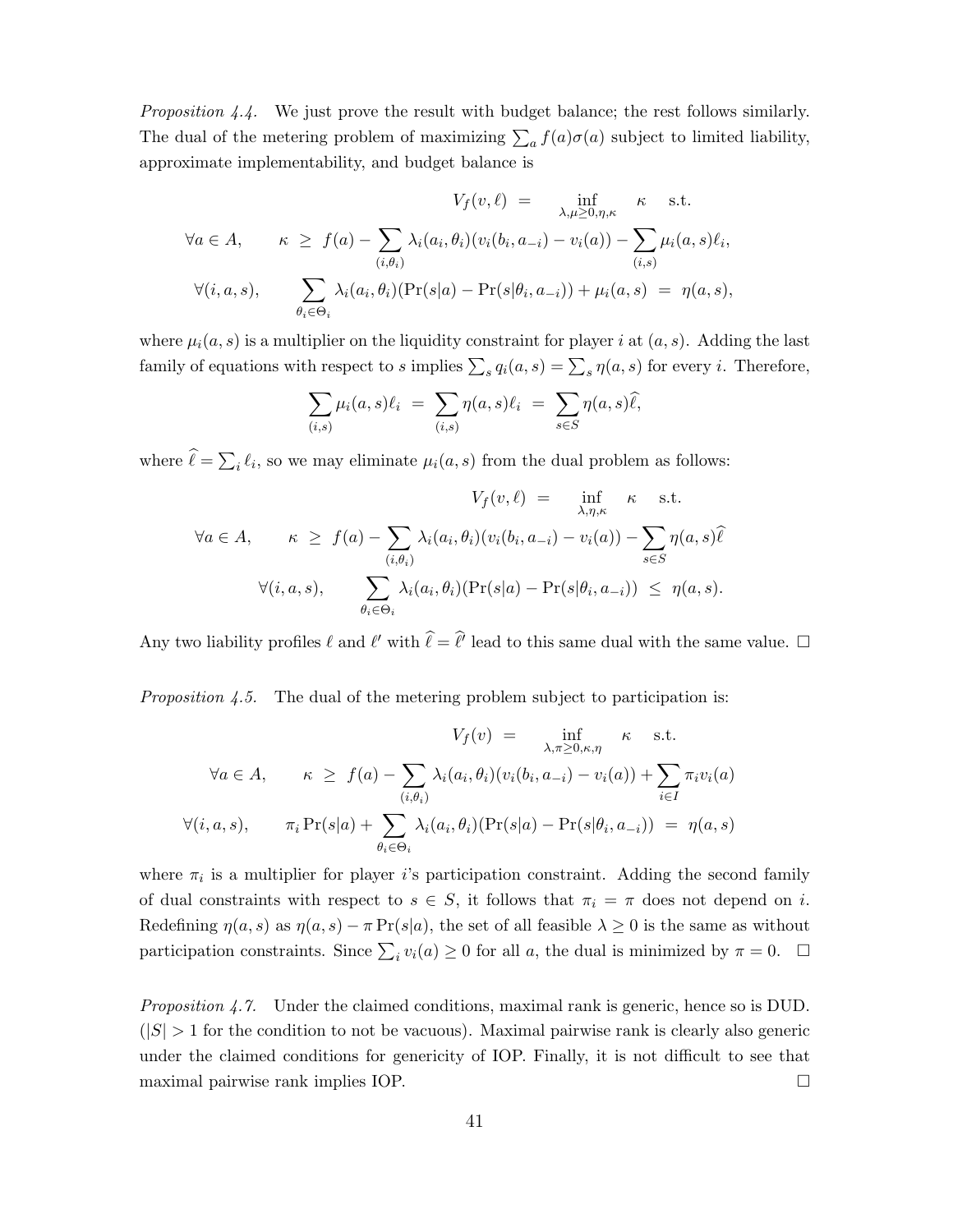<span id="page-43-0"></span>[Lemma 5.3.](#page-25-2) If  $a_i^m \to a_i$  then for any  $g \in C(A_i)$ ,

$$
\int_{A_i} g(b_i) [\beta_i(a_i^m)](db_i) = g(\beta(a_i^m)) \to g(\beta(a_i)),
$$

since  $\beta$  is also continuous and composition preserves continuity.  $\Box$ 

<span id="page-43-1"></span>[Proposition 5.4.](#page-25-0) Sufficiency follows from [Lemmata 5.2](#page-24-2) and [5.3.](#page-25-2) For necessity, choose any  $\lambda_i \in C(A_i, M(A_i))_+$ . Without loss,  $\lambda_i(a_i, A_i) = 1$ . By continuity, a sequence  $\{\lambda_i^m\}$  exists with  $\lambda_i^m$  simple (with finite range) for every m and  $\lambda_i^m \to \lambda_i$ , i.e., for every  $g \in C(A_i)$ ,  $\|\lambda_i^m - \lambda_i\|_g \to 0$ . This implies that given  $m, x_m := \int_A \int_{A_i} v_i(b_i, a_{-i}) \lambda_i^m(a_i, db_i) \sigma(da) =$  $\sum_{k=1}^{K_i^m} \int_{A_{-i}} \int_{A_i} v_i(b_i, a_{-i}) \lambda_i^{m,k}$  $_{i}^{m,k}(db_{i})\sigma_{i}^{m,k}$  $i^{m,k}(da_{-i}),$  where  $\{\lambda_i^{m,k}$  ${m,k \choose i}$ <sub>k</sub> is the range of  $\lambda_i^m$  and the measure  $\sigma^{m,k}_i$  $\mathcal{L}^{m,k}_i(\cdot) = \sigma(B^{m,k}_i \times \cdot)$  is defined with respect to the partition  $\{B^{m,k}_i \subset A_i\}_k$  arising from the inverse of  $\lambda_i^m$ . By Fubini's Theorem,  $x_m = \sum_{k=1}^{K_i^m} \int_{A_i} \int_{A_{-i}} v_i(b_i, a_{-i}) \sigma_i^{m,k}$  $_{i}^{m,k}(da_{-i})\lambda_{i}^{m,k}$  $i^{m,\kappa}(db_i).$ Notice that the integrand  $g_i^{m,k}$  $\hat{u}_i^{m,k}(b_i) := \int_{A_{-i}} v_i(b_i, a_{-i}) \sigma_i^{m,k}$  $i^{m,\kappa}(da_{-i})$  is continuous in  $b_i$ , so there exists  $\beta_i^{m,k} \in A_i$  such that  $g_i^{m,k}$  $_{i}^{m,k}(\beta_{i}^{m,k}% )_{i}^{m,k}=\sum_{i}^{\infty}\alpha_{i}^{m,k}(\beta_{i}^{m,k}% )_{i}^{m,k}$  $\binom{m,k}{i} = \int_{A_i} g_i^{m,k}$  $\lambda_i^{m,k}(b_i) \lambda_i^{m,k}$  $i^{m,k}(db_i)$ . This defines the deviation  $\beta_i^m(a_i) = \beta_i^{m,k}$  $i^{m,k}$  if  $a_i \in B_i^{m,k}$  $\int_i^{m,k}$ . By construction,  $x_m = \int_A v_i(\beta_i^m(a_i), a_{-i})\sigma(da),$ and since  $\sigma$  is a correlated equilibrium, this is less than or equal to  $\int_A v_i(a)\sigma(da)$ , so  $\lambda_i^m$  is unprofitable. Finally, by assumption  $\int_A \int_{A_i} v_i(b_i, a_{-i}) \lambda_i^m(a_i, db_i) \sigma(da)$  converges to  $\int_A \int_{A_i} v_i(b_i, a_{-i}) \lambda_i(a_i, db_i) \sigma(da)$  as  $m \to \infty$ , rendering  $\lambda_i$  also unprofitable.

<span id="page-43-2"></span>[Lemma 5.5.](#page-25-1) First we show that given  $\sigma \in M(A)$ , the functional  $\lambda_i \mapsto F_i^*(\sigma)(\lambda_i)$  is continuous (linearity is obvious). Suppose  $\lambda_i^m \to \lambda_i$  in  $C(A_i, M(A_i))$ , so for every  $g \in$  $C(A_i)$ ,  $\|\lambda_i^m - \lambda_i\|_g \to 0$ . [\(Appendix A](#page-38-1) defines this notation.) Since  $v_i$  is continuous,  $|F_i^*(\sigma)(\lambda_i^m) - F_i^*(\sigma)(\lambda_i)| = |F_i^*(\sigma)(\lambda_i^m - \lambda_i)| \leq {\|\lambda_i^m - \lambda_i\|}_{f_i} \to 0$ , where  $f_i(a_i) = 2 {\|v_i\|}$ is constant and finite, hence also continuous. It remains to prove that the operator  $F_i^*$ is continuous (linearity is again obvious). Suppose  $\sigma_m \to \sigma$ , i.e., for every  $g \in C(A)$ ,  $\int_A g(a)\sigma_m(da) \to \int_A g(a)\sigma(da)$ . Again, since  $v_i$  is continuous,  $|F_i^*(\sigma^m)(\lambda_i) - F_i^*(\sigma)(\lambda_i)| =$  $|F_i^*(\sigma^m - \sigma)(\lambda_i)| \to 0$  because  $g(a) = \int_{A_i} v_i(b_i, a_{-i}) - v_i(a)\lambda_i(a_i, db_i)$  is continuous, too.  $\Box$ 

<span id="page-43-3"></span>[Lemma 5.6.](#page-26-1) Since U is weakly increasing, it follows that,  $U(f) - U(g) \leq U(f \vee g) - U(g)$ for any f and g in  $C(A)$ , where  $f \vee g(a) := \max\{f(a), g(a)\}\$ for every  $a \in A$ . Suppose that  $\{(\lambda^m, \kappa^m) : m \in \mathbb{N}\}\)$  solves  $U(g)$ , i.e.,  $(\lambda^m, \kappa^m)\)$  is g-feasible for every m and  $\kappa^m \to U(g)$ . For every  $\varepsilon > 0$ , pick  $m_{\varepsilon}$  such that  $\kappa^{m_{\varepsilon}} - U(g) < \varepsilon$ , and define  $\widehat{\kappa}^{\varepsilon}$  as

$$
\widehat{\kappa}^{\varepsilon} \ := \ \inf_{\kappa} \ \kappa \quad \text{s.t.} \quad \forall a \in A, \quad \kappa + \sum_{i=1}^{n} \int_{A_i} v_i(b_i, a_{-i}) - v_i(a) \lambda_i^{m_{\varepsilon}}(a_i, db_i) \ \geq \ f \vee g(a).
$$

Clearly,  $U(f \vee g) \leq \hat{\kappa}^{\varepsilon}$ , so  $U(f) - U(g) \leq \hat{\kappa}^{\varepsilon} - \kappa^{m_{\varepsilon}} + \varepsilon$ . To reduce notation, write  $\Lambda_{\varepsilon}(a) =$  $\sum_{i=1}^n \int_{A_i} v_i(b_i, a_{-i}) - v_i(a) \lambda_i^{m_{\varepsilon}}(a_i, db_i)$ . For every a, both  $\hat{\kappa}^{\varepsilon} \geq f \vee g(a) - \Lambda_{\varepsilon}(a)$  and  $\kappa^{m_{\varepsilon}} \geq$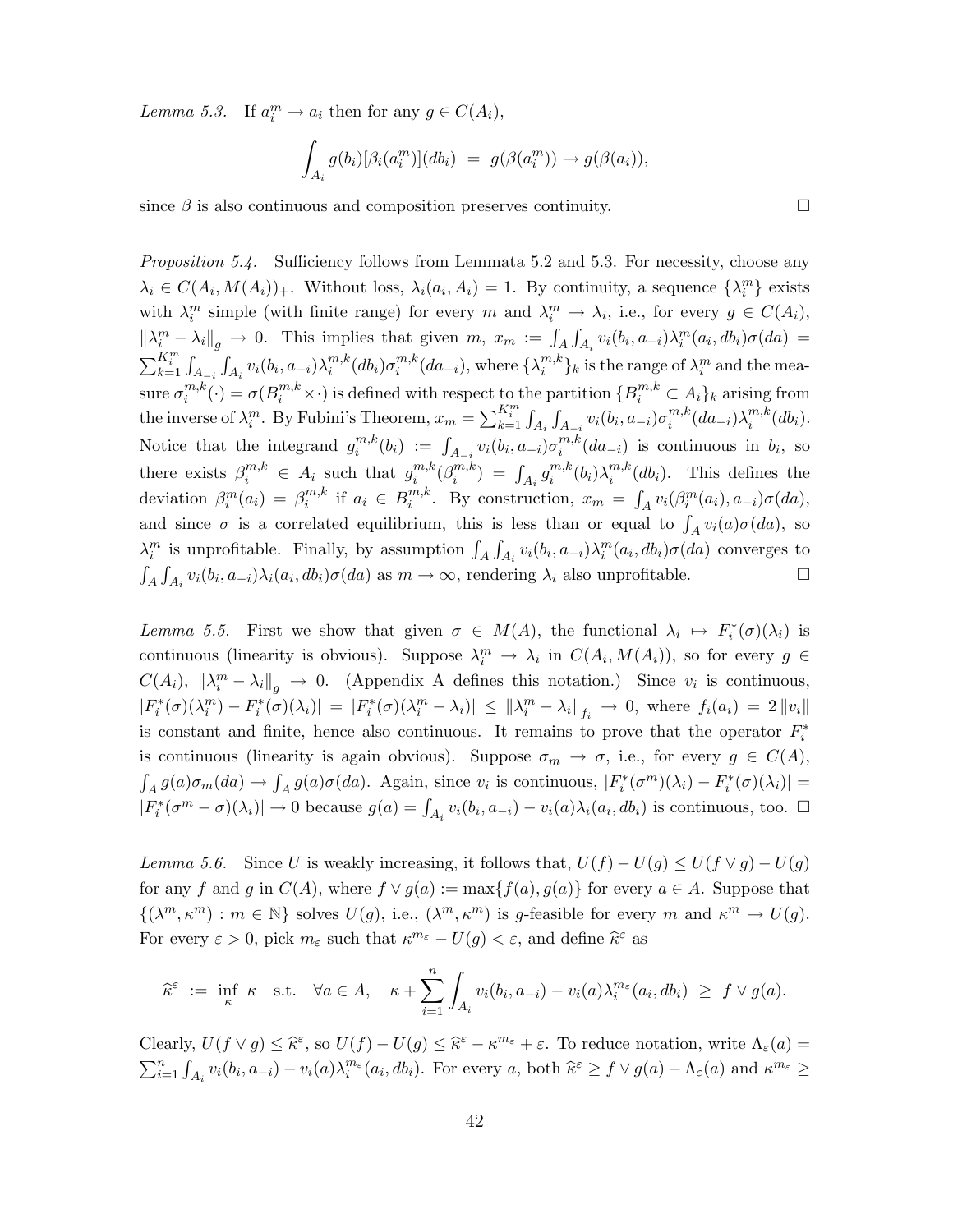$$
g(a) - \Lambda_{\varepsilon}(a)
$$
. By definition of  $\widehat{\kappa}^{\varepsilon}$ , given  $\eta > 0$  there is  $\widehat{a}$  with  $\widehat{\kappa}^{\varepsilon} - \eta < f \vee g(\widehat{a}) - \Lambda_{\varepsilon}(\widehat{a})$ , so

$$
\begin{aligned} \widehat{\kappa}^{\varepsilon} - \kappa^{m_{\varepsilon}} &\leq \widehat{\kappa}^{\varepsilon} - (g(\widehat{a}) - \Lambda_{\varepsilon}(\widehat{a})) < \eta + f \vee g(\widehat{a}) - \Lambda_{\varepsilon}(\widehat{a}) - (g(\widehat{a}) - \Lambda_{\varepsilon}(\widehat{a})) \\ &= \eta + f \vee g(\widehat{a}) - g(\widehat{a}) &\leq \eta + \|f \vee g - g\| \leq \eta + \|f - g\| \,, \end{aligned}
$$

where  $\lVert \cdot \rVert$  stands for the sup norm. Hence, for any  $\varepsilon > 0$  and  $\eta > 0$ ,  $U(f) - U(g) \le$  $||f - g|| + \eta + \varepsilon$ , so  $U(f) - U(g) \le ||f - g||$ . Reversing f and g proves the lemma. □

<span id="page-44-0"></span>[Theorem 5.7.](#page-26-0) The first part is a standard application of the definition of subdifferential and the fact that U is subdifferentiable. For the second, it is easy to see that V is convex. Since  $V(0) = 0$ , it follows that  $\partial V(0) = \{ \pi \in \mathbb{R}^n : \forall w \in \mathbb{R}^n, \pi \cdot w \leq V(w) \}.$  Clearly, the set of correlated equilibrium payoffs is contained in the subdifferential, because feasible payoffs are attainable for any w. On the other hand, if a payoff vector  $\pi \in \mathbb{R}^n$  belongs to the convex set  $\partial V(0)$  then it may be attained by some correlated equilibrium. Indeed, for every  $w \in \mathbb{R}^n$ , let  $\sigma_w$  be a dual solution for the objective  $\sum_i w_i v_i$ . For every  $w, \pi \cdot w \leq \int_A \sum_i w_i v_i(a) \sigma_w(da)$ . By Caratheodory's Theorem [\(Rockafellar,](#page-38-10) [1970,](#page-38-10) p. 155),  $\pi$  is a convex combination of  $n+1$  vectors of the form  $\int_A v(a)\sigma_{w_k}(da)$ , where  $v(a)=(v_1(a),\ldots,v_n(a))$ . Since the set of correlated equilibria is convex,  $\pi$  is attained as a correlated equilibrium payoff vector.  $\Box$ 

<span id="page-44-1"></span>[Theorem 5.11.](#page-29-0) We proceed in steps. Step 1 defines a family of linear programs indexed by right-hand side constraints. Step 2 shows that the value function of these problems has bounded steepness, so there is no duality gap between the primal and its dual. This justifies the use of duality. Step 3 then proves the theorem in line with the proof of [Theorem 3.6.](#page-15-0)

– Step 1: Defining the primal. Consider the following linear program, called the primal.

$$
V(g, h) := \inf_{\lambda \ge 0, \kappa} \kappa \quad \text{s.t.} \quad \lambda \in \prod_{i=1}^n C(A_i, M(\Theta_i)), \ \kappa \in \mathbb{R},
$$

$$
\forall a \in A, \quad \kappa + \sum_{i=1}^n \int_{\Theta_i} v_i(b_i, a_{-i}) - v_i(a)\lambda_i(a_i, d\theta_i) \ge g(a), \text{ and}
$$

$$
\forall i \in I, a \in A, \quad -h_i^-(a) \le \int_{\Theta_i} \Pr(a) - \Pr(\theta_i, a_{-i})\lambda_i(a_i, d\theta_i) \le h_i^+(a), \text{ in } M(S).
$$

In the notation of [Appendix A,](#page-38-1) the spaces  $X$  and  $Y$  are given by

$$
X = \mathbb{R} \times \prod_{i=1}^{n} C(A_i, M(\Theta_i)),
$$
  $Y = C(A) \times \prod_{i=1}^{2n} C(A, M(S)).$ 

– Step 2: V has bounded steepness at  $(f, 0)$ . In order to make meaningful use of the dual, we must show that no duality gap exists. By [Theorem A.1,](#page-39-2) this amounts to showing that V has bounded steepness, i.e., given  $(g, h)$  and (fixed) f there is a constant  $C \geq 0$  such that

$$
\frac{V(f,0) - V(g,h)}{\|(g,h) - (f,0)\|} \le C < +\infty.
$$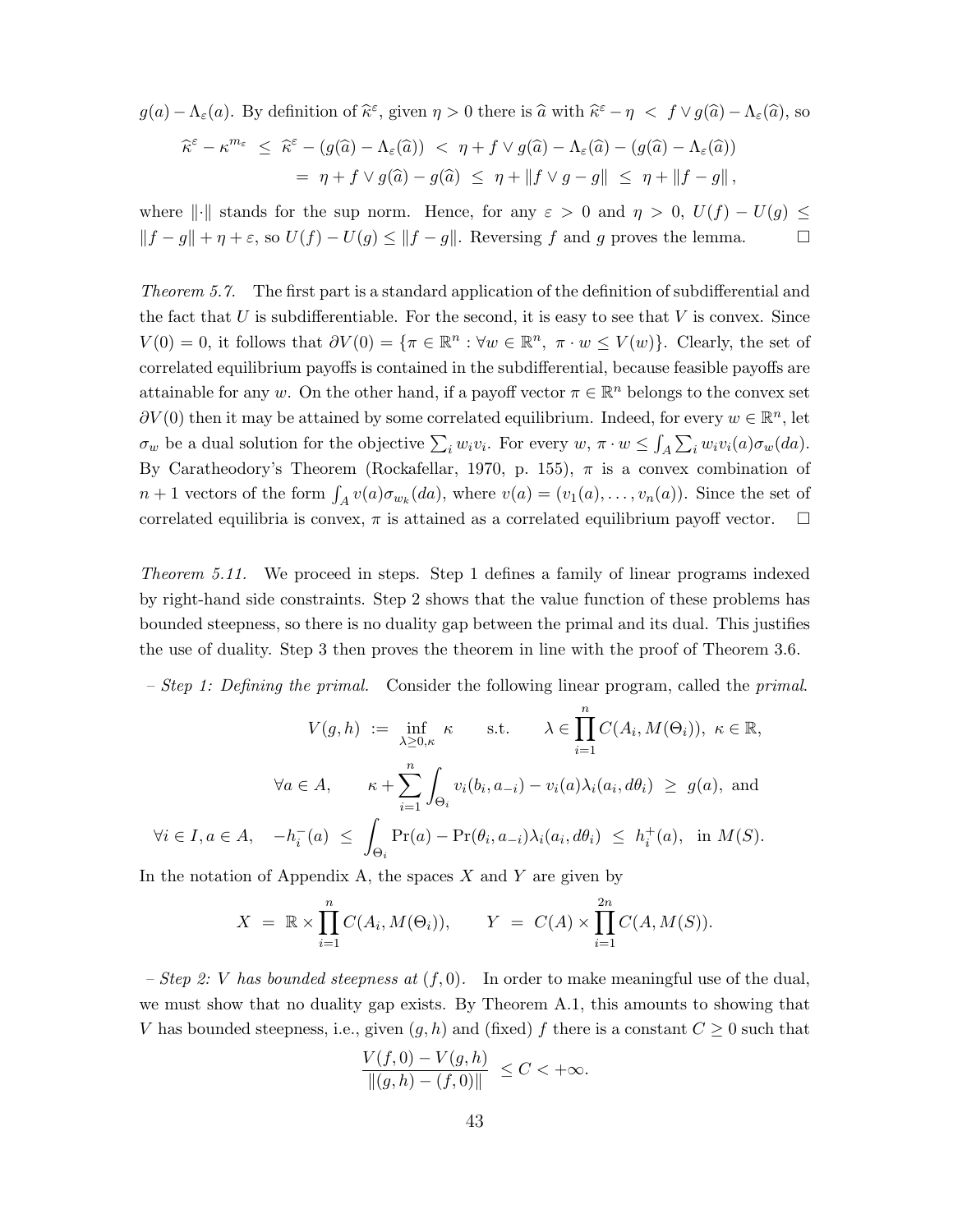We will attack this problem in parts by noticing first of all that

$$
V(f,0) - V(g,h) = \underbrace{V(f,0) - V(g,0)}_{U(f) - U(g)} + \underbrace{V(g,0) - V(g,h)}_{W(0) - W(h)}.
$$

– Step 2a: The function U has bounded steepness,  $|U(f) - U(g)| \leq ||f - g||$ . This follows by exactly the same argument as for [Lemma 5.6.](#page-26-1)

<span id="page-45-0"></span>– Step 2b: The function W has bounded steepness, too. We will show that  $W(0)-W(h)$  ≤ ||h||. Clearly, W is a decreasing function, so without loss  $h \geq 0$ . For any  $\varepsilon > 0$  and any pair  $(\lambda, \kappa)$  that is feasible for the primal with right-hand side constraints  $(g, 0)$ , there exists  $(\lambda^{\varepsilon}, \kappa^{\varepsilon})$ —feasible with respect to the constraints  $(g, h)$ —satisfying  $W(h) > \kappa^{\varepsilon} - \varepsilon$ . Hence,  $W(0) - W(h) < \kappa - \kappa^{\varepsilon} + \varepsilon$ . By feasibility,  $\kappa \ge g(a) - \Lambda(a)$  for every  $a \in A$ , where  $\Lambda(a) = \sum_i \int_{\Theta_i} v_i(b_i, a_{-i}) - v_i(a)\lambda_i(a_i, d\theta_i)$ , and  $\kappa^{\varepsilon} \ge g(a) - \Lambda_{\varepsilon}(a)$  for every a, where  $\Lambda_{\varepsilon}(a)$ is the same as  $\Lambda(a)$  but with  $\lambda^{\varepsilon}$  replacing  $\lambda$ . We will restrict attention to pairs  $(\lambda, \kappa)$  such that  $\kappa = \sup_{a} \{g(a) - \Lambda(a)\}\.$  By continuity of g and  $\Lambda$  there is  $\hat{a} \in A$  with  $\kappa = g(\hat{a}) - \Lambda(\hat{a})\.$ For this  $\widehat{a}$ , it follows that  $W(0)-W(h) \leq \varepsilon+g(\widehat{a})-\Lambda(\widehat{a})-g(\widehat{a})+\Lambda_{\varepsilon}(\widehat{a})=\varepsilon-\Lambda(\widehat{a})+\Lambda_{\varepsilon}(\widehat{a}).$ 

We will now bound  $\Lambda_{\varepsilon}(\hat{a}) - \Lambda(\hat{a})$ . Notice that for every i and  $a_i$  such that  $\lambda^{\varepsilon}$  satisfies

$$
\sup_{a_{-i}} \sup_{\varphi \in C(S)_+} \int_{\Theta_i} \int_S \varphi(s) (\Pr(ds|a) - \Pr(ds|\theta_i, a_{-i})) \lambda_i^{\varepsilon}(a_i, d\theta_i) = 0,
$$

we may choose  $\lambda_i(a_i) = \lambda_i^{\varepsilon}(a_i)$ , so  $\Lambda_{\varepsilon}(\widehat{a}) - \Lambda(\widehat{a}) = \int_{\Theta_i} v_i(b_i, \widehat{a}_{-i}) - v_i(\widehat{a})(\lambda_i^{\varepsilon} - \lambda_i)(d\theta_i|\widehat{a}_i)$  can be made equal to zero, leaving nothing to prove. So, suppose this supremum is not zero.

We may write  $\lambda_i^{\varepsilon} = \alpha_i^{\varepsilon} \mu_i^{\varepsilon}$ , where  $\alpha_i^{\varepsilon} : A_i \to \Delta(\Theta_i)$  and  $\mu_i^{\varepsilon} : A_i \to [0, \infty)$  are both continuous. Choose  $\alpha_i : A_i \to \Delta(\Theta_i)$  continuous so that  $\sup_{a_{-i}} \left\| \int_{\Theta_i} Pr(a) - Pr(\theta_i, a_{-i}) \alpha_i (d\theta_i | a_i) \right\| = 0$  $||J\Theta_i - (\cdot, \cdot) - (\cdot, \cdot, \cdot) - (\cdot, \cdot, \cdot)|$ for every  $(i, a_i)$  and  $||\alpha_i^{\varepsilon} - \alpha_i|| \leq (1 + \varepsilon) \inf_{\alpha_i^0} ||\alpha_i^{\varepsilon} - \alpha_i^0||$ , where  $\alpha_i^0 : A_i \to \Delta(\Theta_i)$  is chosen continuous and subject to  $\sup_{a_{-i}}$  ||  $\int_{\Theta_i} \Pr(a) - \Pr(\theta_i, a_{-i}) \alpha_i^0(d\theta_i) \Big\| = 0.$  If  $\lambda_i = \alpha_i \mu_i^{\varepsilon}$  then

$$
\Lambda_{\varepsilon}(a) - \Lambda(a) = \sum_{i=1}^{n} \int_{\Theta_i} v_i(b_i, a_{-i}) - v_i(a)(\alpha_i^{\varepsilon} - \alpha_i)(d\theta_i|a_i) \mu_i^{\varepsilon}(a_i).
$$

By feasibility, if  $\int_{\Theta_i} \Pr(a) - \Pr(\theta_i, a_{-i}) \alpha_i^{\varepsilon}(d\theta_i | a_i) \neq 0$  then for every  $\varphi \in C(S)$  such that the denominator below is not zero, and every  $a_{-i}$ ,

$$
\mu^{\varepsilon}(a_{i}) \leq \frac{\max\{|\int_{S}\varphi(s)h_{i}^{+}(ds,a)|,|\int_{S}\varphi(s)h_{i}^{-}(ds,a)|\}}{\left|\int_{\Theta_{i}}\int_{S}\varphi(s)(\Pr(ds|a) - \Pr(ds|\theta_{i},a_{-i}))\alpha_{i}^{\varepsilon}(d\theta_{i}|a_{i})\right|}
$$

$$
\leq \inf_{\varphi,a_{-i}} \frac{\max\{|\int_{S}\varphi(s)h_{i}^{+}(ds,a)|,|\int_{S}\varphi(s)h_{i}^{-}(ds,a)|\}}{\left|\int_{\Theta_{i}}\int_{S}\varphi(s)(\Pr(ds|a) - \Pr(ds|\theta_{i},a_{-i}))\alpha_{i}^{\varepsilon}(d\theta_{i}|a_{i})\right|}
$$

$$
\leq \frac{\sup_{\varphi,a_{-i}}\left\{\max\{|\int_{S}\varphi(s)h_{i}^{+}(ds,a)|,|\int_{S}\varphi(s)h_{i}^{-}(ds,a)|\} : ||\varphi|| = \sup_{s}|\varphi(s)| = 1\right\}}{\sup_{\varphi,a_{-i}}\left\{\left|\int_{\Theta_{i}}\int_{S}\varphi(s)(\Pr(ds|a) - \Pr(ds|\theta_{i},a_{-i}))\alpha_{i}^{\varepsilon}(d\theta_{i}|a_{i})\right| : ||\varphi|| = 1\right\}}
$$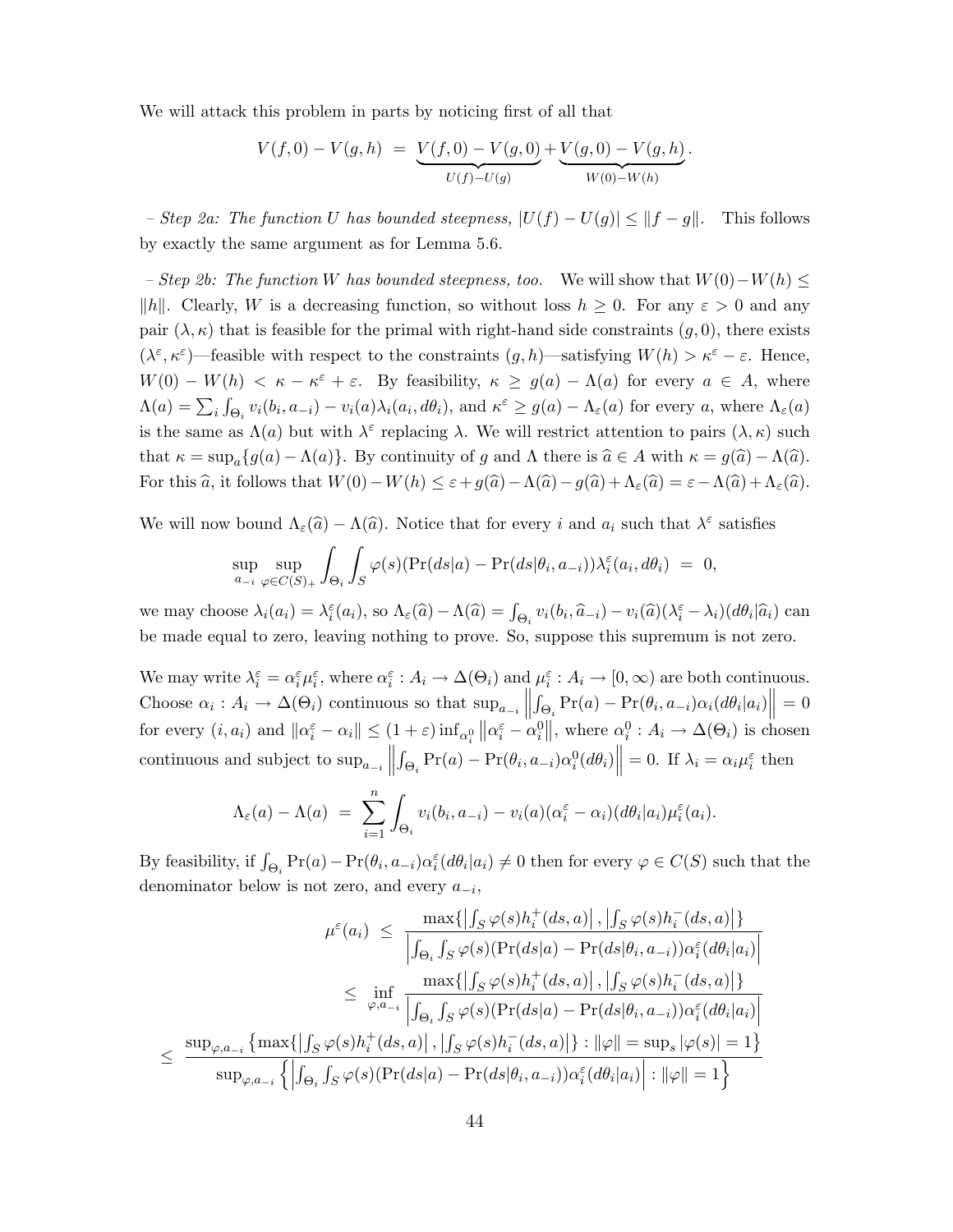$$
\leq \frac{\|h_i\|}{\sup_{a_{-i}} \left\| \int_{\Theta_i} \Pr(a) - \Pr(\theta_i, a_{-i}) \alpha_i^{\varepsilon}(d\theta_i|a_i) \right\|} \leq \frac{\|h_i\|}{c_i(1+\varepsilon) \left\| \alpha_i^{\varepsilon} - \alpha_i \right\|},
$$

where  $||h_i|| := \max\{||h_i^+||, ||h_i^-||\}$  and the last inequality follows by [Definition 5.9.](#page-28-1)

Given  $\varepsilon > 0$  and  $a \in A$ , without loss  $\sup_{a_{-i}}$  ||  $\int_{\Theta_i} \Pr(a) - \Pr(\theta_i, a_{-i}) \alpha_i^{\varepsilon} (d\theta_i | a_i) \middle\| \neq 0$ , so

$$
\Lambda_{\varepsilon}(a) - \Lambda(a) \leq \sum_{i=1}^{n} \left| \int_{\Theta_i} v_i(b_i, a_{-i}) - v_i(a)(\alpha_i^{\varepsilon} - \alpha_i)(d\theta_i|a_i) \right| \mu_i^{\varepsilon}(a_i)
$$
  

$$
\leq \sum_{i=1}^{n} 2 \left\| v_i \right\| \left\| \alpha_i^{\varepsilon} - \alpha_i \right\| \widehat{\mu}_i(a_i) \leq \sum_{i=1}^{n} \frac{2 \left\| v_i \right\|}{c_i(1+\varepsilon)} \left\| h_i \right\|,
$$

where the second inequality follows by continuity of  $v_i$  and the last one by the previous argument. Now, h lives in the space  $\prod_i C(S, M(A))^*$ , and  $||h|| = \sum_i \frac{2||v_i||}{c_i}$  $\frac{|v_i||}{c_i}$  || h<sub>i</sub>|| clearly defines a norm on that space. Therefore, taking the limit as  $\varepsilon$  tends to zero implies that  $W(0) - W(h)$  is bounded above by a norm of h, as claimed.

– Step 2c: Steps 2a and 2b imply that V has bounded steepness. We may define the norm of any  $(g, h)$  in the domain of V by  $\|(g, h)\| = \|g\| + \|h\|$ , whence

$$
V(g,h) - V(f,0) \le ||g - f|| + ||h|| = ||(g - f,h)|| = ||(g,h) - (f,0)||.
$$

By [Theorem A.1,](#page-39-2) the *dual* (below) when  $h = 0$  has a solution and there is no duality gap.

$$
\sup_{\sigma \ge 0, \xi} \int_A f(a)\sigma(da) \text{ s.t. } \sigma(A) = 1, \text{ and } \forall i \in I, \lambda_i \in C(A_i, M(\Theta_i))_+,
$$
  

$$
\int_A \int_{\Theta_i} v_i(b_i, a_{-i}) - v_i(a)\lambda_i(a_i, d\theta_i)\sigma(da) \le
$$
  

$$
\int_{A \times S} \int_{\Theta_i} \Pr(ds|a) - \Pr(ds|\theta_i, a_{-i})\lambda_i(a_i, d\theta_i)\xi_i(s, da).
$$

– Step 3: Proof of the theorem via duality. For necessity, if DUD holds then the only feasible  $\lambda$  in the primal with left-hand side constraints  $(f, 0)$  satisfy supp  $\lambda_i(a_i) \subset \{a_i\} \times R_i$ , so  $V(f, 0) = \max\{f(a) : a \in A\}$  for every f in the domain of V. In particular, f can be picked to make any pure action profile approximately implementable with some contract. For sufficiency, if DUD fails then there is an undetectable deviation profile involving disobedience at some action profile  $a$ . As in the finite case, if  $a_i$  is strictly dominated for some player i by this disobedience then a is not approximately implementable.

<span id="page-46-0"></span>[Theorem 5.13.](#page-29-1) We follow the steps of [Theorem 5.11](#page-29-0) with slightly different linear programs.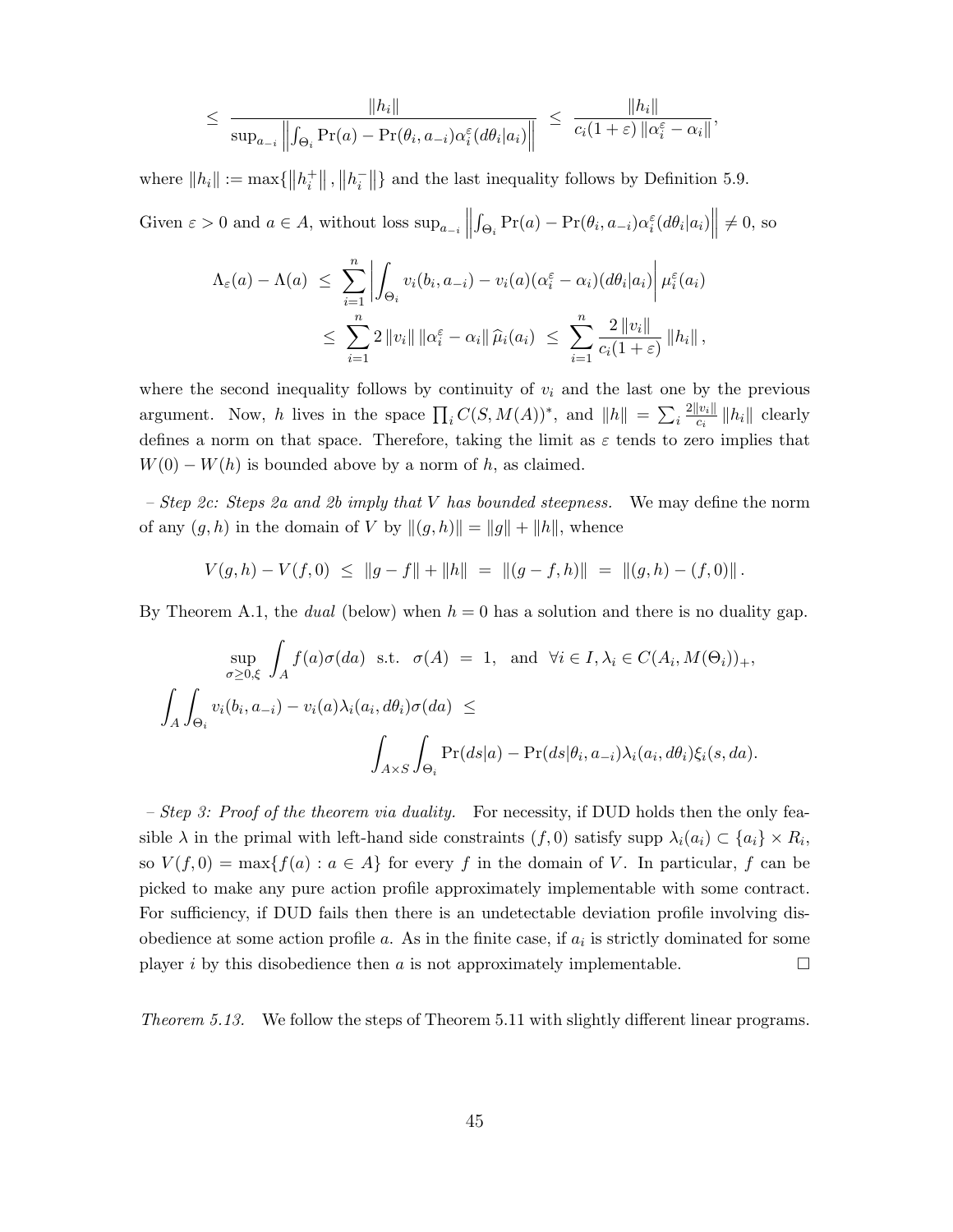– Step 1: Defining the primal. Consider the following problem called the primal.

$$
V(g, h) := \inf_{\lambda \ge 0, \eta, \kappa} \kappa \text{ s.t. } \lambda \in \prod_{i=1}^n C(A_i, M(\Theta_i)), \ \eta \in C(A, M(S)), \ \kappa \in \mathbb{R},
$$

$$
\forall a \in A, \ \kappa + \sum_{i=1}^n \int_{\Theta_i} v_i(b_i, a_{-i}) - v_i(a)\lambda_i(a_i, d\theta_i) \ge g(a), \text{ and}
$$

$$
\forall i \in I, a \in A, \quad -h_i^-(a) \le \int_{\Theta_i} \Pr(a) - \Pr(\theta_i, a_{-i})\lambda_i(a_i, d\theta_i) - \eta(a) \le h_i^+(a) \text{ in } M(S).
$$

In the notation of the previous subsection, the spaces  $X$  and  $Y$  are given by

$$
X = \mathbb{R} \times C(A, M(S)) \times \prod_{i=1}^{n} C(A_i, M(\Theta_i)), \qquad Y = C(A) \times \prod_{i=1}^{2n} C(A, M(S))^*.
$$

– Step 2: V has bounded steepness at  $(f, 0)$ . To justify the use of duality in this more complicated context we must show that  $V$  as defined here has bounded steepness. Just as for [Theorem 5.11,](#page-29-0) let us break up  $V(g, h) - V(f, 0)$  into two functions, U and W. By the same argument as for [Lemma 5.6,](#page-26-1) U has bounded steepness, so it only remains to bound the steepness of  $W$ . This is just like Step 2b in the proof of [Theorem 5.11](#page-29-0) except for the following alteration. Instead of choosing any  $(\lambda, \eta, \kappa)$  that is feasible for the primal with right-hand side constraints  $(f, 0)$ , for every  $\varepsilon > 0$ , choose  $(\lambda^{(\varepsilon)}, \kappa^{(\varepsilon)})$  to satisfy the primal constraints with  $\eta^{\varepsilon}$  chosen to be feasible for the problem with right-hand side constraints  $(\lambda^{\varepsilon}, \eta^{\varepsilon}, \kappa^{\varepsilon})$  and  $\kappa^{\varepsilon} < W(h) + \varepsilon$ . Step 2 now follows.

- Step 3: Proof of the theorem via duality. Same argument as Theorem 5.11. 
$$
\Box
$$

<span id="page-47-0"></span>[Corollary 5.16.](#page-31-0) First notice that the repeated game is continuous. Define the action space of player i to be  $\Theta^i$ , and let the mediator be player 0 with action space A. Define the following topology on a player's action space: an open set is any set of actions which are identical at all possible partial histories of length at most t for  $t = 1, 2, \ldots$ . Every player's action space is easily seen to be compact, Hausdorff. With the product topology on the space of action profiles, each player's discounted average payoff is clearly continuous (the mediator's payoff is identically zero). Hence, we may apply [Theorem 5.7](#page-26-0) to the dual of the family of linear programs below (a "metamediator" is not necessary), indexed by  $w \in \mathbb{R}^n$ :

$$
\sup_{\sigma\geq 0} (1-\delta) \sum_{\mathbf{a}\in\mathcal{A}} \sigma(\mathbf{a}) \sum_{(i,t,h_t)} \delta^{t-1} w_i v_i(\mathbf{a}(h_t)) \Pr(h_t|\mathbf{a}) \text{ s.t. } \sum_{\mathbf{a}\in\mathcal{A}} \sigma(\mathbf{a}) = 1, \text{ and } \forall (i,\theta^i),
$$
  

$$
\sum_{\mathbf{a}\in\mathcal{A}} \sigma(\mathbf{a}) \sum_{(t,h_t,\hat{h}_t^i)} \delta^{t-1} [v_i(b^i(\hat{h}_t^i,\mathbf{a}_i(h_t)),\mathbf{a}_{-i}(h_t)) \Pr(h_t,\hat{h}_t^i|\theta^i,\mathbf{a}) - v_i(\mathbf{a}(h_t)) \Pr(h_t|\mathbf{a})] \leq 0.
$$

Since this is the dual of the problem defining  $V_\delta(w)$ , the result now follows.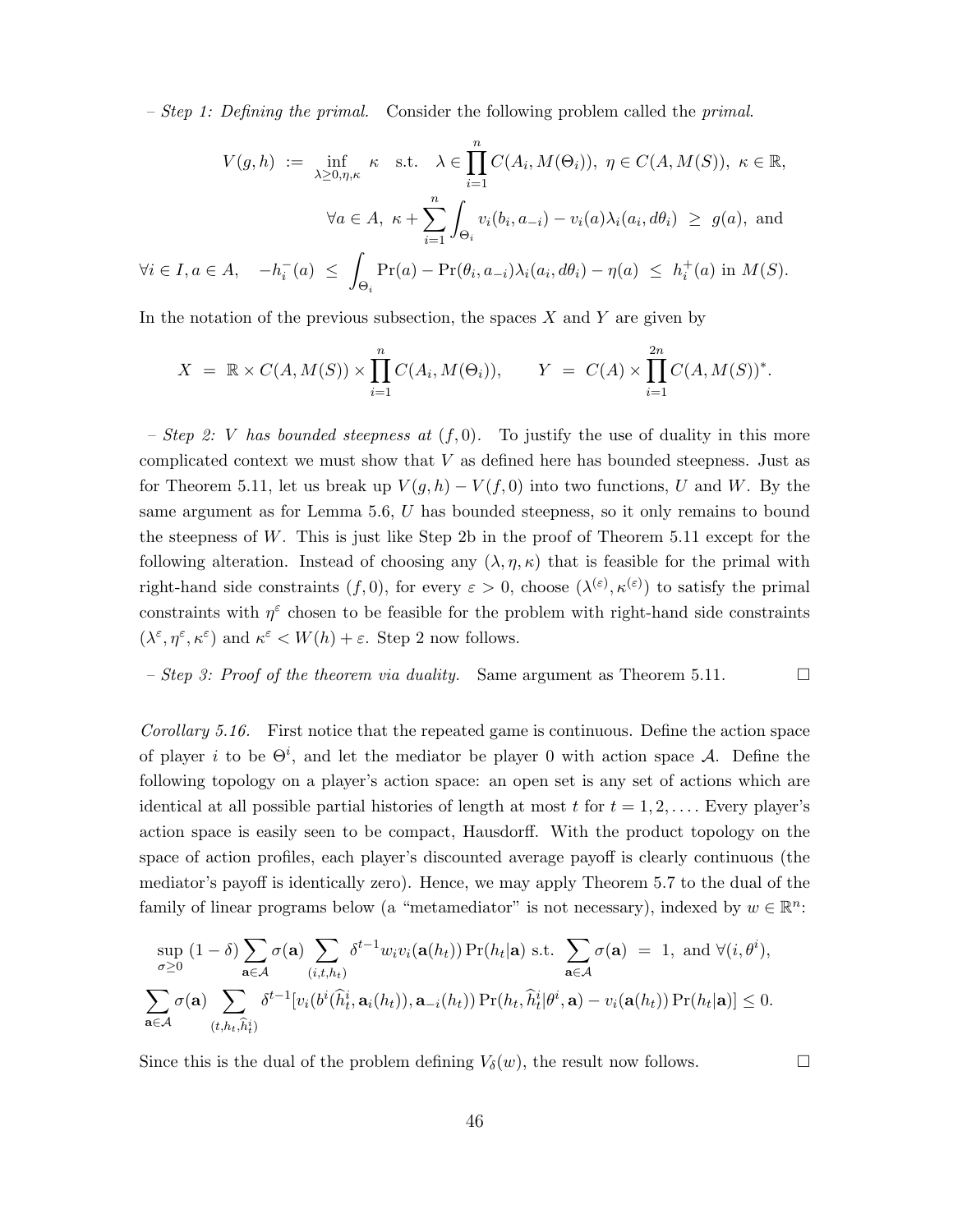[Theorem 5.19.](#page-34-2) We proceed in four steps. The first step is to describe a more tractable version of the theorem. In the second step we derive a result that will be useful in the third step, where we prove the version of the theorem presented in the first step when  $w_i > 0$  for some *i*. Finally, the fourth step proves the folk theorem including when  $w \leq 0$ .

<span id="page-48-1"></span>– Step 1: Another description of the folk theorem. Given w, let  $a(w) \in A$  be an action profile that maximizes  $\sum_i w_i v_i(a)$ . [Step 3](#page-48-0) below will show that  $\lim_{T\to\infty} V_1^T(w) = \sum_i w_i v_i(a)$ for all  $w \not\leq 0$  by solving the dual below, obtained from the primal that defines  $V_1^T(w)$ :

$$
V_1^T(w) = \inf_{\lambda,\eta \geq 0,\kappa} \kappa \text{ s.t. } \forall \mathbf{a}_T \in \mathcal{A}_T, \ \kappa \geq \frac{1}{T} \{ \sum_{(i,t,h_t)} w_i v_i(\mathbf{a}_T(h_t)) \Pr(h_t|\mathbf{a}_T) - \sum_{(i,\theta_i)} \lambda_i(\theta_i) \sum_{(t,h_t,k_t^i)} v_i(b^i(k_t^i,\mathbf{a}_i(h_t)),\mathbf{a}_{-i}(h_t)) \Pr(h_t,k_t^i|\theta_i,\mathbf{a}) - v_i(\mathbf{a}(h_t)) \Pr(h_t|\mathbf{a}) \},
$$
  

$$
\forall (i,\mathbf{a}_T,h_{T+1}), \ \sum_{\theta_T^i} \lambda_i(\theta_T^i)(\Pr(h_{T+1}|\theta_T^i,\mathbf{a}_T) - \Pr(h_{T+1}|\mathbf{a}_T)) = w_i(\Pr(h_{T+1}|\mathbf{a}_T) - \eta(h_{T+1})),
$$

where  $\eta: H_{T+1} \to \mathbb{R}_+$  is a multiplier for the constraint  $\sum_i w_i \xi_i(h_{T+1}) \leq 0$ .

Let  $\mathbf{a}_T(w)$  be the communication strategy that assigns  $a(w)$  after every history. Clearly,  $V_1^T(w) \le \sum_i w_i v_i(a(w))$ , since  $\lambda = 0$  and  $\eta(h_{T+1}) = Pr(h_{T+1}|\mathbf{a}_T(w))$  are feasible. We want to show that  $V_1^T(w) \ge \sum_i w_i v_i(a(w)) - o(T)$ , where  $o(T)$  tends to 0 as T explodes.

<span id="page-48-3"></span>– Step 2: If Pr satisfies SCI then for every  $i \in I$ ,  $\alpha_{-i} \in \Delta(A_{-i})$  completely mixed,  $\gamma > 0$ and  $\gamma' > \gamma$ , there exists  $\phi_i : A \times S \to \mathbb{R}$  such that

$$
\forall (a_i, s_i), \sum_{(a_{-i}, s_{-i})} \phi_i(a, s) \Pr(a_{-i}, s_{-i} | a_i, \alpha_{-i}, s_i) = \gamma
$$
  

$$
\forall (b_i, t_i) \neq (a_i, s_i), \sum_{(a_{-i}, s_{-i})} \phi_i(a, s) \Pr(a_{-i}, s_{-i} | b_i, \alpha_{-i}, t_i) \geq \gamma'.
$$

This follows immediately from the Alternative Theorem [\(Rockafellar,](#page-38-10) [1970,](#page-38-10) p. 198).

<span id="page-48-0"></span>Let  $W_{\epsilon}$  be the set of w such that  $||w|| = 1$  and  $w_i \geq \epsilon$  for some  $i \in I$ .

- Step 3: If Pr satisfies SCI then given  $z > 0$  and  $\epsilon > 0$ , there exists T' such that for all  $T \geq T'$  and  $w \in W_{\epsilon}$ ,  $V_1^T(w) \geq \sum_i w_i v_i(a(w)) - z$ . Let  $V^*(w) = \sum_{i=1}^n w_i v_i(a(w))$ . Given  $a_T(w)$ , the first term of the inequality constraint (in the problem of [Step 1\)](#page-48-1) is  $V^*(w)$ . We will show that the second term becomes negligible, uniformly with respect to  $w \in W_{\epsilon}$  as  $T \to \infty$ , for any feasible  $\lambda$  and  $\eta$ . Hence,  $V_1^T$  is not much smaller than  $V^*(w)$  as  $T \to \infty$ . This proves the step, since  $V^*(w)$  is feasible with  $\mathbf{a}_T(w)$ ,  $\lambda = 0$ , and  $\eta(h_{T+1}) = \Pr(h_{T+1}|\mathbf{a}_T(w))$ .

Let *i* be any individual with  $w_i \in [0, 1]$ . From the equality constraint in [Step 1,](#page-48-1) we have

<span id="page-48-2"></span>
$$
\forall \mathbf{a}_T \in \mathcal{A}_T, \quad \sum_{\theta_T^i} \lambda_i(\theta_T^i) \sum_{k_{T+1}^i} (\Pr(h_{T+1}, k_{T+1}^i | \theta_T^i, \mathbf{a}_T) - \Pr(h_{T+1} | \mathbf{a}_T)) \leq \Pr(h_{T+1} | \mathbf{a}_T). \quad (T)
$$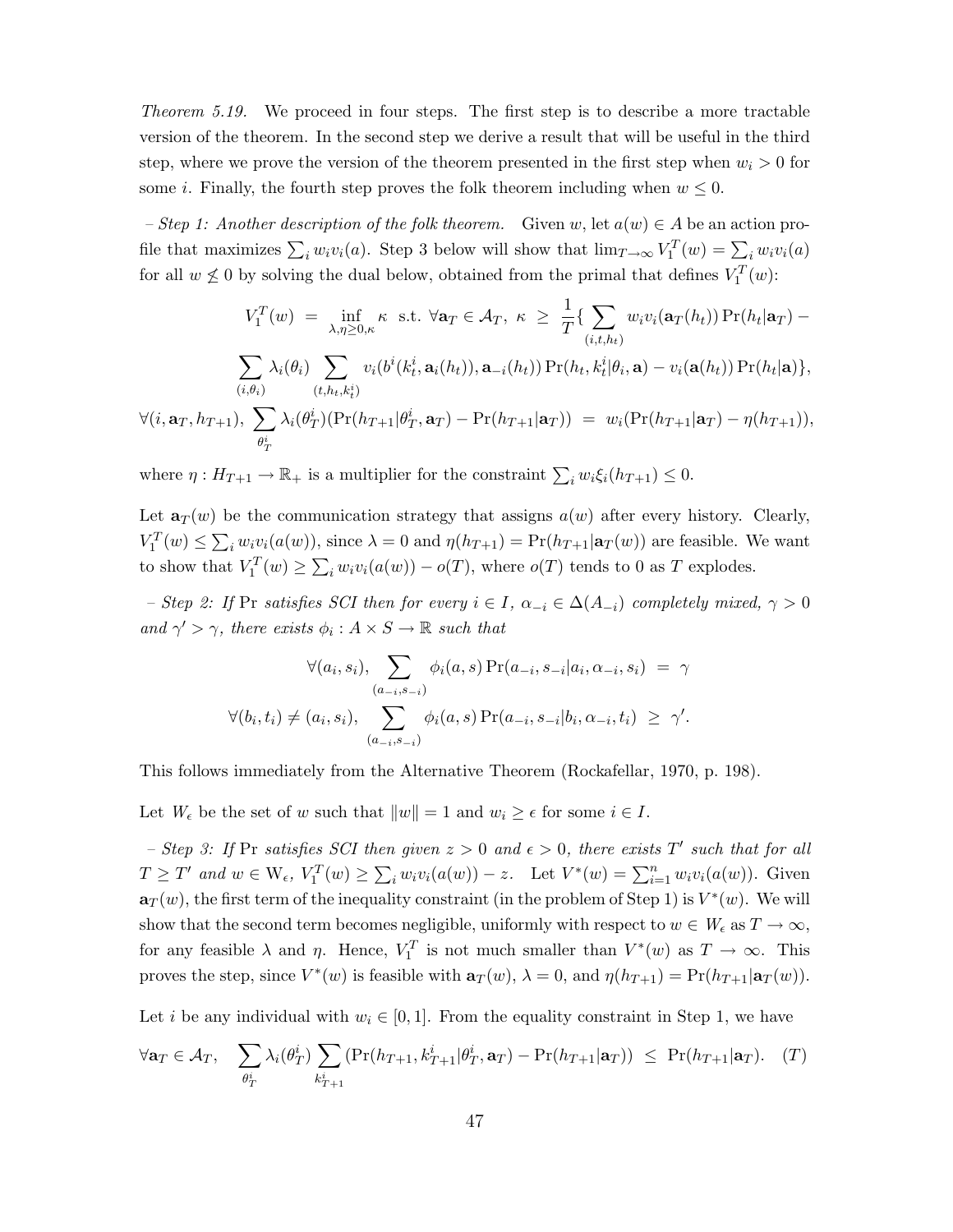With a slight abuse of notation, let  $\alpha_T^i$  be a  $T$ -period communication strategy recommending  $a^i(w)$  to player i and a completely mixed strategy  $\alpha^{-i} \in \Delta(A_{-i})$  to the others after every history. ([T](#page-48-2)) holds for all  $\mathbf{a}_T$ , hence also for  $\alpha_T$ . By definition of Pr,

$$
\Pr(h_{T+1}|\alpha_T^i) = \Pr(h_T|\alpha_T^i) \Pr(s_T^i|a^i(w), \alpha^{-i}) \Pr(a_T^{-i}, s_T^{-i}|a^i(w), \alpha^{-i}, s_T^i)
$$
  

$$
\Pr(h_{T+1}, k_{T+1}^i|\theta_T^i, \alpha_T^i) = \Pr(h_T, k_T^i|\theta_T^i, \alpha_T^i) \Pr(r_T^i|b_T^i, \alpha^{-i}) \Pr(a_T^{-i}, s_T^{-i}|b_T^i, \alpha^{-i}, r_T^i)
$$

if  $a_t^i = a^i(w)$ ,  $s_t^i = \rho_i(k_t^i, a^i(w), r_t^i)$ , and  $b_t^i = b_i(k_t^i, a^i(w))$ ; otherwise 0. Multiply both sides of (T) by  $\phi_i(a^i(w), a_T^{-i}, s_T)$  of [Step 2](#page-48-3) and add across  $(a_T^{-i})$  $\overline{T}^{i}, s_{T}^{-i})$  to obtain

$$
\sum_{\theta_T^i} \lambda_i(\theta_T^i) \{ \sum_{k_T^i \in K_T^i} \Pr(h_T, k_T^i | \theta_T^i, \alpha_T^i) \sum_{\substack{r_T^i \in \rho_i^{-1}(s_T^i | k_T^i, \alpha^i(w)) \\ -\Pr(h_T | \alpha_T^i) \Pr(s_T^i | a^i(w), \alpha^{-i}) \gamma \}} \sum_{\substack{r_T^i \in \rho_i^{-1}(s_T^i | k_T^i, \alpha^i(w)) \\ \leq \Pr(h_T | \alpha_T^i) \Pr(s_T^i | a^i(w), \alpha^{-i}) \gamma. \}}
$$

The value of  $\gamma_i(\theta_T^i, k_T^i, r_T^i)$  is  $\gamma$  when  $b_T^i = b_i(k_T^i, a^i(w)) = a^i(w)$  and player i tells the truth, i.e.  $\rho_i(k_T^i, a^i(w), r_T^i) = r_T^i$ . It is set to  $\gamma'$  otherwise. Next, add with respect to  $s_T^i$  to obtain:

$$
\sum_{\theta_T^i} \lambda_i(\theta_T^i) \{ \sum_{k_T^i} \Pr(h_T, k_T^i | \theta_T^i, \alpha_T^i) \sum_{r_T^i \in S^i} \Pr(r_T^i | b_T^i, \alpha^{-i}) \gamma_i(\theta_T^i, k_T^i, r_T^i) - \Pr(h_T | \alpha_T^i) \gamma \} \le \Pr(h_T | \alpha_T^i) \gamma.
$$

Repeat this with  $\phi_i((a^i(w), a_t^{-i}), s_t)$  for  $t = T - 1, T - 2, ...$  and divide by  $\gamma^T$  to get:

$$
1 \geq \sum_{\theta_T^i} \lambda_i(\theta_T^i) \{ \sum_{k_{T+1}^i} \Pr(k_{T+1}^i | \theta_T^i, \alpha_T) \left( \frac{\gamma'}{\gamma} \right)^{L_i(\theta_T^i, k_{T+1}^i)} - 1 \}
$$
  

$$
\geq \sum_{\theta_T^i} \lambda_i(\theta_T^i) \{ \left( \frac{\gamma'}{\gamma} \right)^{E_{L_i}(\theta_T^i)} - 1 \},
$$

where  $L_i(\theta_T^i, k_{T+1}^i)$  is the number of periods in which player i deviated from  $a^i(w)$  and/or lied along  $k_{T+1}^i$  by playing  $\theta_T^i$ , and  $EL_i(\theta_T^i)$  is its expected value. Given k, let  $\Theta^i(k)$  be the set of player *i*'s strategies for which  $EL_i(\theta_T^i) \geq k$ . The above inequality implies that

$$
\sum_{\theta_T^i \in \Theta^i(k)} \lambda_i(\theta_T^i) \ \leq \ \frac{1}{(\frac{\gamma'}{\gamma})^k-1}.
$$

Letting  $\overline{v} = \max_{a,a',i} |v_i(a) - v_i(a')|$ , be an upper bound on deviation gains, it follows that

$$
\frac{1}{T} \sum_{\theta^i} \lambda_i(\theta^i) \{ \sum_{(t, h_t, k_t^i)} v_i(b_i(k_t^i, \mathbf{a}_i(h_t)), \mathbf{a}_{-i}(h_t)) \Pr(h_t, k_t^i | \theta_i, \mathbf{a}) - v_i(\mathbf{a}(h_t)) \Pr(h_t | \mathbf{a}) \} \leq \frac{1}{T} \frac{1}{\frac{\gamma'}{\gamma} - 1} k \overline{v} + \frac{1}{(\frac{\gamma'}{\gamma})^k - 1} \overline{v},
$$